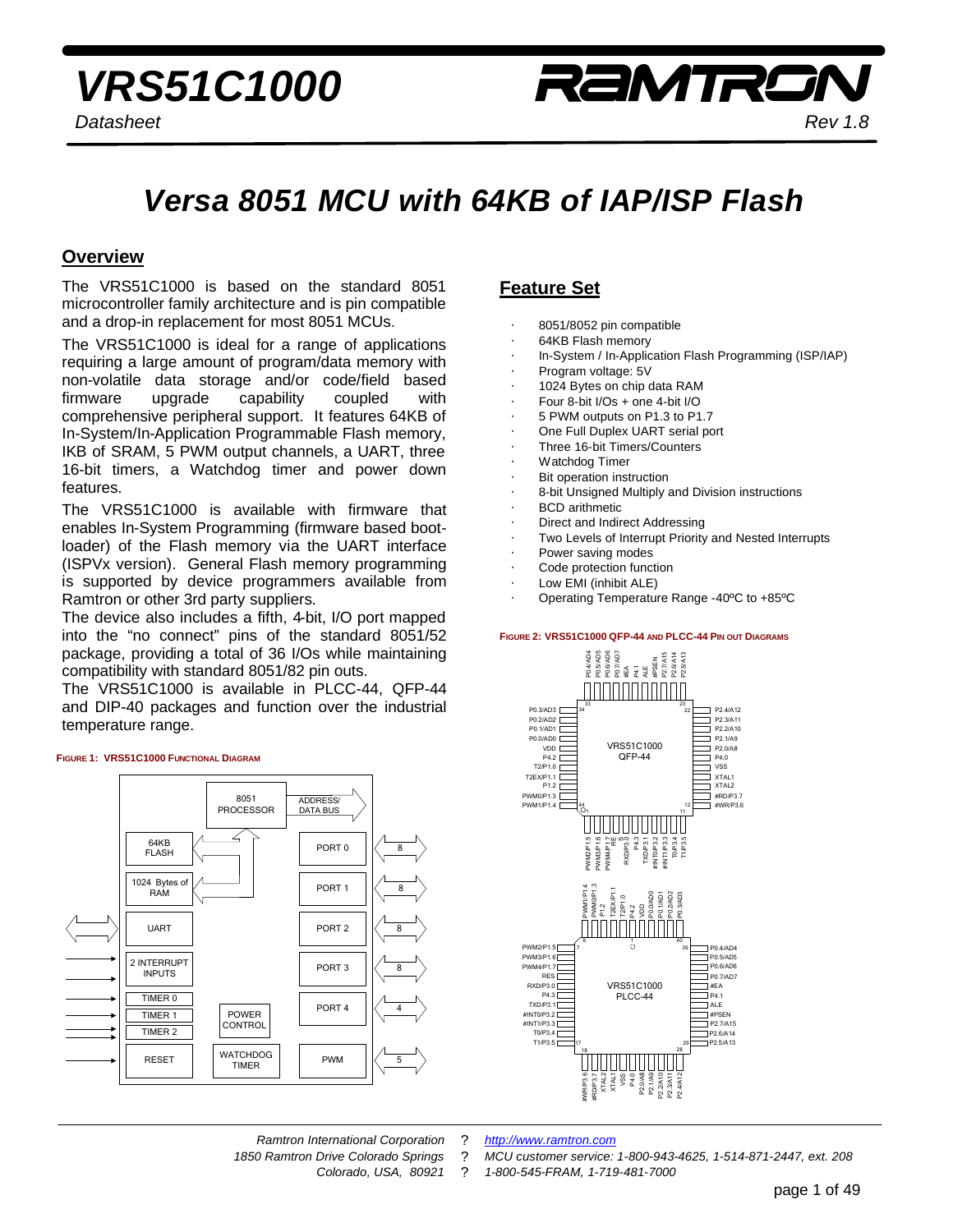## **Pin Descriptions for QFP-44/PLCC-44**

| TABLE 1: PIN DESCRIPTIONS FOR QFP-44/PLCC-44 |  |
|----------------------------------------------|--|
|                                              |  |

| QFP<br>$-44$   | <b>PLCC</b><br>- 44 | Name              | I/O                | <b>Function</b>                         |  |  |
|----------------|---------------------|-------------------|--------------------|-----------------------------------------|--|--|
| $\mathbf{1}$   | $\overline{7}$      | PWM <sub>2</sub>  | O                  | <b>PWM Channel 2</b>                    |  |  |
|                |                     | P1.5              | $\overline{1/O}$   | Bit 5 of Port 1                         |  |  |
| $\overline{2}$ | 8                   | PWM3              | O                  | PWM Channel 3                           |  |  |
|                |                     | P <sub>1.6</sub>  | $\overline{1/O}$   | Bit 6 of Port 1                         |  |  |
| 3              | 9                   | PWM4              | $\overline{O}$     | PWM Channel 4                           |  |  |
|                |                     | P <sub>1.7</sub>  | $\overline{1/O}$   | Bit 7 of Port 1                         |  |  |
| $\overline{4}$ | 10                  | <b>RES</b>        | L                  | Reset                                   |  |  |
| 5              | 11                  | <b>RXD</b>        | L                  | <b>Receive Data</b>                     |  |  |
|                |                     | P3.0              | $\overline{1/O}$   | Bit 0 of Port 3                         |  |  |
| 6              | 12                  | P4.3              | $\overline{1/O}$   | Bit 3 of Port 4                         |  |  |
| $\overline{7}$ | 13                  | <b>TXD</b>        | O                  | Transmit Data &                         |  |  |
|                |                     | P3.1              | $\overline{1/O}$   | Bit 1 of Port 3                         |  |  |
| 8              | 14                  | #INTO             | L                  | External Interrupt 0                    |  |  |
|                |                     | P <sub>3.2</sub>  | $\overline{1/O}$   | Bit 2 of Port 3                         |  |  |
| 9              | 15                  | #INT1             | L                  | External Interrupt 1                    |  |  |
|                |                     | P3.3              | I/O                | Bit 3 of Port 3                         |  |  |
| 10             | 16                  | $\overline{10}$   | L                  | Timer <sub>0</sub>                      |  |  |
|                |                     | P3.4              | $\overline{1/O}$   | Bit 4 of Port 3                         |  |  |
| 11             | 17                  | T1                | L                  | <b>Timer 1 &amp; 3</b>                  |  |  |
|                |                     | P <sub>3.5</sub>  | I/O                | Bit 5 of Port                           |  |  |
| 12             | 18                  | #WR               | $\overline{\circ}$ | Ext. Memory Write                       |  |  |
|                |                     | P <sub>3.6</sub>  | $\overline{1/O}$   | Bit 6 of Port 3                         |  |  |
| 13             | 19                  | #RD               | O                  | Ext. Memory Read                        |  |  |
|                |                     | P3.7              | $\overline{1/O}$   | Bit 7 of Port 3                         |  |  |
| 14             | 20                  | XTAL <sub>2</sub> | $\overline{\circ}$ | Oscillator/Crystal Output               |  |  |
| 15             | $\overline{21}$     | XTAL1             | ī                  | Oscillator/Crystal In                   |  |  |
| 16             | 22                  | <b>VSS</b>        | L.                 | Ground                                  |  |  |
| 17             | 23                  | P4.0              | $\overline{1/O}$   | Bit 0 of Port 4                         |  |  |
| 18             | 24                  | P2.0              | $\overline{1/O}$   | Bit 0 of Port 2                         |  |  |
|                |                     | A <sub>8</sub>    | Ō                  | Bit 8 of External Memory Address        |  |  |
| 19             | 25                  | P <sub>2.1</sub>  | $\overline{1/O}$   | Bit 1 of Port 2                         |  |  |
|                |                     | A <sub>9</sub>    | ō                  | <b>Bit 9 of External Memory Address</b> |  |  |
| 20             | 26                  | P <sub>2.2</sub>  | $\overline{1/O}$   | Bit 2 of Port 2                         |  |  |
|                |                     | A10               | O                  | Bit 10 of External Memory Address       |  |  |
| 21             | 27                  | P2.3              | $\overline{1/O}$   | Bit 3 of Port 2 &                       |  |  |
|                |                     | A11               | O                  | Bit 11 of External Memory Address       |  |  |
| 22             | 28                  | P <sub>2.4</sub>  | I/O                | Bit 4 of Port 2                         |  |  |
|                |                     | A12               | $\overline{\circ}$ | Bit 12 of External Memory Address       |  |  |
| 23             | 29                  | P2.5              | I/O                | Bit 5 of Port 2                         |  |  |
|                |                     | A13               | O                  | Bit 13 of External Memory Address       |  |  |

| QFP   | <b>PLCC</b>    | <b>Name</b>       | V <sub>O</sub>     | <b>Function</b>                       |  |  |
|-------|----------------|-------------------|--------------------|---------------------------------------|--|--|
| $-44$ | - 44           |                   |                    |                                       |  |  |
| 24    | 30             | P <sub>2.6</sub>  | I/O                | Bit 6 of Port 2                       |  |  |
|       |                | A14               | O                  | Bit 14 of External Memory Address     |  |  |
| 25    | 31             | P2.7              | I/O                | Bit 7 of Port 2                       |  |  |
|       |                | A15               | $\overline{\circ}$ | Bit 15 of External Memory Address     |  |  |
| 26    | 32             | #PSEN             | O                  | Program Store Enable                  |  |  |
| 27    | 33             | <b>ALE</b>        | $\overline{O}$     | <b>Address Latch Enable</b>           |  |  |
| 28    | 34             | P4.1              | $\overline{1/O}$   | Bit 1 of Port 4                       |  |  |
| 29    | 35             | #EA               | L                  | <b>External Access</b>                |  |  |
| 30    | 36             | P <sub>0.7</sub>  | I/O                | Bit 7 Of Port 0                       |  |  |
|       |                | AD7               | $\overline{1/O}$   | Data/Address Bit 7 of External Memory |  |  |
| 31    | 37             | P0.6              | I/O                | Bit 6 of Port 0                       |  |  |
|       |                | AD <sub>6</sub>   | I/O                | Data/Address Bit 6 of External Memory |  |  |
| 32    | 38             | P <sub>0.5</sub>  | $\overline{1/O}$   | Bit 5 of Port 0                       |  |  |
|       |                | AD <sub>5</sub>   | 1/O                | Data/Address Bit 5 of External Memory |  |  |
| 33    | 39             | P0.4              | I/O                | Bit 4 of Port 0                       |  |  |
|       |                | AD4               | $\overline{1/O}$   | Data/Address Bit 4 of External Memory |  |  |
| 34    | 40             | P <sub>0.3</sub>  | $\overline{1/O}$   | Bit 3 Of Port 0                       |  |  |
|       |                | AD <sub>3</sub>   | I/O                | Data/Address Bit 3 of External Memory |  |  |
| 35    | 41             | P <sub>0.2</sub>  | I/O                | Bit 2 of Port 0                       |  |  |
|       |                | AD2               | $\overline{1/O}$   | Data/Address Bit 2 of External Memory |  |  |
| 36    | 42             | P0.1              | I/O                | Bit 1 of Port 0 & Data                |  |  |
|       |                | AD <sub>1</sub>   | $\overline{1/O}$   | Address Bit 1 of External Memory      |  |  |
| 37    | 43             | P <sub>0.0</sub>  | $\overline{1/O}$   | Bit 0 Of Port 0 & Data                |  |  |
|       |                | AD <sub>0</sub>   | I/O                | Address Bit 0 of External Memory      |  |  |
| 38    | 44             | VDD               | $\overline{a}$     | <b>VCC</b>                            |  |  |
| 39    | $\mathbf{1}$   | P4.2              | I/O                | Bit 2 of Port 4                       |  |  |
| 40    | $\overline{2}$ | T <sub>2</sub>    | L                  | Timer 2 Clock Out                     |  |  |
|       |                | P1.0              | $\overline{1/O}$   | Bit 0 of Port 1                       |  |  |
| 41    | 3              | T <sub>2</sub> EX | ı                  | Timer 2 Control                       |  |  |
|       |                | P1.1              | 1/O                | Bit 1 of Port 1                       |  |  |
| 42    | $\overline{4}$ | P1.2              | $\overline{1/O}$   | Bit 2 of Port 1                       |  |  |
| 43    | 5              | PWM <sub>0</sub>  | O                  | PWM Channel 0                         |  |  |
|       |                | P <sub>1.3</sub>  | I/O                | Bit 3 of Port 1                       |  |  |
| 44    | 6              | PWM1              | $\Omega$           | PWM Channel 1                         |  |  |
|       |                | P <sub>1.4</sub>  | 1/O                | Bit 4 of Port 1                       |  |  |



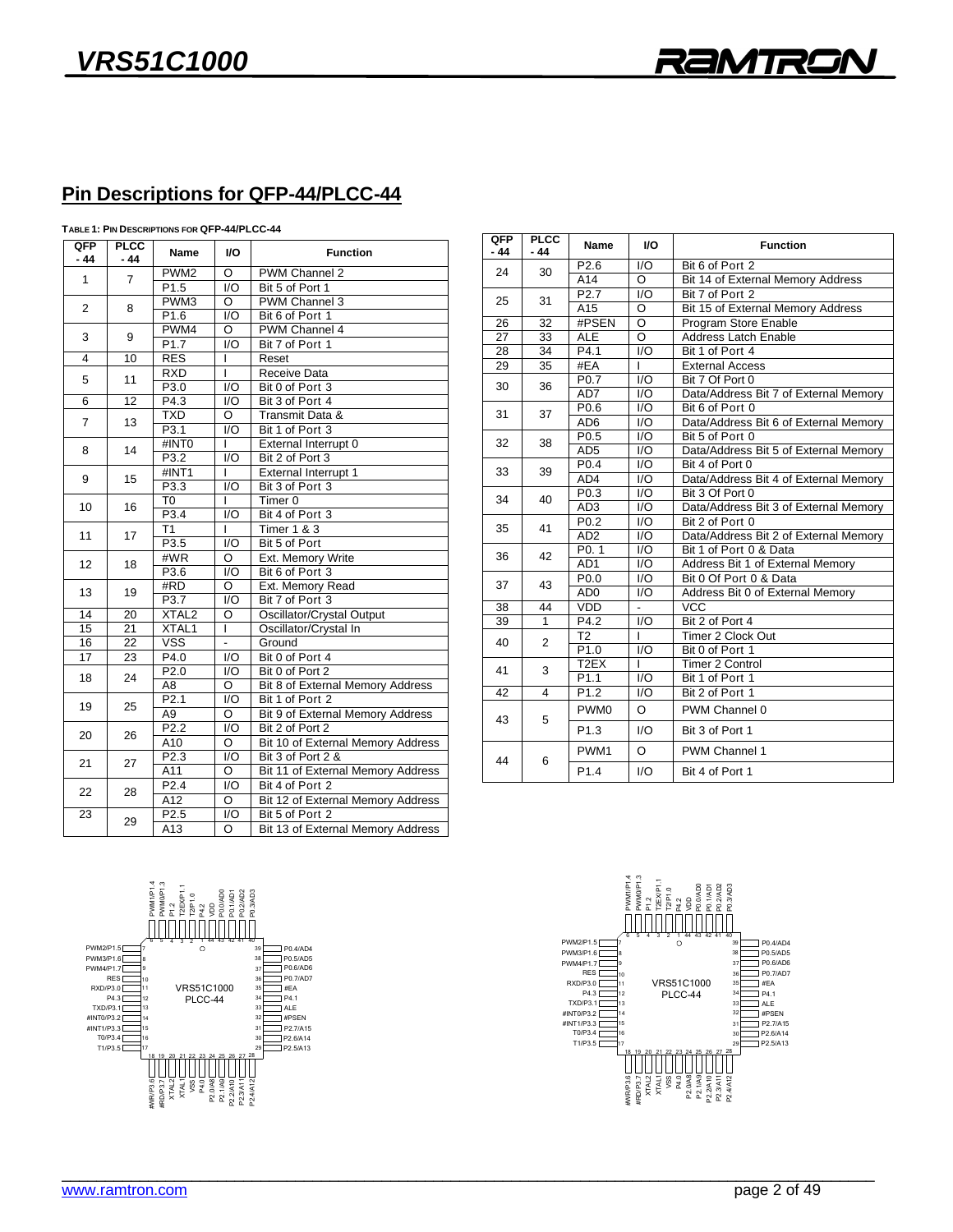

## **VRS51C1000 DIP-40 Pin Descriptions**

#### **TABLE 2: VRS51C1000 PIN DESCRIPTIONS FOR DIP40 PACKAGE**

| <b>DIP40</b>    | Name              | $\overline{10}$    | <b>Function</b>           |  |
|-----------------|-------------------|--------------------|---------------------------|--|
| 1               | T2                | L                  | Timer 2 Clock Out         |  |
|                 | P1.0              | $\overline{1/O}$   | Bit 0 of Port 1           |  |
| $\overline{2}$  | T <sub>2</sub> EX | L                  | <b>Timer 2 Control</b>    |  |
|                 | P <sub>1.1</sub>  | 1/O                | Bit 1 of Port 1           |  |
| $\overline{3}$  | P <sub>1.2</sub>  | $\overline{1/O}$   | Bit 2 of Port 1           |  |
| 4               | PWM <sub>0</sub>  | Ō                  | PWM Channel 0             |  |
|                 | P <sub>1.3</sub>  | $\overline{1/O}$   | Bit 3 of Port 1           |  |
| 5               | PWM <sub>1</sub>  | O                  | PWM Channel 1             |  |
|                 | P1.4              | $\overline{1/O}$   | Bit 4 of Port 1           |  |
| 6               | PWM <sub>2</sub>  | O                  | PWM Channel 2             |  |
|                 | P <sub>1.5</sub>  | I/O                | Bit 5 of Port 1           |  |
| $\overline{7}$  | PWM <sub>3</sub>  | $\overline{O}$     | PWM Channel 3             |  |
|                 | P1.6              | 1/O                | Bit 6 of Port 1           |  |
| 8               | PWM4              | Ō                  | PWM Channel 4             |  |
|                 | P <sub>1.7</sub>  | $\overline{1/O}$   | Bit 7 of Port 1           |  |
| $\overline{9}$  | <b>RESET</b>      | ī                  | Reset                     |  |
| 10              | <b>RXD</b>        | ī                  | Receive Data              |  |
|                 | P3.0              | $\overline{1/O}$   | Bit 0 of Port 3           |  |
| 11              | <b>TXD</b>        | $\overline{\circ}$ | Transmit Data &           |  |
|                 | P3.1              | $\overline{1/O}$   | Bit 1 of Port 3           |  |
| 12              | #INTO             | $\mathbf{I}$       | External Interrupt 0      |  |
|                 | P3.2              | $\overline{1/O}$   | Bit 2 of Port 3           |  |
| 13              | #INT1             | $\mathbf{I}$       | External Interrupt 1      |  |
|                 | P3.3              | $\overline{1/O}$   | Bit 3 of Port 3           |  |
| 14              | T0                | T                  | Timer <sub>0</sub>        |  |
|                 | P3.4              | 1/O                | Bit 4 of Port 3           |  |
| 15              | T1                | I                  | <b>Timer 1 &amp; 3</b>    |  |
|                 | P3.5              | $\overline{1/O}$   | Bit 5 of Port             |  |
| 16              | #WR               | O                  | Ext. Memory Write         |  |
|                 | P3.6              | 1/O                | Bit 6 of Port 3           |  |
| 17              | #RD               | $\overline{\circ}$ | Ext. Memory Read          |  |
|                 | P3.7              | 1/O                | Bit 7 of Port 3           |  |
| 18              | XTAL <sub>2</sub> | O                  | Oscillator/Crystal Output |  |
| $\overline{19}$ | XTAL1             | T                  | Oscillator/Crystal In     |  |
| 20              | <b>VSS</b>        | L,                 | Ground                    |  |

| <b>DIP40</b> | Name                    | I/O                      | <b>Function</b>                                            |
|--------------|-------------------------|--------------------------|------------------------------------------------------------|
| 21           | P <sub>2.0</sub>        | 1/O                      | Bit 0 of Port 2                                            |
|              | $\overline{AB}$         | Ō                        | Bit 8 of External Memory Address                           |
| 22           | P <sub>2.1</sub>        | $\overline{1/O}$         | Bit 1 of Port 2                                            |
|              | A <sub>9</sub>          | O                        | Bit 9 of External Memory Address                           |
| 23           | P <sub>2.2</sub>        | $\overline{1/O}$         | Bit 2 of Port 2                                            |
|              | A10                     | O                        | Bit 10 of External Memory Address                          |
| 24           | P2.3                    | $\overline{1/O}$         | Bit 3 of Port 2 &                                          |
|              | A11                     | Ō                        | Bit 11 of External Memory Address                          |
| 25           | P <sub>2.4</sub>        | 1/O                      | Bit 4 of Port 2                                            |
|              | A12                     | O                        | Bit 12 of External Memory Address                          |
| 26           | P2.5                    | I/O                      | Bit 5 of Port 2                                            |
|              | A <sub>13</sub>         | O                        | Bit 13 of External Memory Address                          |
| 27           | P <sub>2.6</sub>        | I/O                      | Bit 6 of Port 2                                            |
|              | A14                     | O                        | Bit 14 of External Memory Address                          |
| 28           | P2.7                    | I/O                      | Bit 7 of Port 2                                            |
|              | A15                     | O                        | Bit 15 of External Memory Address                          |
| 29           | #PSEN                   | $\overline{\circ}$       | Program Store Enable                                       |
| 30           | <b>ALE</b>              | O                        | <b>Address Latch Enable</b>                                |
| 31           | #EA/                    | L                        | <b>External Access</b>                                     |
|              | <b>VPP</b>              |                          | Flash programming voltage input                            |
|              | P0.7                    | $\overline{1/O}$         | Bit 7 Of Port 0                                            |
| 32           | AD7                     | 1/O                      | Data/Address Bit 7 of External                             |
|              |                         |                          | Memory                                                     |
|              | P0.6                    | $\overline{1/O}$         | Bit 6 of Port 0                                            |
| 33           | AD6                     | 1/O                      | Data/Address Bit 6 of External                             |
|              |                         |                          | Memory                                                     |
|              | P <sub>0.5</sub>        | I/O                      | Bit 5 of Port 0                                            |
| 34           | AD5                     | 1/O                      | Data/Address Bit 5 of External                             |
|              |                         |                          | Memory                                                     |
|              | P <sub>0.4</sub>        | I/O                      | Bit 4 of Port 0                                            |
| 35           | AD4                     | 1/O                      | Data/Address Bit 4 of External                             |
|              |                         |                          | Memory                                                     |
|              | P <sub>0.3</sub>        | $\overline{1/O}$         | Bit 3 Of Port 0                                            |
| 36           | AD <sub>3</sub>         | 1/O                      | Data/Address Bit 3 of External                             |
|              |                         |                          | Memory                                                     |
| 37           | P <sub>0.2</sub>        | $\overline{1/O}$         | Bit 2 of Port 0<br>Data/Address Bit 2 of External          |
|              | AD <sub>2</sub>         | I/O                      |                                                            |
|              |                         | $\overline{1/O}$         | Memory                                                     |
| 38           | P0.1<br>AD <sub>1</sub> | $\overline{1/O}$         | Bit 1 of Port 0 & Data<br>Address Bit 1 of External Memory |
|              | P <sub>0.0</sub>        | $\overline{1/O}$         | Bit 0 Of Port 0 & Data                                     |
| 39           |                         | I/O                      |                                                            |
|              | AD <sub>0</sub>         |                          | Address Bit 0 of External Memory                           |
| 40           | VDD                     | $\overline{\phantom{a}}$ | Supply input                                               |

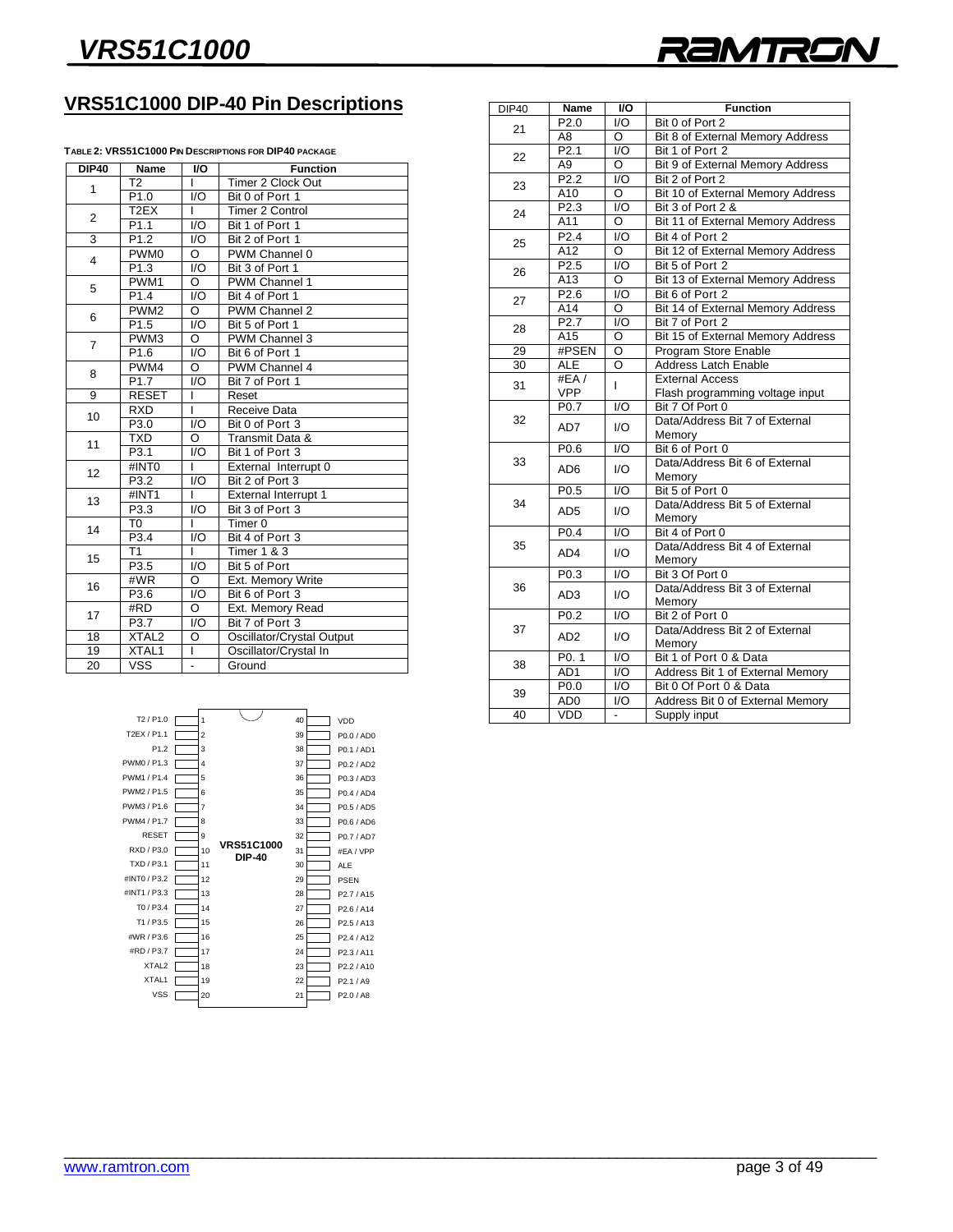

## **Instruction Set**

The following table describes the instruction set of the VRS51C1000. The instructions are function and binary  $\frac{1}{2}$  code compatible with industry standard 8051s code compatible with industry standard 8051s.

### Table 3: Legend for Instruction Set Table

| <b>Function</b>                                        |
|--------------------------------------------------------|
| Accumulator                                            |
| Register R0-R7                                         |
| Internal register address                              |
| Internal register pointed to by R0 or R1 (except MOVX) |
| Two's complement offset byte                           |
| Direct bit address                                     |
| 8-bit constant                                         |
| 16-bit constant                                        |
| 16-bit destination address                             |
| 11-bit destination address                             |
|                                                        |

**TABLE 4: VRS51C1000 INSTRUCTION SET**

| <b>Mnemonic</b>                | <b>Description</b>                      | <b>Size</b><br>(bytes)  | Instr. Cycles  |
|--------------------------------|-----------------------------------------|-------------------------|----------------|
| <b>Arithmetic instructions</b> |                                         |                         |                |
| ADD A, Rn                      | Add register to A                       | 1                       | 1              |
| ADD A, direct                  | Add direct byte to A                    | $\overline{2}$          | 1              |
| ADD A, @Ri                     | Add data memory to A                    | 1                       | 1              |
| ADD A, #data                   | Add immediate to A                      | $\overline{2}$          | 1              |
| ADDC A, Rn                     | Add register to A with carry            | 1                       | 1              |
| ADDC A, direct                 | Add direct byte to A with carry         | $\overline{2}$          | 1              |
| ADDC A, @Ri                    | Add data memory to A with carry         | 1                       | 1              |
| ADDC A, #data                  | Add immediate to A with carry           | $\overline{2}$          | 1              |
| SUBB A, Rn                     | Subtract register from A with borrow    | 1                       | 1              |
| <b>SUBB A, direct</b>          | Subtract direct byte from A with borrow | $\overline{2}$          | $\overline{1}$ |
| SUBB A, @Ri                    | Subtract data mem from A with borrow    | 1                       | 1              |
| SUBB A, #data                  | Subtract immediate from A with borrow   | $\overline{2}$          | 1              |
| <b>INC A</b>                   | Increment A                             | $\overline{1}$          | 1              |
| INC Rn                         | Increment register                      | 1                       | 1              |
| <b>INC</b> direct              | Increment direct byte                   | $\overline{\mathbf{c}}$ | 1              |
| INC @Ri                        | Increment data memory                   | 1                       | 1              |
| <b>DEC A</b>                   | Decrement A                             | $\overline{1}$          | $\overline{1}$ |
| <b>DEC Rn</b>                  | Decrement register                      | 1                       | 1              |
| <b>DEC</b> direct              | Decrement direct byte                   | 2                       | 1              |
| DEC @Ri                        | Decrement data memory                   | 1                       | $\overline{1}$ |
| <b>INC DPTR</b>                | Increment data pointer                  | $\overline{1}$          | $\overline{2}$ |
| <b>MUL AB</b>                  | Multiply A by B                         | 1                       | 4              |
| DIV AB                         | Divide A by B                           | 1                       | 4              |
| $\overline{DAA}$               | Decimal adjust A                        | 1                       | 1              |
| <b>Logical Instructions</b>    |                                         |                         |                |
| ANL A, Rn                      | AND register to A                       | 1                       | 1              |
| ANL A, direct                  | AND direct byte to A                    | $\overline{2}$          | 1              |
| ANL A, @Ri                     | AND data memory to A                    | $\overline{1}$          | 1              |
| ANL A, #data                   | AND immediate to A                      | $\overline{2}$          | 1              |
| ANL direct, A                  | AND A to direct byte                    | 2                       | 1              |
| ANL direct, #data              | AND immediate data to direct byte       | 3                       | $\overline{2}$ |
| ORL A, Rn                      | OR register to A                        | 1                       | 1              |
| ORL A, direct                  | OR direct byte to A                     | $\overline{2}$          | 1              |
| ORL A, @Ri                     | OR data memory to A                     | 1                       | 1              |
| ORL A, #data                   | OR immediate to A                       | $\overline{2}$          | 1              |
| ORL direct, A                  | OR A to direct byte                     | $\overline{2}$          | 1              |
| ORL direct, #data              | OR immediate data to direct byte        | 3                       | $\overline{2}$ |
| XRL A, Rn                      | Exclusive-OR register to A              | 1                       | 1              |
| XRL A, direct                  | Exclusive-OR direct byte to A           | $\overline{2}$          | 1              |
| XRL A, @Ri                     | Exclusive-OR data memory to A           | 1                       | 1              |
| XRL A, #data                   | Exclusive-OR immediate to A             | 2                       | 1              |
| XRL direct, A                  | Exclusive-OR A to direct byte           | $\overline{2}$          | 1              |
| XRL direct, #data              | Exclusive-OR immediate to direct byte   | 3                       | $\overline{2}$ |
| <b>CLRA</b>                    | Clear A                                 | 1                       | 1              |
| CPL A                          | Compliment A                            | 1                       | 1              |
| SWAP A                         | Swap nibbles of A                       | 1                       | 1              |
| RLA                            | Rotate A left                           | $\overline{1}$          | $\overline{1}$ |
| RLC A                          | Rotate A left through carry             | 1                       | 1              |
| <b>RRA</b>                     | Rotate A right                          | 1                       | 1              |
| RRC A                          | Rotate A right through carry            | 1                       | 1              |

**Reco**rd **Record A** recording the angle of  $\mathbf{R}$ 

| <b>Mnemonic</b>                   | <b>Description</b>                    | Size<br>(bytes) | Instr. Cycles  |
|-----------------------------------|---------------------------------------|-----------------|----------------|
| <b>Boolean Instruction</b>        |                                       |                 |                |
| CLR C                             | Clear Carry bit                       | 1               | 1              |
| <b>CLR bit</b>                    | Clear bit                             | $\overline{c}$  | 1              |
| <b>SETB C</b>                     | Set Carry bit to 1                    | 1               | 1              |
| <b>SETB bit</b>                   | Set bit to 1                          | $\overline{c}$  | 1              |
| CPL C                             | Complement Carry bit                  | 1               | 1              |
| <b>CPL bit</b>                    | Complement bit                        | $\overline{2}$  | 1              |
| <b>ANL C.bit</b>                  | Logical AND between Carry and bit     | $\overline{2}$  | $\overline{2}$ |
| ANL C,#bit                        | Logical AND between Carry and not bit | $\overline{2}$  | 2              |
| ORL C, bit                        | Logical ORL between Carry and bit     | $\overline{2}$  | $\overline{2}$ |
| ORL C,#bit                        | Logical ORL between Carry and not bit | 2               | 2              |
| <b>MOV C,bit</b>                  | Copy bit value into Carry             | 2               | 1              |
| <b>MOV bit,C</b>                  | Copy Carry value into Bit             | $\overline{2}$  | $\overline{2}$ |
| <b>Data Transfer Instructions</b> |                                       |                 |                |
| MOV A, Rn                         | Move register to A                    | 1               | 1              |
| MOV A, direct                     | Move direct byte to A                 | $\overline{2}$  | 1              |
| <b>MOV A, @Ri</b>                 | Move data memory to A                 | 1               | 1              |
| MOV A, #data                      | Move immediate to A                   | $\overline{2}$  | 1              |
| <b>MOV Rn, A</b>                  | Move A to register                    | 1               | 1              |
| <b>MOV Rn, direct</b>             | Move direct byte to register          | $\overline{2}$  | $\overline{2}$ |
| MOV Rn, #data                     | Move immediate to register            | $\overline{2}$  | 1              |
| MOV direct, A                     | Move A to direct byte                 | $\overline{c}$  | 1              |
| MOV direct, Rn                    | Move register to direct byte          | 2               | 2              |
| MOV direct, direct                | Move direct byte to direct byte       | 3               | 2              |
| MOV direct, @Ri                   | Move data memory to direct byte       | $\overline{2}$  | $\overline{2}$ |
| MOV direct, #data                 | Move immediate to direct byte         | 3               | $\overline{2}$ |
| <b>MOV @Ri, A</b>                 | Move A to data memory                 | $\overline{1}$  | $\overline{1}$ |
| MOV @Ri, direct                   | Move direct byte to data memory       | $\overline{2}$  | $\overline{2}$ |
| MOV @Ri, #data                    | Move immediate to data memory         | $\overline{2}$  | 1              |
| <b>MOV DPTR, #data</b>            | Move immediate to data pointer        | 3               | $\overline{2}$ |
| <b>MOVC A, @A+DPTR</b>            | Move code byte relative DPTR to A     | 1               | 2              |
| MOVC A, @A+PC                     | Move code byte relative PC to A       | 1               | $\overline{2}$ |
| <b>MOVX A, @Ri</b>                | Move external data (A8) to A          | 1               | $\overline{2}$ |
| <b>MOVX A, @DPTR</b>              | Move external data (A16) to A         | 1               | $\overline{2}$ |
| <b>MOVX @Ri, A</b>                | Move A to external data (A8)          | 1               | $\overline{2}$ |
| <b>MOVX @DPTR, A</b>              | Move A to external data (A16)         | 1               | $\overline{2}$ |
| <b>PUSH direct</b>                | Push direct byte onto stack           | $\overline{2}$  | $\overline{2}$ |
| POP direct                        | Pop direct byte from stack            | $\overline{c}$  | 2              |
| XCH A, Rn                         | Exchange A and register               | 1               | 1              |
| <b>XCH A, direct</b>              | Exchange A and direct byte            | $\overline{2}$  | $\overline{1}$ |
| XCH A, @Ri                        | Exchange A and data memory            | 1               | 1              |
| XCHD A, @Ri                       | Exchange A and data memory nibble     | 1               | 1              |
| <b>Branching Instructions</b>     |                                       |                 |                |
| <b>ACALL</b> addr 11              | Absolute call to subroutine           | $\overline{c}$  | $\overline{2}$ |
| <b>LCALL addr 16</b>              | Long call to subroutine               | 3               | $\overline{2}$ |
| <b>RET</b>                        | Return from subroutine                | 1               | $\overline{2}$ |
| <b>RETI</b>                       | Return from interrupt                 | 1               | $\overline{2}$ |
| AJMP addr 11                      | Absolute jump unconditional           | $\overline{2}$  | $\overline{2}$ |
| LJMP addr 16                      | Long jump unconditional               | 3               | $\overline{2}$ |
| SJMP rel                          | Short jump (relative address)         | 2               | 2              |
| JC rel                            | Jump on carry $= 1$                   | $\overline{2}$  | $\overline{2}$ |
| JNC rel                           | Jump on carry $= 0$                   | $\overline{2}$  | $\overline{2}$ |
| JB bit, rel                       | Jump on direct bit $= 1$              | 3               | $\overline{2}$ |
| JNB bit, rel                      | Jump on direct bit $= 0$              | 3               | $\overline{2}$ |
| JBC bit, rel                      | Jump on direct bit = 1 and clear      | 3               | $\overline{2}$ |
| JMP @A+DPTR                       | Jump indirect relative DPTR           | 1               | 2              |
| JZ rel                            | Jump on $accumulator = 0$             | $\overline{2}$  | $\overline{2}$ |
| JNZ rel                           | Jump on accumulator 1= 0              | 2               | $\overline{2}$ |
| CJNE A, direct, rel               | Compare A, direct JNE relative        | 3               | $\overline{2}$ |
| CJNE A, #d, rel                   | Compare A, immediate JNE relative     | 3               | $\overline{2}$ |
| CJNE Rn, #d, rel                  | Compare reg, immediate JNE relative   | 3               | $\overline{2}$ |
| CJNE @Ri, #d, rel                 | Compare ind, immediate JNE relative   | 3               | $\overline{2}$ |
| DJNZ Rn, rel                      | Decrement register, JNZ relative      | 2               | $\overline{2}$ |
| DJNZ direct, rel                  | Decrement direct byte, JNZ relative   | 3               | 2              |
| <b>Miscellaneous Instruction</b>  |                                       |                 |                |
| <b>NOP</b>                        | No operation                          | 1               | $\mathbf{1}$   |
|                                   |                                       |                 |                |

@Ri: Indirect addressing using Register R0 or R1<br>
#data: immediate Data provided with Instruction

#data16: Immediate data included with instruction

mediate. Immediate data include

rel: relative address to Program counter from  $+127$  to  $-128$ 

Addr11: 11-bit address range

Addr16: 16-bit address range Address research address range in the distribution and the Immediate Data supplied with instruction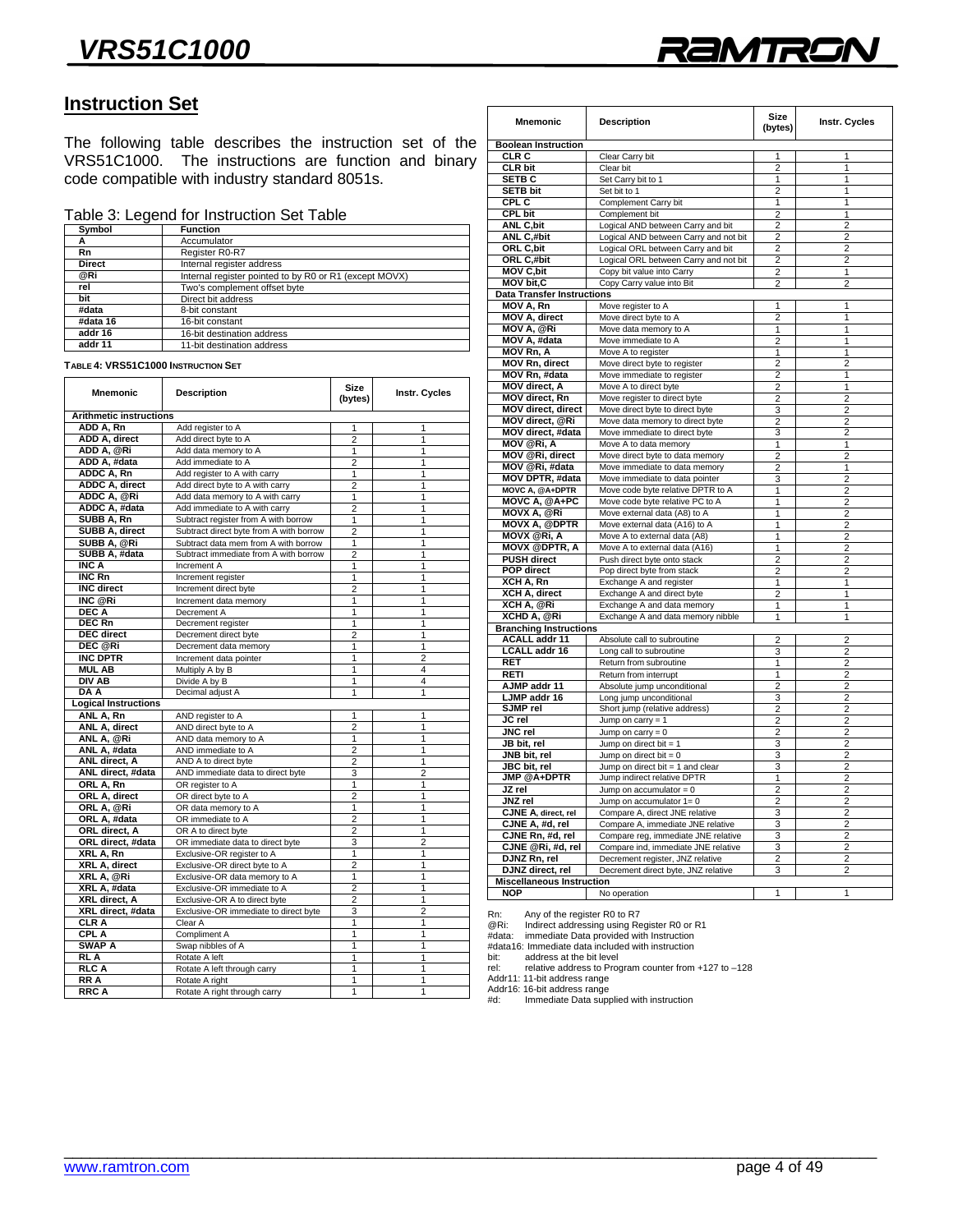## **Special Function Registers (SFR)**

 $\frac{1}{2}$  lists the VRS51C1000 Special Function Registers

| Register           | Adrs                    | Bit 7           | Bit 6                    | Bit 5                        | Bit 4                    | Bit 3                    | Bit 2                    | Bit 1                    | Bit 0            |            |
|--------------------|-------------------------|-----------------|--------------------------|------------------------------|--------------------------|--------------------------|--------------------------|--------------------------|------------------|------------|
|                    |                         |                 |                          |                              |                          |                          |                          |                          |                  | Value      |
| P <sub>0</sub>     | 80h                     | $\blacksquare$  | $\blacksquare$           | $\sim$                       | $\blacksquare$           | $\overline{\phantom{a}}$ |                          | $\blacksquare$           |                  | 1111 1111b |
| SP                 | 81h                     | $\blacksquare$  | $\blacksquare$           | $\blacksquare$               | $\blacksquare$           | $\blacksquare$           | $\blacksquare$           | $\blacksquare$           |                  | 0000 0111b |
| <b>DPL</b>         | 82h                     | $\blacksquare$  | $\overline{\phantom{a}}$ | $\blacksquare$               | $\overline{\phantom{a}}$ | $\blacksquare$           | $\overline{\phantom{a}}$ | $\blacksquare$           | $\blacksquare$   | 0000 0000b |
| DPH                | 83h                     | $\blacksquare$  | $\overline{\phantom{a}}$ | $\blacksquare$               | $\blacksquare$           | $\overline{\phantom{a}}$ | $\blacksquare$           | $\blacksquare$           | $\sim$           | 0000 0000b |
| <b>RCON</b>        | 85h                     |                 | $\blacksquare$           | $\overline{\phantom{a}}$     | $\blacksquare$           |                          |                          | RAMS1                    | RAMS0            | 0000 0000b |
| <b>DBANK</b>       | 86h                     | <b>BSE</b>      | $\blacksquare$           | $\blacksquare$               | $\blacksquare$           | BS <sub>3</sub>          | B <sub>S2</sub>          | BS <sub>1</sub>          | B <sub>S0</sub>  | 0000 0001b |
| <b>PCON</b>        | 87h                     | <b>SMOD</b>     | $\sim$                   | $\sim$                       | $\sim$                   | GF <sub>1</sub>          | GF <sub>0</sub>          | <b>PDOWN</b>             | <b>IDLE</b>      | 0000 0000b |
| <b>TCON</b>        | 88h                     | TF <sub>1</sub> | TR <sub>1</sub>          | TF <sub>0</sub>              | TR <sub>0</sub>          | E1                       | IT1                      | E <sub>0</sub>           | IT <sub>0</sub>  | 0000 0010b |
| <b>TMOD</b>        | 89h                     | GATE1           | C/T1                     | M1.1                         | M <sub>0.1</sub>         | GATE0                    | C/T0                     | M1.0                     | M <sub>0.0</sub> | 0000 0000b |
| TL <sub>0</sub>    | 8Ah                     | $\blacksquare$  | $\blacksquare$           | $\blacksquare$               | $\blacksquare$           |                          |                          |                          |                  | 0000 0000b |
| TL <sub>1</sub>    | 8Bh                     |                 |                          |                              |                          |                          |                          |                          |                  | 0000 0000b |
| TH <sub>0</sub>    | 8Ch                     | $\Delta$        | $\blacksquare$           | $\blacksquare$               | $\sim$                   | $\blacksquare$           | $\blacksquare$           | $\blacksquare$           | $\blacksquare$   | 0000 0000b |
| TH <sub>1</sub>    | 8Dh                     | $\blacksquare$  | $\blacksquare$           | $\blacksquare$               | $\sim$                   | $\blacksquare$           | $\blacksquare$           | $\overline{\phantom{a}}$ |                  | 0000 0000b |
| P <sub>1</sub>     | 90h                     |                 |                          |                              |                          |                          |                          |                          |                  | 1111 1111b |
| <b>SCON</b>        | 98h                     | SM <sub>0</sub> | SM <sub>1</sub>          | SM <sub>2</sub>              | <b>REN</b>               | TB <sub>8</sub>          | RB <sub>8</sub>          | TI                       | R <sub>l</sub>   | 0000 0000b |
| <b>SBUF</b>        | 99h                     |                 |                          |                              |                          |                          | $\overline{\phantom{a}}$ | $\blacksquare$           | $\blacksquare$   | 0111 1111b |
| <b>PWME</b>        | 9Bh                     | PWM4E           | PWM3E                    | PWM2E                        | PWM1E                    | <b>PWM0E</b>             |                          |                          |                  | 0000 0000b |
| <b>WDTC</b>        | 9Fh                     | <b>WDTE</b>     | $\blacksquare$           | <b>CLEAR</b>                 | $\blacksquare$           | $\blacksquare$           | PS <sub>2</sub>          | PS <sub>1</sub>          | PS0              | 0000 0000b |
| P <sub>2</sub>     | A0h                     | $\blacksquare$  | $\overline{\phantom{a}}$ | $\qquad \qquad \blacksquare$ | $\overline{\phantom{a}}$ | $\blacksquare$           | $\blacksquare$           | $\blacksquare$           |                  | 1111 1111b |
| <b>PWMC</b>        | A3h                     |                 |                          |                              |                          | $\blacksquare$           |                          | PDCK1                    | PDCK0            | 0000 0000b |
| PWMD0              | A <sub>4</sub> h        | PWMD0.4         | PWMD0.3                  | PWMD0.2                      | PWMD0.1                  | PWMD0.0                  | <b>NP0.2</b>             | <b>NP0.1</b>             | <b>NP0.0</b>     | 0000 0000b |
| PWMD1              | A <sub>5</sub> h        | PWMD1.4         | PWMD1.3                  | PWMD1.2                      | PWMD1.1                  | PWMD1.0                  | <b>NP1.2</b>             | <b>NP1.1</b>             | NP1.0            | 0000 0000b |
| PWMD <sub>2</sub>  | A6h                     | PWMD2.4         | PWMD2.3                  | PWMD2.2                      | PWMD2.1                  | PWMD2.0                  | <b>NP2.2</b>             | <b>NP2.1</b>             | NP2.0            | 0000 0000b |
| PWMD3              | A7h                     | PWMD3.4         | PWMD3.3                  | PWMD3.2                      | PWMD3.1                  | PWMD3.0                  | NP3.2                    | NP3.1                    | NP3.0            | 0000 0000b |
| IE                 | A8h                     | EA              |                          | ET <sub>2</sub>              | <b>ES</b>                | ET <sub>1</sub>          | EX1                      | ET <sub>0</sub>          | EX0              | 0000 0000b |
| PWMD4              | <b>ACh</b>              | PWMD4.4         | PWMD4.3                  | PWMD4.2                      | PWMD4.1                  | PWMD4.0                  | <b>NP4.2</b>             | <b>NP4.1</b>             | <b>NP4.0</b>     | 0000 0000b |
| P <sub>3</sub>     | B <sub>0</sub> h        |                 |                          |                              |                          |                          |                          |                          |                  | 1111 1011b |
| $\overline{P}$     | B <sub>8</sub> h        | $\blacksquare$  | $\blacksquare$           | PT2                          | $\overline{\mathsf{PS}}$ | PT1                      | PX1                      | PT <sub>0</sub>          | PX0              | 0000 0000b |
| <b>SYSCON</b>      | <b>BFh</b>              | <b>WDR</b>      | $\blacksquare$           |                              | $\sim$                   | $\blacksquare$           | <b>IAPE</b>              | <b>XRAME</b>             | <b>ALEI</b>      | 0000 1010b |
| T <sub>2</sub> CON | C8h                     | TF <sub>2</sub> | EXF <sub>2</sub>         | <b>RCLK</b>                  | <b>TCLK</b>              | EXEN <sub>2</sub>        | TR <sub>2</sub>          | C/T2                     | CP/RL2           | 0000 0000b |
| RCAP2L             | CAh                     | $\blacksquare$  | $\blacksquare$           | $\blacksquare$               | $\blacksquare$           | $\blacksquare$           | $\sim$                   | $\blacksquare$           | $\blacksquare$   | 0000 0000b |
| RCAP2H             | CBh                     | $\blacksquare$  | $\overline{\phantom{a}}$ |                              | $\blacksquare$           | $\blacksquare$           | $\overline{\phantom{a}}$ | $\overline{\phantom{a}}$ |                  | 0000 0000b |
| TL <sub>2</sub>    | CCh                     |                 | $\blacksquare$           | $\overline{a}$               |                          | $\blacksquare$           |                          |                          |                  | 0000 0000b |
| TH <sub>2</sub>    | CDh                     |                 |                          |                              |                          |                          |                          |                          |                  | 0000 0000b |
| <b>PSW</b>         | <b>D</b> <sub>O</sub> h | CY              | AC                       | F <sub>0</sub>               | RS <sub>1</sub>          | RS <sub>0</sub>          | OV                       |                          | P                | 0000 0001b |
| P <sub>4</sub>     | D <sub>8</sub> h        | $\mathbf{r}$    | $\Delta$                 | $\blacksquare$               | $\blacksquare$           | P4.3                     | P4.2                     | P4.1                     | P4.0             | ****1111b  |
| <b>ACC</b>         | EOh                     | $\mathbb{Z}^2$  | $\mathbf{r}$             | $\blacksquare$               | $\mathbb{Z}^2$           | $\omega$                 | $\omega$                 | $\omega$                 | $\mathbf{r}$     |            |
| B                  | F <sub>0</sub> h        | $\blacksquare$  | $\blacksquare$           |                              | $\blacksquare$           |                          |                          |                          |                  | 0000 0000b |
| <b>IAPFADHI</b>    | F <sub>4</sub> h        | <b>FA15</b>     | <b>FA14</b>              | <b>FA13</b>                  | <b>FA12</b>              | <b>FA11</b>              | <b>FA10</b>              | FA9                      | FA8              | 0000 0000b |
| <b>IAPFADLO</b>    | F <sub>5</sub> h        | FA7             | FA <sub>6</sub>          | FA5                          | FA4                      | FA <sub>3</sub>          | FA2                      | FA1                      | FA0              | 0000 0000b |
| <b>IAPFDATA</b>    | F6h                     | FD7             | FD <sub>6</sub>          | FD <sub>5</sub>              | FD4                      | FD <sub>3</sub>          | FD <sub>2</sub>          | FD1                      | FD0              | 0000 0000b |
| <b>IAPFCTRL</b>    | F7h                     | <b>IAPSTART</b> |                          |                              |                          |                          |                          | IAPFCT1                  | IAPFCT0          | 0000 0000b |

lists the VRS51C1000 Special Function Registers. **TABLE 5: SPECIAL FUNCTION REGISTERS (SFR)**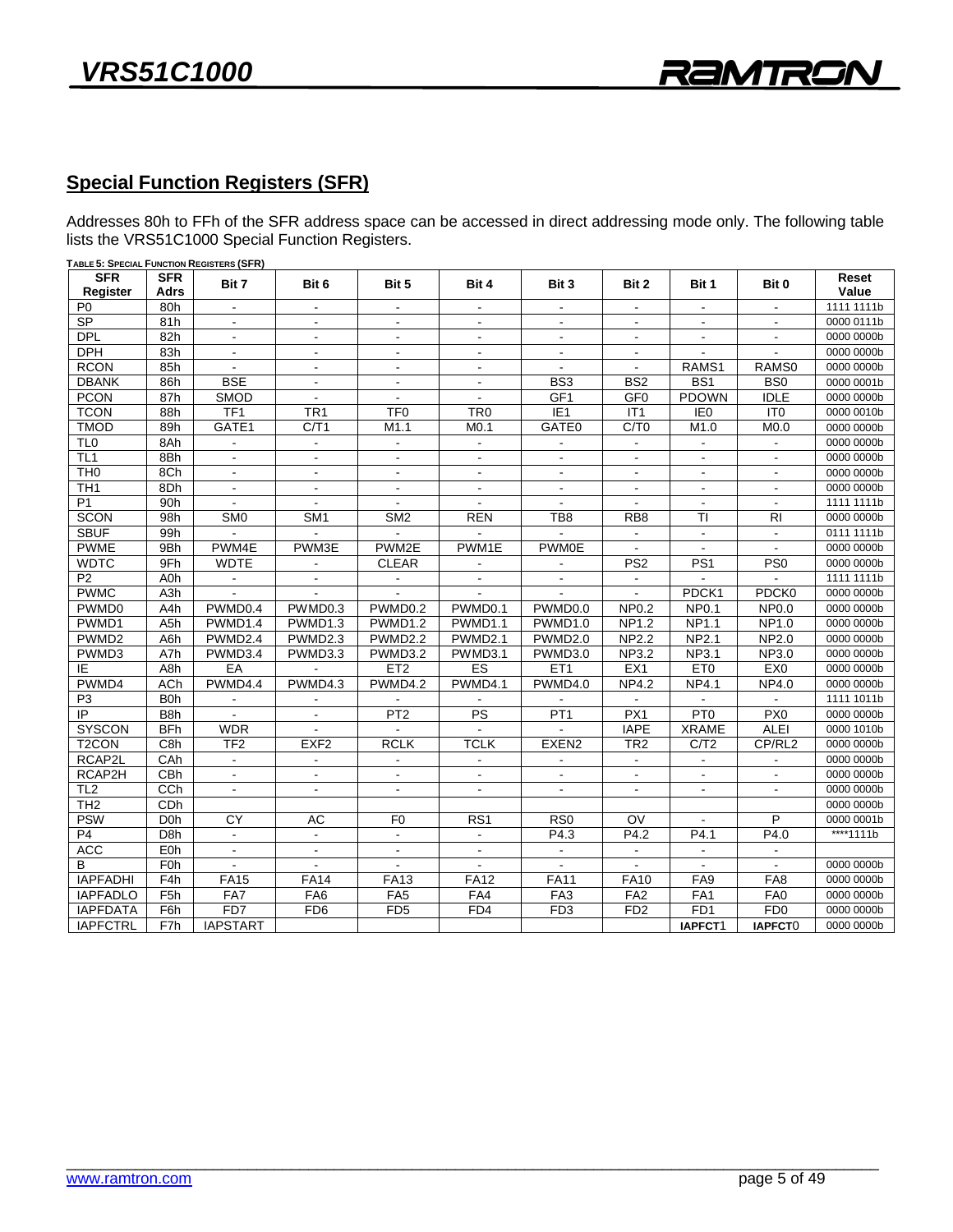# **VRS51C1000 Program Memory**

The VRS51C1000 includes 64KB of on-chip Flash<br>memory that can be used as program memory or as general non-volatile data storage memory using the In-Application Programming feature (IAP). Application Programming feature (IAP).

# **ISP Booth Program Memory 200**

The upper portion of the VRS51C1000 Flash memory<br>can be reserved to store an ISP (In-System ear be reserved to store an ISP (in-system Programmable) boot loader program.

This boot program can be used to program the Flash<br>memory via the serial interface (or via any other method) by making use of the In-Application Programming (IAP) feature of the VRS51C1000. This allows the processor to load the program from an external device or system, and program it into the Flash memory (See the VRS51C1000 IAP feature Flash memory (See the *VRS51C1000 IAP feature* section)

The size of the memory block reserved for the ISP<br>boot loader program (when activated) is adjustable from 512 Bytes up to  $4K$  bytes in increments of 512 from 512 Bytes up to 4K bytes in increments of 512 bytes.

**FIGURE3: VRS51C1000-ISP PROGRAM SIZE VS ISP CONFIG. VALUE**

:FFFh **ISPCFG=2**<br>
ISPCFG=3<br>
ISPCFG=3<br>
ISPCFG=3<br>
ISPCFG=3<br>
ISPCFG=3<br>
ISPCFG=3<br>
ISPCFG=3<br>
ISPCFG=3<br>
ISPCFG=3<br>
ISPCFG=5<br>
ISPCFG=5<br>
ISPCFG=5<br>
ISPCFG=5<br>
ISPCFG=5<br>
ISPCFG=5<br>
ISPCFG=5<br>
ISPCFG=5<br>
ISPCFG=5<br>
ISPCFG=5<br>
ISPCFG=5<br>
ISPCFG=5<br> FF00b **ECOOH ISPCFG=6 FA00h ISPCFG=7 ISPCFG=8** ISP Program Size = -<br>ISP Config value x 512Bytes **F800h**  $\mathbf{S}$  and  $\mathbf{S}$ **F400h**

# **Programming the ISP Boot Program**

The ISP boot program must be programmed into the device using a parallel programmer (such as the VERSAMCU-PPR) or a commercial parallel programmer that supports the VRS51C1000. The Flash memory reserved for the ISP program is defined by the parallel programmer software at the moment the device is programmed. device is programmed.

When programming the ISP boot program into the VRS51C1000, the "lock bit" option should be activated in order to protect the ISP flash memory zone from being inadvertently erased (can happen when the Flash Erase operations are performed under the control of the ISP boot program) or to prevent the VRS51C1000 flash memory from being read back using a parallel programmer. using a parallel programmer.

If an Erase operation is performed using a parallel<br>programmer, the entire flash memory, including the programmer, the entire mass memory, including the ISP  $\mathcal{L}$  be example, with  $\mathcal{L}$ 

### **ISP Program Start Conditions**

Setting the ISP page configuration to a value other than 0 will result in the Processor jumping to the base address of the ISP boot code when a hardware reset is performed (provided that the value FFh is present at program address 0000h). program address 0000h).

When the ISP page configuration is set to 0 at the moment the device is programmed using a parallel programmer, the ISP boot feature will be disabled. programmer, the ISP boot feature will be disabled.

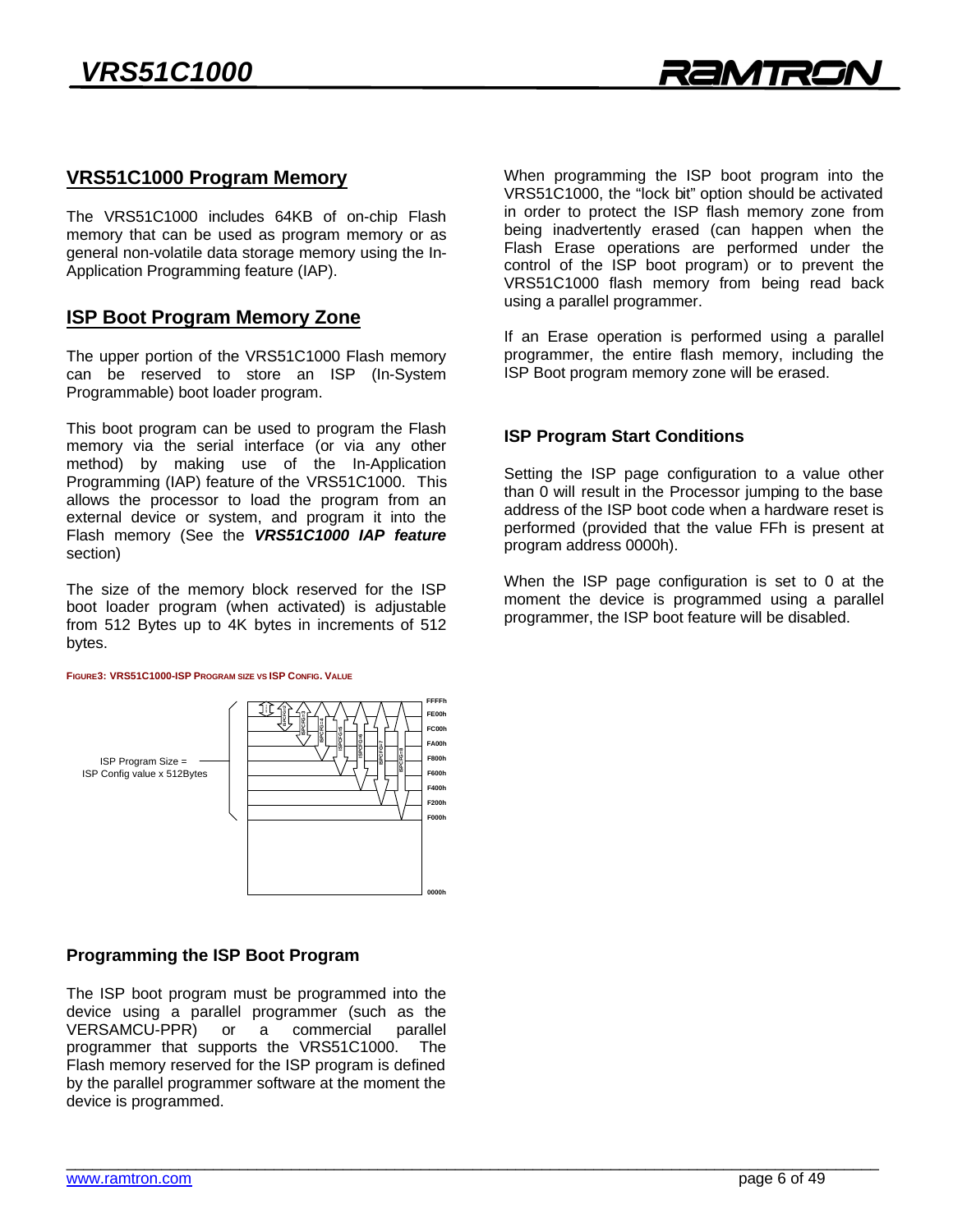

# **VRS51C1000 ISPVx Firmware boot program**

VRS51C1000 (ISPVx Firmware,  $x =$  revision, see Ramtron website for latest revision).

The ISPVx Firmware enables In-System-Programming of the VRS51C1000 on the final application PCB using the device's UART interface. See the following figure for a hardware configuration example. Other configurations are also possible. configurations are also possible.

**FIGURE 4: VRS51C1000 INTERFACE FOR IN-SYSTEM PROGRAMMING**



See Ramtron's website in order to download the "Vesa<br>Ware ISP" Window<sup>TM</sup>'s application which allows communication with the ISPVx firmware. communication with the ISPV firmware.

The VRS51C1000 can be ordered with or without the ISPVx bootloader firmware (see Ordering information section of this Datasheet for part number information). section of this Datasheet for part number information).

The ISPVx bootloader firmware can also be programmed into the VRS51C1000 by the user. Source code is included with the Versa Ware ISP application software. application software.

For more information on the ISPVx firmware, please consult the "VRS51C1000 ISPVx Firmware User Guide.pdf" available on the Ramtron web site. Guide.pdf" available on the Ramtron web site.

### **VRS51C1000 IAP feature**

The VRS51C1000 IAP feature refers to the ability of the processor to self-program the Flash memory from within the user program. with the user probability  $\mathcal{L}_{\mathcal{D}}$  and user probability  $\mathcal{L}_{\mathcal{D}}$ 

Five SFR registers serve to control the IAP operation.<br>The description of these registers is provided below. The description of these registers is provided below.

# **The System Control Register**

By default upon reset, the IAP feature of the<br>VRS51C1000 is de-activated. The IAPE bit of the SYSCON register is used to enable (and disable) the VRS51C1000 IAP function. VRS51C1000 IAP function.

| __ |        | . .<br>$\sim$ | . | ___ |             |    |
|----|--------|---------------|---|-----|-------------|----|
|    |        |               |   | ◠   |             |    |
|    | Unused |               |   |     | <b>RAME</b> | с١ |
|    |        |               |   |     |             |    |

| Bit      | <b>Mnemonic</b> | <b>Description</b>                                      |  |  |  |  |  |
|----------|-----------------|---------------------------------------------------------|--|--|--|--|--|
| 7        | <b>WDR</b>      | This is the Watchdog Timer reset bit. It will           |  |  |  |  |  |
|          |                 | be set to 1 when the reset signal generated             |  |  |  |  |  |
|          |                 | by WDT overflows.                                       |  |  |  |  |  |
| 6        | Unused          |                                                         |  |  |  |  |  |
| 5        | Unused          |                                                         |  |  |  |  |  |
| 4        | Unused          |                                                         |  |  |  |  |  |
| 3        | Unused          |                                                         |  |  |  |  |  |
| 2        | <b>IAPE</b>     | IAP function enable bit                                 |  |  |  |  |  |
| 1        | <b>XRAME</b>    | 768 byte on-chip enable bit                             |  |  |  |  |  |
| $\Omega$ | <b>ALEI</b>     | ALE output inhibit bit, which is used to<br>reduce EMI. |  |  |  |  |  |

### **IAP Flash Address and Data Registers**

The IAPFADHI and IAPADLO registers are used to specify the address at which the IAP function will be performed. performed.

#### TABLE 7: IAP FLASH ADDRESS HIGH - SFR F4H

| $\sqrt{2}$<br>∣∆∟<br>-<br><i>"</i><br>$-1$ |  |  |  |  |  |  |  |  |
|--------------------------------------------|--|--|--|--|--|--|--|--|
|                                            |  |  |  |  |  |  |  |  |

|                                  |  | . |  |  |  |  |  |
|----------------------------------|--|---|--|--|--|--|--|
|                                  |  |   |  |  |  |  |  |
| $T^*$ DI OLLE-01<br>$\cdots$<br> |  |   |  |  |  |  |  |
|                                  |  |   |  |  |  |  |  |

The IAPFDATA SFR register contains the Data byte required to perform the IAP function. required to perform the IAP function.

| $2 - 2$ |  |  |  |  |  |  |  |
|---------|--|--|--|--|--|--|--|
|         |  |  |  |  |  |  |  |

### **IAP Flash Control Register**

by the IAP Flash Control register IAPFCTRI  $\mathbf{b}$ 

Setting the IAPSTART bit to 1, starts the execution of the IAP command specified by the IAPFCT[1:0] bits of the IAP Flash Control register. the IAP Flash Control register.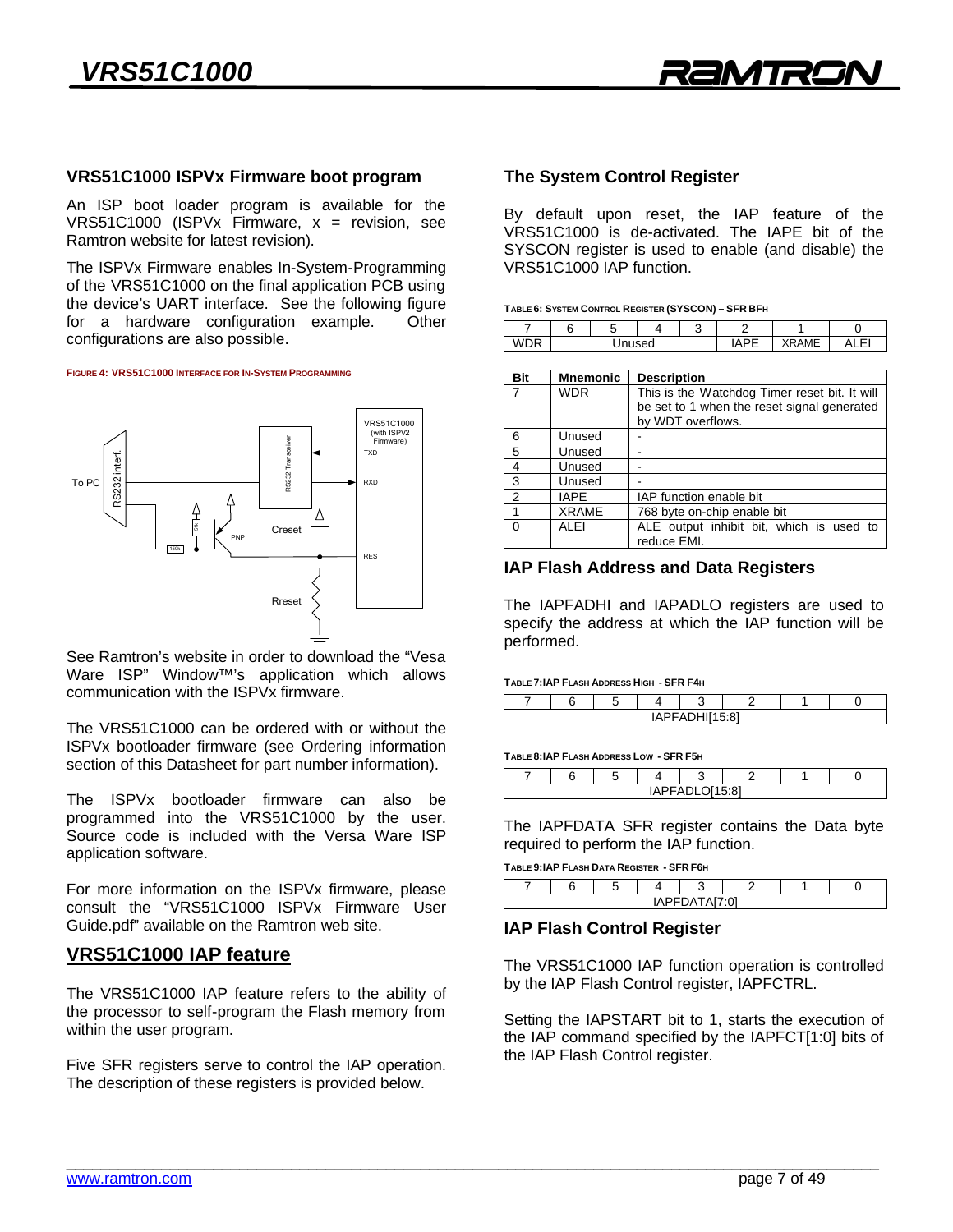

**TABLE 10:IAP FLASH CONTROL REGISTER - SFR F7H**

| IAPFCTRL[15:8] |                 |  |                                       |  |  |  |  |
|----------------|-----------------|--|---------------------------------------|--|--|--|--|
|                |                 |  |                                       |  |  |  |  |
| Bit            | <b>Mnemonic</b> |  | <b>Description</b>                    |  |  |  |  |
|                | <b>IAPSTART</b> |  | IAP Selected operation Start sequence |  |  |  |  |
|                |                 |  |                                       |  |  |  |  |

| 6  | Unused      | -                         |
|----|-------------|---------------------------|
| 5  | Unused      |                           |
|    | Unused      |                           |
| -3 | Unused      |                           |
| ົ  | Unused      |                           |
|    | IAPFCT[1:0] |                           |
|    |             | Flash Memory IAP Function |
|    |             |                           |

The IAP sub-system handles four different functions.<br>The IAP function performed is controlled by the IAPFCT bits as follows: IAPFCT bits as follows:

TABLE 11:IAP FUNCTIONS

| IAPFCT[1:0] Bits value | <b>IAP Function</b>        |
|------------------------|----------------------------|
| Ю                      | Flash Byte Program         |
| ი1                     | <b>Flash Erase Protect</b> |
| 10                     | Flash Page Erase           |
| 11                     | <b>Flash Erase</b>         |

It is important to note that for security reasons, the IAPSTART bit of the IAPFCTRL register is configured as read-only by default. as read-only by default.

operation sequence must be performed first operation sequence must be performed first:

| MOV | IAPFDATA.#55h |
|-----|---------------|
| MOV | IAPFDATA,#AAh |
| MOV | IAPFDATA,#55h |
|     |               |

The IAPSTART bit can be set to 1.

Once the start bit is set to 1, the IAP sub-system will read the contents of the IAP Flash Address and Data registers and hold the VRS51C1000 program counter at its current value until the IAP operation is completed. When the IAP operation is complete, the IAPSTART bit is cleared and the program will continue executioning.

### executioning. **IAP Byte Program Function**

The IAP byte program function is used to program a byte into the specified Flash memory location under the control of the IAP feature. See the following program example: program example:

| IAP PROG: MOV | <b>MOV</b><br><b>MOV</b> | IAPFDATA.#55H<br>IAPFDATA.#0AAH<br>IAPFDATA.#55H | ;Sequence to Enable Writing<br>: the IAPSTART bit                     |
|---------------|--------------------------|--------------------------------------------------|-----------------------------------------------------------------------|
|               | <b>MOV</b><br><b>MOV</b> | SYSCON.#04H<br>IAPFADHI, FADRSH                  | :ENABLE IAP FUNCTION                                                  |
|               | <b>MOV</b>               |                                                  | :Set MSB of address to program                                        |
|               |                          | IAPFADLO.FADRSL                                  | :Set LSB of address to program                                        |
|               | <b>MOV</b>               | IAPFDATA.FDATA                                   | :Set Data to Program                                                  |
|               | <b>MOV</b>               | IAPFCTRL.#80H                                    | :Set the IAP Start bit                                                |
|               |                          |                                                  | ;** The program Counter will stop until the IAP function is completed |

**IAP Page Erase Function**

By using the IAP feature, it is possible to perform a Page erase of the VRS51C1000 Flash memory (note that the memory area occupied by the ISP boot program cannot be page erased). Each page is 512 Bytes in size. Bytes in size.

To perform a flash page erase, the page address is specified by the XY (hex) value written into the IAPFADHI register (The value 00h must be written into the IAPFADLO registers)  $\cdots$   $\cdots$   $\cdots$   $\cdots$   $\cdots$   $\cdots$   $\cdots$   $\cdots$   $\cdots$   $\cdots$   $\cdots$   $\cdots$   $\cdots$   $\cdots$   $\cdots$   $\cdots$   $\cdots$   $\cdots$   $\cdots$   $\cdots$   $\cdots$   $\cdots$   $\cdots$   $\cdots$   $\cdots$   $\cdots$   $\cdots$   $\cdots$   $\cdots$   $\cdots$   $\cdots$   $\cdots$   $\cdots$   $\cdots$   $\cdots$   $\cdots$   $\cdots$ 

If the "Y" portion of the IAPFADHI register represents<br>an even number, the page that will be erased corresponds to the range  $XY(0)$ h to  $X(Y+1)$  FFh  $\ldots$  corresponds to the range  $\ldots$  corresponds to  $\ldots$ 

If the "Y" portion of the IAPFADHI register represents<br>an odd number, the page that will be erased corresponds to the range  $X(Y-1)$ 00h to  $XYFFh$  $\ldots$  the range  $\ldots$   $\ldots$  the  $\ldots$ 

 $\frac{1}{2}$  corresponding to the address  $\frac{1}{2}$  POODb-CFFFh  $\epsilon$  corresponding to the address B000  $\epsilon$ 

|                                            |                                                      | :** Erase Flash page located at address B000h to CFFFh.          |                                                                                                                   |  |  |
|--------------------------------------------|------------------------------------------------------|------------------------------------------------------------------|-------------------------------------------------------------------------------------------------------------------|--|--|
| PageErase: MOV<br><b>MOV</b><br><b>MOV</b> |                                                      | IAPFDATA.#55H<br>IAPFDATA.#0AAH<br>IAPFDATA.#55H                 | ;Sequence to Enable Writing<br>: the IAPSTART bit                                                                 |  |  |
|                                            | <b>MOV</b><br><b>MOV</b><br><b>MOV</b><br><b>MOV</b> | SYSCON.#04H<br>IAPFADHI, #0B0h<br>IAPFADLO.#00h<br>IAPFCTRL.#82H | :ENABLE IAP FUNCTION<br>:Set MSB of Page address to erase<br>:Set LSB of address $= 00$<br>:SET THE IAP START BIT |  |  |

# **IAP Chip Erase Function**

The IAP chip erase function will erase the entire flash<br>memory contents with the exception of the ISP boot program area. Running this function will also program area. Thanning this function will also<br>automatically unprotect the flash memory automatically unprotect the flash memory.

**IAP Chip Protect Function**<br>When the chip protect function is enabled, values read back from Flash memory will be 00h. back from Flash memory will be 00h.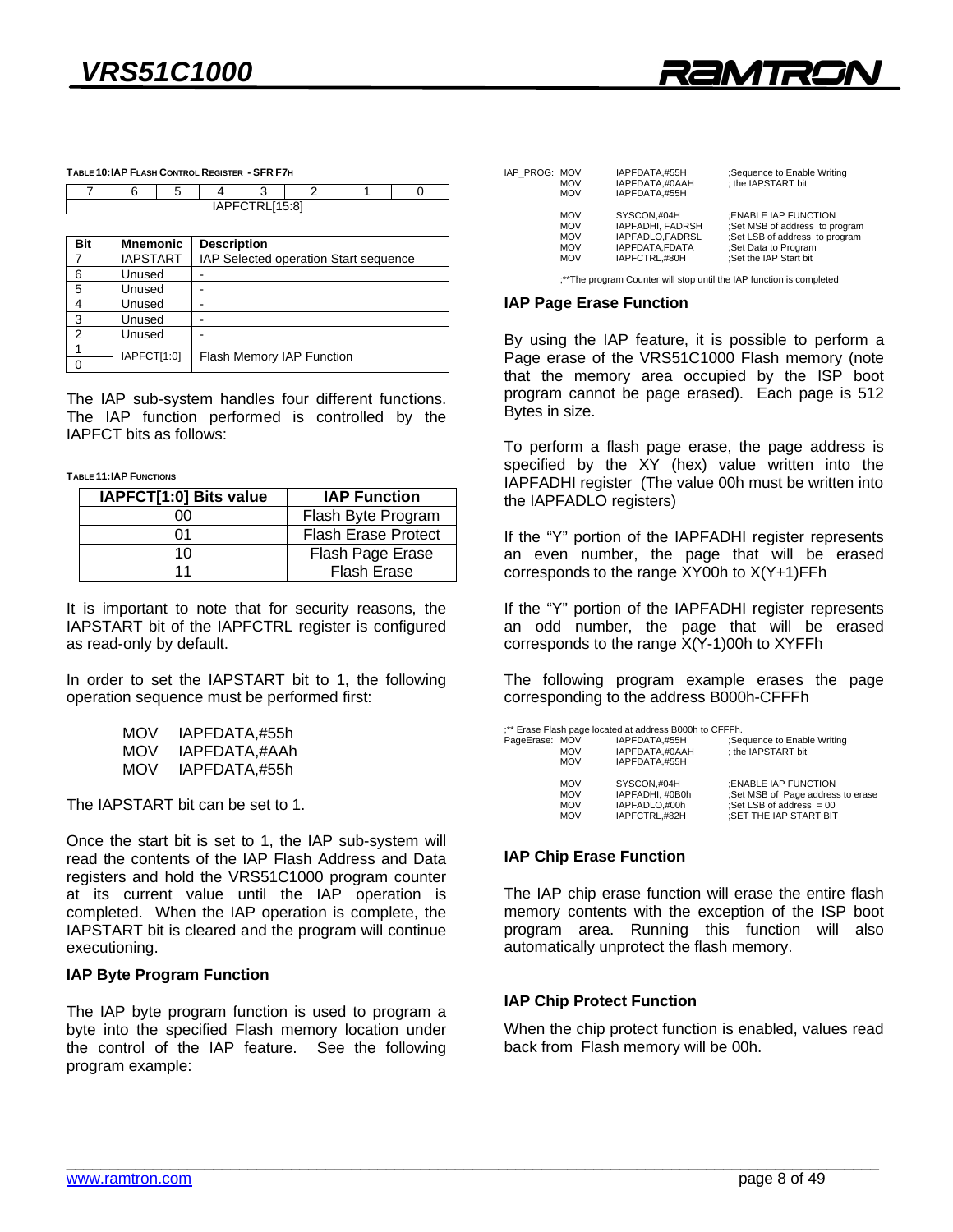

# **Program Status Word Register**

The PSW register is a bit addressable register that contains the status flags (CY, AC, OV, P), user flag (F0) and register bank select bits (RS1, RS0) of the 8051 processor.

|  | . |  |  |  |                                                        |
|--|---|--|--|--|--------------------------------------------------------|
|  |   |  |  |  | TABLE 12: PROGRAM STATUS WORD REGISTER (PSW) - SFR DOH |

|                 |  |  | .                     |  |
|-----------------|--|--|-----------------------|--|
|                 |  |  | 7   6   5   4   3   2 |  |
| ICY AC FOIRS1 I |  |  | ON                    |  |
|                 |  |  |                       |  |

| <b>Mnemonic</b> | <b>Description</b>                   |
|-----------------|--------------------------------------|
| СY              | Carry Bit                            |
| АC              | Auxiliary Carry Bit from bit 3 to 4. |
| F <sub>0</sub>  | User definer flag                    |
| RS <sub>1</sub> | R0-R7 Registers bank select bit 0    |
| R <sub>S0</sub> | R0-R7 Registers bank select bit 1    |
| OV              | Overflow flag                        |
|                 |                                      |
| רו              | Parity flag                          |
|                 |                                      |

| RS <sub>1</sub> | R <sub>S0</sub> | <b>Active Bank</b> | <b>Address</b> |
|-----------------|-----------------|--------------------|----------------|
|                 |                 |                    | 00h-07h        |
|                 |                 |                    | 08h-0Fh        |
|                 |                 |                    | 10h-17h        |
|                 |                 |                    | 18-1Fh         |
|                 |                 |                    |                |

# **Data Pointer**

The VRS51C1000 has one 16-bit data pointer. The DPTR is accessed via two SFR addresses: DPL located at address 82h and DPH located at address located at address 82h and DPH located at address 83h.

**Data Memory** with a 256 byte subset of this block mapped as the internal memory structure of a standard 8052. The remaining 768 byte sub-block can be accessed using external memory addressing via the MOVX instruction. external memory addressing via the MOVX instruction.



By default after reset, the expanded RAM area is disabled. It can be enabled by setting the XRAME bit of the SYSCON register located at address BFh in the of the SYSCON register located at address BFh in the

### Lower 128 bytes (00h to 7Fh, Bank 0 & Bank 1)

The lower 128 bytes of data memory (from 00h to 7Fh) can is summarized as follows:

- o Address range 00h to 7Fh can be accessed in direct and indirect addressing modes.
- Address range 00h to 1Fh includes R0-R7  $\Omega$ registers area.
- Address range 20h to 2Fh is bit addressable.  $\Omega$
- $\circ$  Address range 30h to 7Fh is not bit addressable and can be used as generalpurpose storage.

### Upper 128 bytes (80h to FFh, Bank 2 & Bank 3)

The upper 128 bytes of the data memory ranging from 80h to FFh can be accessed using indirect addressing ed to FFh can be accessed using indirect addressing or by using the bank mapping in direct addressing

### **Stack Pointer**

The Stack Pointer is a register located at address 81h the address of the last item that was put on the processor stack. Each time new data is put on the Stack Pointer, the value of the Stack Pointer is incremented.

By default, the Stack Pointer value is 07h, but it is  $\mathsf{B}$  default, the State Pointer value is 07h, but it is  $\mathsf{B}$ possible to program the processor stack pointer to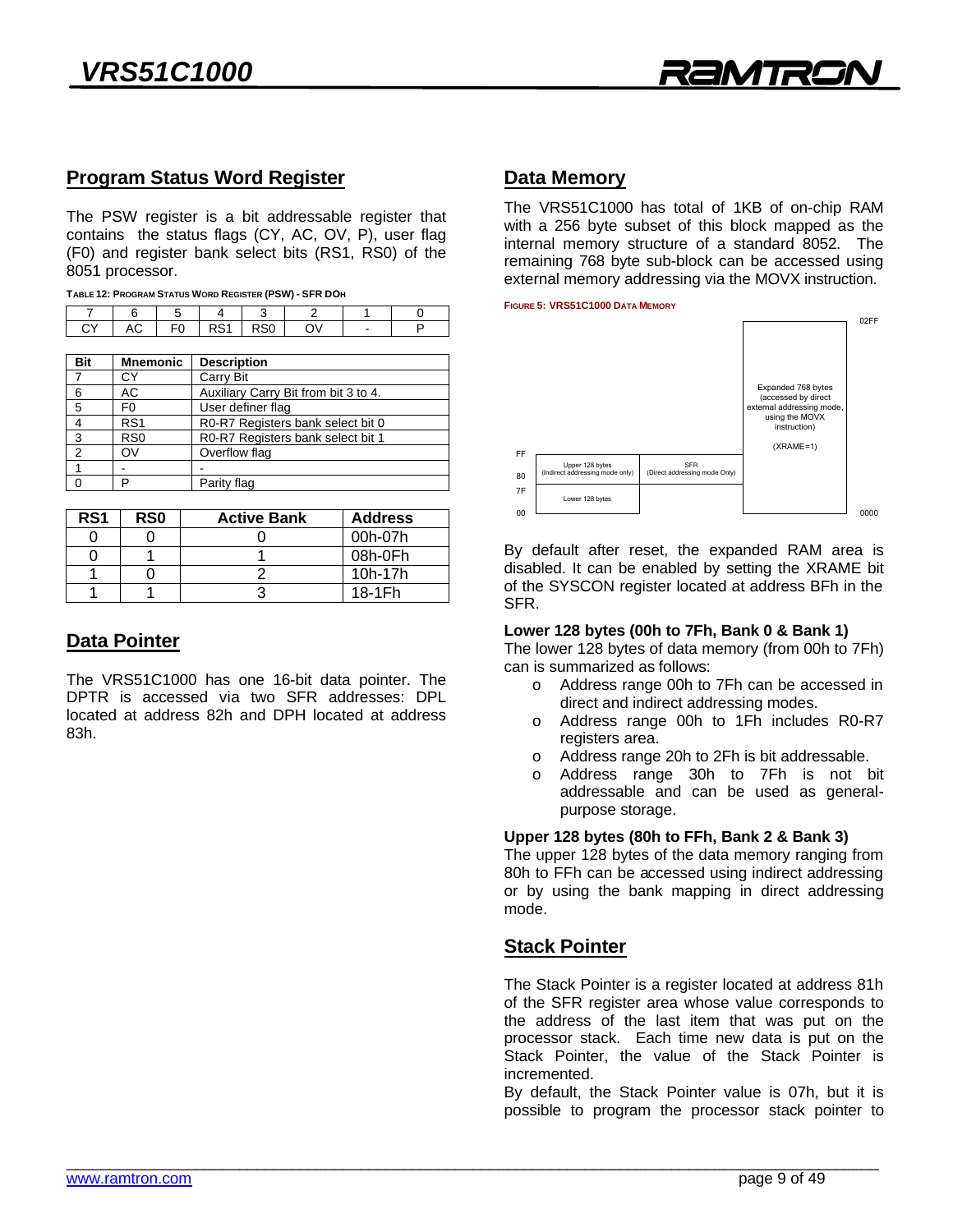point anywhere in the 00h to FFh range of RAM<br>memory. When a function call is performed or an interrupt is serviced, the 16-bit return address (two bytes) is stored on the stack. Data can be placed  $\frac{1}{2}$  manually on the Stack by using the PUSH and POP manually on the Statistics and Push and POP and POP functions.

## **Expanded RAM Access Using the MOVX @DPTR Instruction (0000-02FF, Bank4-Bank15)**

The 768 bytes of the expanded RAM data memory occupies addresses 0000h to 02FFh. This can be accessed using external direct addressing (i.e. using the MOVX instruction) or by using bank mapping direct addressing. Note that in the case of indirect addressing using the MOVX @DPTR instruction, if the address is larger than 02FFh, the VRS51C1000 will access off-chip memory in the external memory space using the external memory control signals using the external memory control signals

### **Internal RAM Control Register**

The 768 bytes of expanded RAM of the VRS51C1000 can also be accessed using the MOVX @Rn instruction (where  $n = 0$  or 1). This instruction can only access data in a range of 256 bytes. The internal RAM Control Register, RCON, allows users to select which part of the expanded RAM will be accessed by this instruction by configuring the value of the RAMS0 and RAMS1 bits.

The default setting of the RAMS1 and RAMS0 bits is 00 (page 0). Each page has 256 bytes.

TABLE 13: INTERNAL RAM CONTROL REGISTER (RCON) - SFR 85H

| . .<br>.<br>.<br>.<br>$\sim$<br>___ |  |               |  |  |  |       |             |  |
|-------------------------------------|--|---------------|--|--|--|-------|-------------|--|
|                                     |  | $\equiv$<br>ັ |  |  |  |       |             |  |
| Unused                              |  |               |  |  |  | 0.004 | <b>AMSC</b> |  |
|                                     |  |               |  |  |  |       |             |  |

| <b>Bit</b>     | Mnemonic          | <b>Description</b>                  |                                                |
|----------------|-------------------|-------------------------------------|------------------------------------------------|
| $\overline{7}$ | Unused            |                                     |                                                |
| 6              | Unused            |                                     |                                                |
| 5              | Unused            |                                     |                                                |
| 4              | Unused            |                                     |                                                |
| 3              | Unused            |                                     |                                                |
| $\overline{2}$ | Unused            |                                     |                                                |
| 1              | RAMS <sub>1</sub> |                                     | These two bits are used with Rn of instruction |
| $\Omega$       | RAMS <sub>0</sub> | extended 768 bytes)<br>RAMS1, RAMS0 | $OVK$ @Rn, n=1,0 for mapping (see section on   |
|                |                   | 00                                  | Mapped area<br>000h-0FFh                       |
|                |                   | 01                                  | 100h-1FFh                                      |
|                |                   | 10                                  | 200h-2FFh                                      |
|                |                   | 11                                  | XY00h-XYFF*                                    |
|                |                   | *Externally generated               |                                                |

Example:

suppose that Ramsen, Ramsen are set to blanched.<br>respectively and Rn has a value of 45h respectively and Rn has a value of 45h.

Performing *MOVX @Rn, A*, (where n is 0 or 1) allows the user to the value of  $\frac{1}{4}$  to the expanding  $\frac{1}{4}$  to the expanding  $\frac{1}{4}$ address 145h (page 1).

Note that when both RAM1, RAM0 are set to 1, the value of P2 defines the upper byte and Rn defines the lower byte of the external address. In this case the device will access off-chip memory in the external memory space using the external memory control signals, Off chip peripherals can therefore be mapped into the "P2value"00h to "P2value"FFh address range into the "P2value"00h to "P2value"FFh address range

**Data Bank Control Register**<br>The DBANK register allows the user to enable the Data Bank Select function and map the entire contents of the RAM memory in the range of 40h to 7Fh for applications that would require direct addressing of the expanded RAM. expanded RAM.

The Data Bank Select function is activated by setting the Data Bank Select enable bit (BSE) to 1. Setting this bit to zero disables this function. The lower nibble of this register controls the mapping of the entire 1K byte on-chip RAM space into the 040h-07Fh range. on-chip RAM space into the 040h-07Fh range.

#### **TABLE 14: DATA BANK CONTROL REGISTER (DBANK) – SFR 86H**

|      |        | . . |                     |      |     |  |
|------|--------|-----|---------------------|------|-----|--|
|      | -<br>w |     |                     |      |     |  |
| usea |        |     | D <sub>n</sub><br>ᄮ | noc. | no. |  |
|      |        |     |                     |      |     |  |

| Bit            | <b>Mnemonic</b> | <b>Description</b>                        |
|----------------|-----------------|-------------------------------------------|
|                | <b>BSE</b>      | Data Bank Select Enable Bit               |
|                |                 | BSE=1, Data Bank Select enabled           |
|                |                 | BSE=0, Data Bank Select disabled          |
| 6              | Unused          |                                           |
| 5              | Unused          |                                           |
| 4              | Unused          |                                           |
| 3              | BS3             | Allows the mapping of the 1KB of RAM into |
| $\mathfrak{p}$ | BS <sub>2</sub> | the 040h - 07Fh RAM space                 |
|                | BS <sub>1</sub> |                                           |
|                | BS <sub>0</sub> |                                           |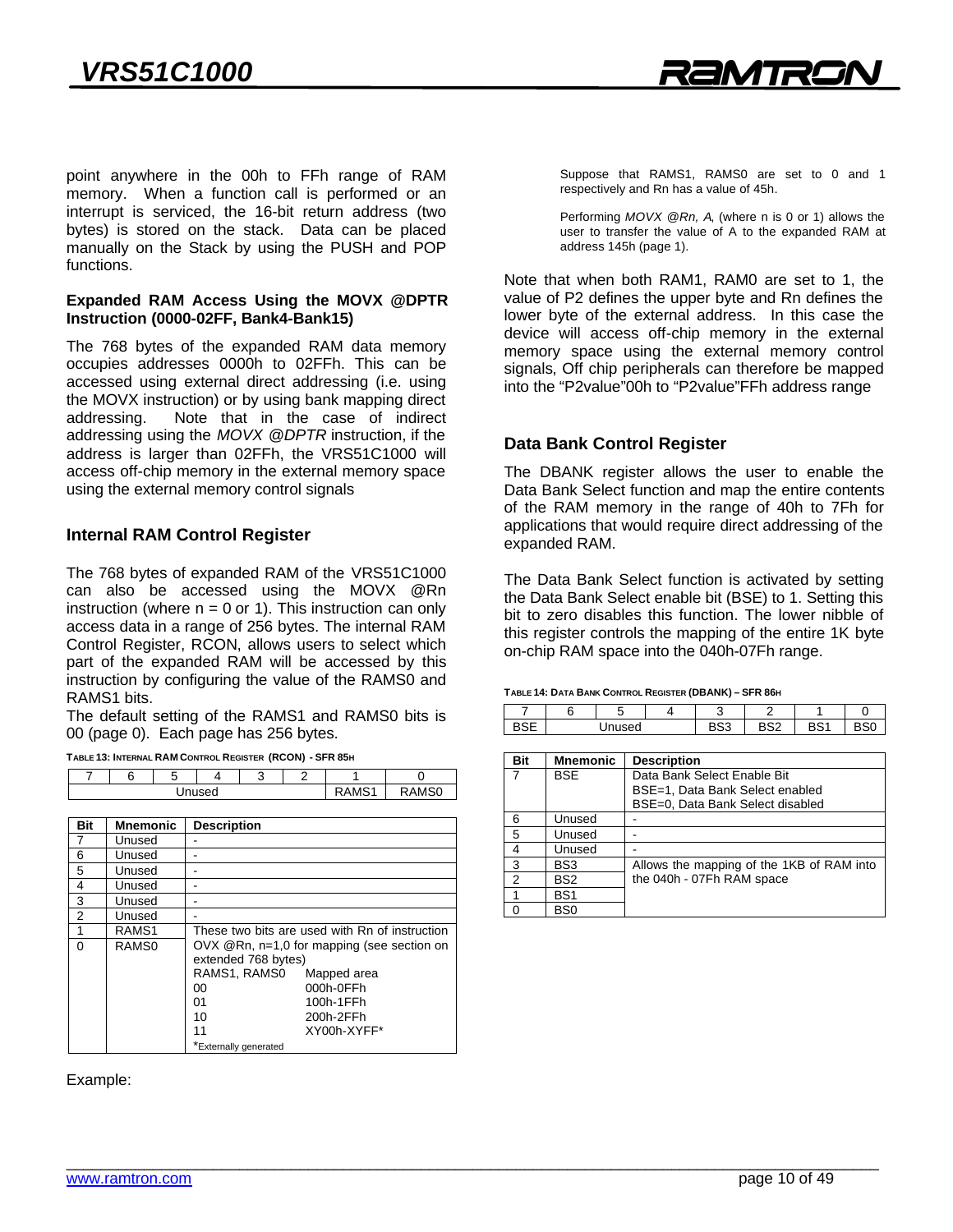

 $M$  moderness to all the  $M$  in the  $M$  on-chip  $M$  in the  $n$ range of 40h-7Fh is described in the following table.

| TABLE 15: BANK MAPPING DIRECT ADDRESSING MODE |  |
|-----------------------------------------------|--|
|-----------------------------------------------|--|

| BS <sub>3</sub> | BS <sub>2</sub> | <b>BS1</b> | <b>BSO</b> | 040h~07fh<br>mapping<br>address | <b>Note</b>                       |
|-----------------|-----------------|------------|------------|---------------------------------|-----------------------------------|
| $\Omega$        | 0               | $\Omega$   | $\Omega$   | 000h-03Fh                       | Lower 128 bytes<br>RAM            |
| $\Omega$        | 0               | $\Omega$   | 1          | 040h-07Fh                       | Lower 128 bytes<br>RAM            |
| $\Omega$        | 0               | 1          | 0          | 080h-0BFh                       | Upper 128 bytes<br><b>RAM</b>     |
| $\Omega$        | $\Omega$        | 1          | 1          | 0C0h-0FFh                       | Upper 128 bytes<br><b>RAM</b>     |
| $\Omega$        | 1               | $\Omega$   | $\Omega$   | 0000h-003Fh                     | On-chip expanded<br>768 bytes RAM |
| $\Omega$        | 1               | $\Omega$   | 1          | 0040h-007Fh                     | On-chip expanded<br>768 byte RAM  |
| $\Omega$        | 1               | 1          | 0          | 0080h-00BFh                     | On-chip expanded<br>768 byte RAM  |
| $\Omega$        | 1               | 1          | 1          | 00C0h-00FFh                     | On-chip expanded<br>768 byte RAM  |
| 1               | 0               | $\Omega$   | 0          | 0100h-013Fh                     | On-chip expanded<br>768 bytes RAM |
| 1               | 0               | $\Omega$   | 1          | 0140h-017Fh                     | On-chip expanded<br>768 bytes RAM |
| 1               | 0               | 1          | 0          | 0180h-01BFh                     | On-chip expanded<br>768 bytes RAM |
| 1               | 0               | 1          | 1          | 01C0h-01FFh                     | On-chip expanded<br>768 bytes RAM |
| 1               | 1               | $\Omega$   | $\Omega$   | 0200h-023Fh                     | On-chip expanded<br>768 bytes RAM |
| 1               | 1               | $\Omega$   | 1          | 0240h-027Fh                     | On-chip expanded<br>768 bytes RAM |
| 1               | 1               | 1          | $\Omega$   | 0280h-02BFh                     | On-chip expanded<br>768 bytes RAM |
| 1               | 1               | 1          | 1          | 02C0h-02FFh                     | On-chip expanded<br>768 bytes RAM |

# Example: User writes #55h to address 203h:<br>MOV DBANK, #8CH Set bank mappin

move 43H, A ;Write #55H to 0203h in 198H to 0203h ;

MOV BERNAM MODEL 1999 (COON-023Fh to AM-07FH to AM-07FH to AM-07FH to AM-07FH to AM-07FH to AM-07FH to AM-07FH to AM-07FH to AM-07FH to AM-07FH to AM-07FH to AM-07FH to AM-07FH to AM-07FH to AM-07FH to AM-07FH to AM-07FH t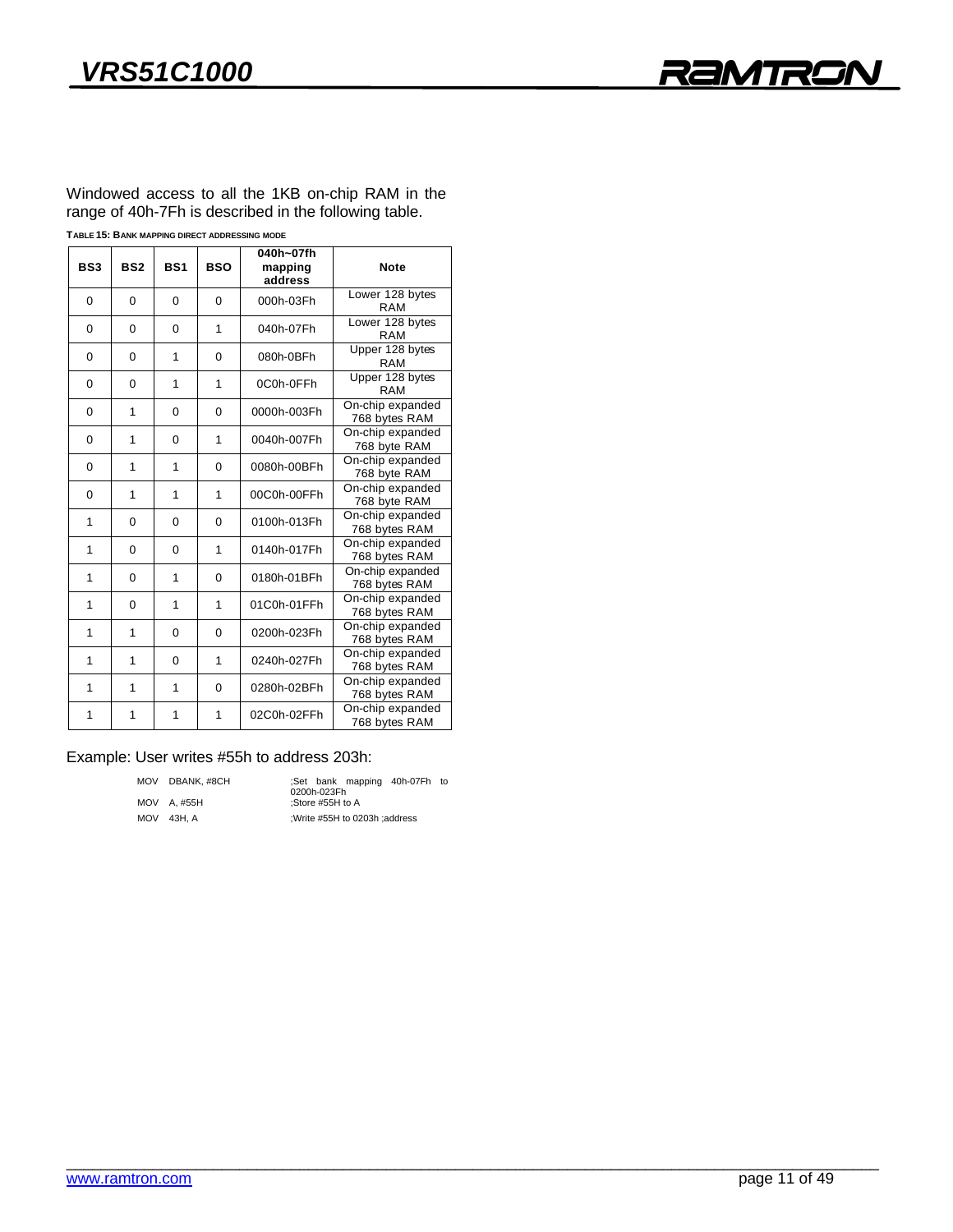

# **Description of Peripherals**

# **System Control Register**

The following table describes the System Control Register (SYSCON).

The WDRESET bit (7) indicates whether a reset was due to the Watchdog Timer overflow. due to the Watchdog Timer overflow.

The IAPE bit is used to enable and disable the IAP function.

When set to 1, the XRAME bit allows the user to enable the on-chip expanded 768 bytes of RAM. By default, upon reset, the XRAME bit is set to 0. definity upon recent, the XRAME bit is set to 0.0

Bit 0 of the SYSCON register is the ALE output inhibit bit. Setting this bit to 1 will inhibit the Fosc/6 clock signal output to the ALE pin.

signal output to the ALE pin. **TABLE 16: SYSTEM CONTROL REGISTER (SYSCON) – SFR BFH**

|        |  |  | $\sim$<br>хJ. |             |                  |               |
|--------|--|--|---------------|-------------|------------------|---------------|
| Unused |  |  |               | <b>IAPE</b> | <b>XRA</b><br>ME | c<br>د سا سرد |

| Bit            | <b>Mnemonic</b> | <b>Description</b>                            |  |  |  |  |  |
|----------------|-----------------|-----------------------------------------------|--|--|--|--|--|
| $\overline{7}$ | <b>WDR</b>      | This is the Watchdog Timer reset bit. It will |  |  |  |  |  |
|                |                 | be set to 1 when the reset signal generated   |  |  |  |  |  |
|                |                 | by WDT overflows.                             |  |  |  |  |  |
| 6              | Unused          |                                               |  |  |  |  |  |
| 5              | Unused          |                                               |  |  |  |  |  |
| $\overline{4}$ | Unused          |                                               |  |  |  |  |  |
| 3              | Unused          |                                               |  |  |  |  |  |
| 2              | <b>IAPE</b>     | IAP function enable bit                       |  |  |  |  |  |
|                | <b>XRAME</b>    | 768 bytes on-chip RAM enable bit              |  |  |  |  |  |
| $\Omega$       | <b>ALEI</b>     | ALE output inhibit bit, which is used to      |  |  |  |  |  |
|                |                 | reduce EMI.                                   |  |  |  |  |  |

# **Power Control Register**

The VRS51C1000 provides two power saving modes,<br>Idle and Power Down, which are controlled by the PDOWN and IDLE bits of the PCON register at address 87h. address 87h.

| ഘ<br>. |  |  |  |  |  |  |  |  |
|--------|--|--|--|--|--|--|--|--|
|        |  |  |  |  |  |  |  |  |

| Bit      | <b>Mnemonic</b> | <b>Description</b>                                                                     |
|----------|-----------------|----------------------------------------------------------------------------------------|
|          | <b>SMOD</b>     | 1: Double the baud rate of the serial port<br>frequency that was generated by Timer 1. |
|          |                 | 0: Normal serial port baud rate generated by<br>Timer 1.                               |
| 6        |                 |                                                                                        |
| 5        |                 |                                                                                        |
| 4        |                 |                                                                                        |
| 3        | GF <sub>1</sub> | General Purpose Flag                                                                   |
| 2        | GF0             | General Purpose Flag                                                                   |
| 1        | <b>PDOWN</b>    | Power down mode control bit                                                            |
| $\Omega$ | <b>IDLE</b>     | Idle mode control bit                                                                  |

In Idle mode, the processor is stopped but the oscillator continues to run. The content of the RAM, I/O state and SFR registers are maintained and the Timer and external interrupts are left operational. The processor will be woken up when an external event, triggering an interrupt, occurs. interrupt, occurs.

In Power Down mode, the oscillator and peripherals are disabled. The contents of the RAM and the SFR registers, however, are maintained. The only way to exit from the Power Down mode is via a hardware Reset (note that the Watchdog Timer is stopped in Power Down). Power Down).

When the VRS51C1000 is in Power Down, its current consumption drops to about 150uA. consumption drops to about 150uA.

The SMOD bit of the PCON register controls the oscillator divisor applied to the Timer 1 when used as a baud rate generator for the UART. Setting this bit to 1 baudies the UART's baud rate generator frequency doubles the UART's baud rate generator frequency.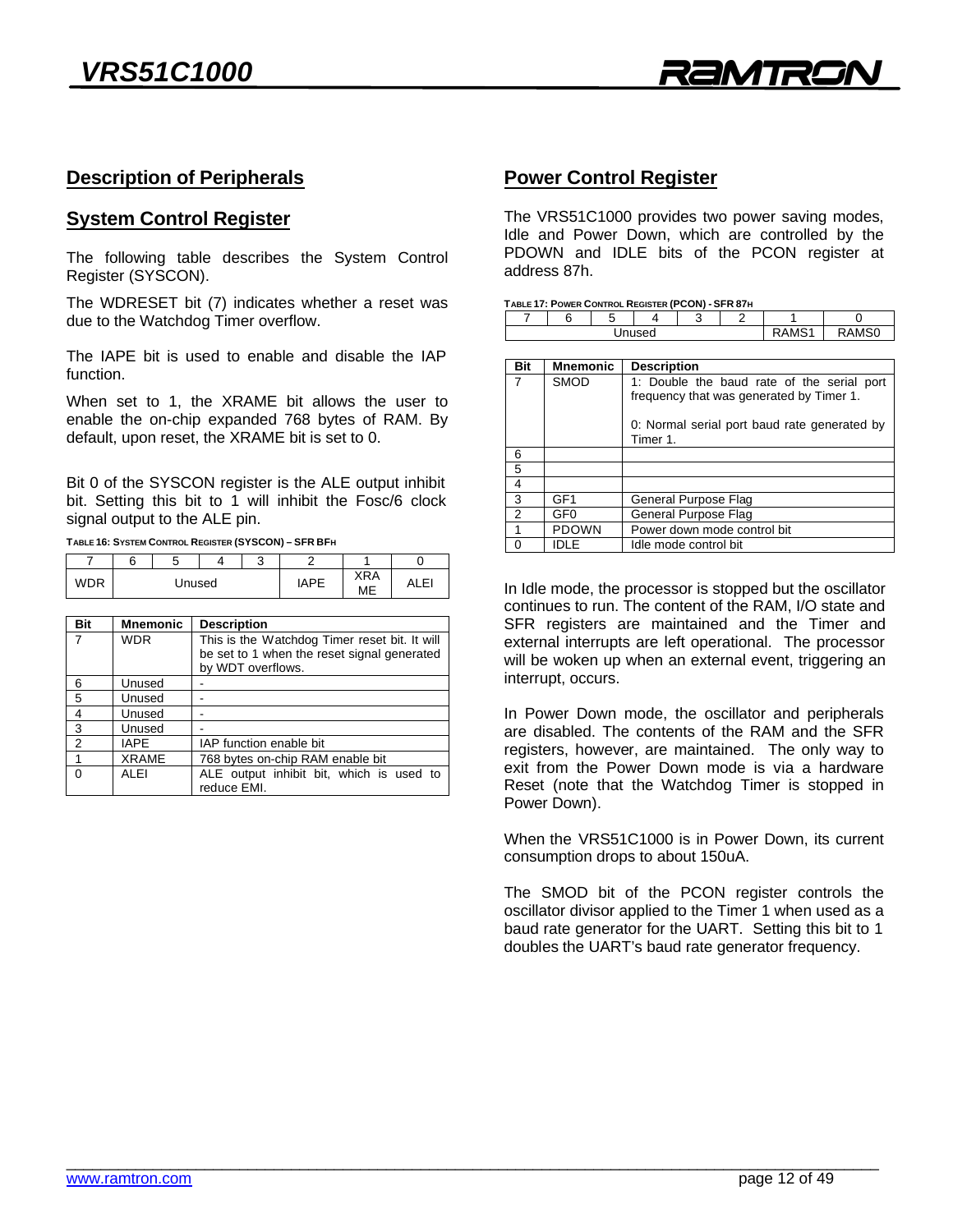# **Input/Output Ports**

The VRS51C1000 has 36 bi-directional lines grouped into four 8-bit I/O ports and one 4-bit I/O port. These  $I/Os$  can be individually configured as input or output I/Os can be individually configured as input or output.

Except for the P0 I/Os, which are of the open drain type, each I/O is made of a transistor connected to  $\frac{1}{2}$  or  $\frac{1}{2}$  and a weak pull-up resistor (transistor based)  $\mathcal{G}$  and a weak pulle-up resistor (transitor based).

Writing a 0 in a given I/O port bit register will activate the transistor connected to Vss, this will bring the I/O to a LOW level. a LOW level.

Writing a 1 into a given I/O port bit register de-activates the transistor between the pin and ground. In this case an internal weak pull-up resistor will bring the pin to a an internal mean pull-up resistor will bring the pin to a<br>HIGH level (except for Port 0 which is open-drain)  $H = H \cdot H \cdot P$  (except for Port 0 which is open-drain).

To use a given I/O as an input, a 1 must be written into all I/Os are configured as inputs. The VRS51C1000 I/O ports are not designed to source current. I/O ports are not designed to source current.

**Structure of the P1, P2, P3 and P4 Ports**<br>The following figure provides the general structure of the P1, P2 and P3 port I/Os. For these ports, the output stage is composed of a transistor  $(X1)$  and a transistor set configured as a weak pull-up. Note that the figure below does not show the intermediary logic that connects the output of the register and the output stage together because this logic varies with the auxiliary function of each port.  $\mathbf{a}$  and  $\mathbf{b}$  is each point.





Each I/O may be used independently as a logical input or output. When used as an input, as mentioned in previously, the corresponding bit register must be in previously, the corresponding an register must be<br>high This corresponds to  $\#O=0$  in the above figure  $\mathcal{L}_{\text{max}}$ 

The transistor would be off (open-circuited) and current would flow from the VCC to the pin, generating a logical high at the output. Note that if an external device with a logical low value is connected to the pin,  $\alpha$  current will flow out of the pin current will flow out of the pin.

The presence of the pull-up resistance even when the I/O's are configured as inputs means that a small current is likely to flow from the VRS51C1000 I/O's pull-up resistors to the driving circuit when the inputs are driven low. For this reason, the VRS51C1000 I/O ports P1, P2, P3 and P4 are called "quasi bidirectional".

#### **Structure of Port 0 Structure of Port 0**

The internal structure of P0 is shown in the next figure.<br>As opposed to the other ports, P0 is truly bi-directional. In other words, when used as an input, it is considered. to be in a floating logical state (high impedance state). This arises from the absence of the internal pull-up resistance. The pull-up resistance is actually replaced by a transistor that is only used when the port is configured for accessing external memory/data bused  $(FA=0)$  $($ =0 $)$ .

When used as an I/O port, P0 acts as an open drain<br>port and the use of an external pull-up resistor is likely  $\frac{1}{2}$  be required for most annications to be required for most applications.

**FIGURE 7: PORT P0'S PARTICULAR STRUCTURE**



When P0 is used as an external memory bus input (for<br>a MOVX instruction, for example), the outputs of the register are automatically forced to 1. register are automatically forced to 1.

The bit addressable P0 register, located at address<br>80h, controls the P0 pin directions when used as I/O (see following table).  $($ see following table).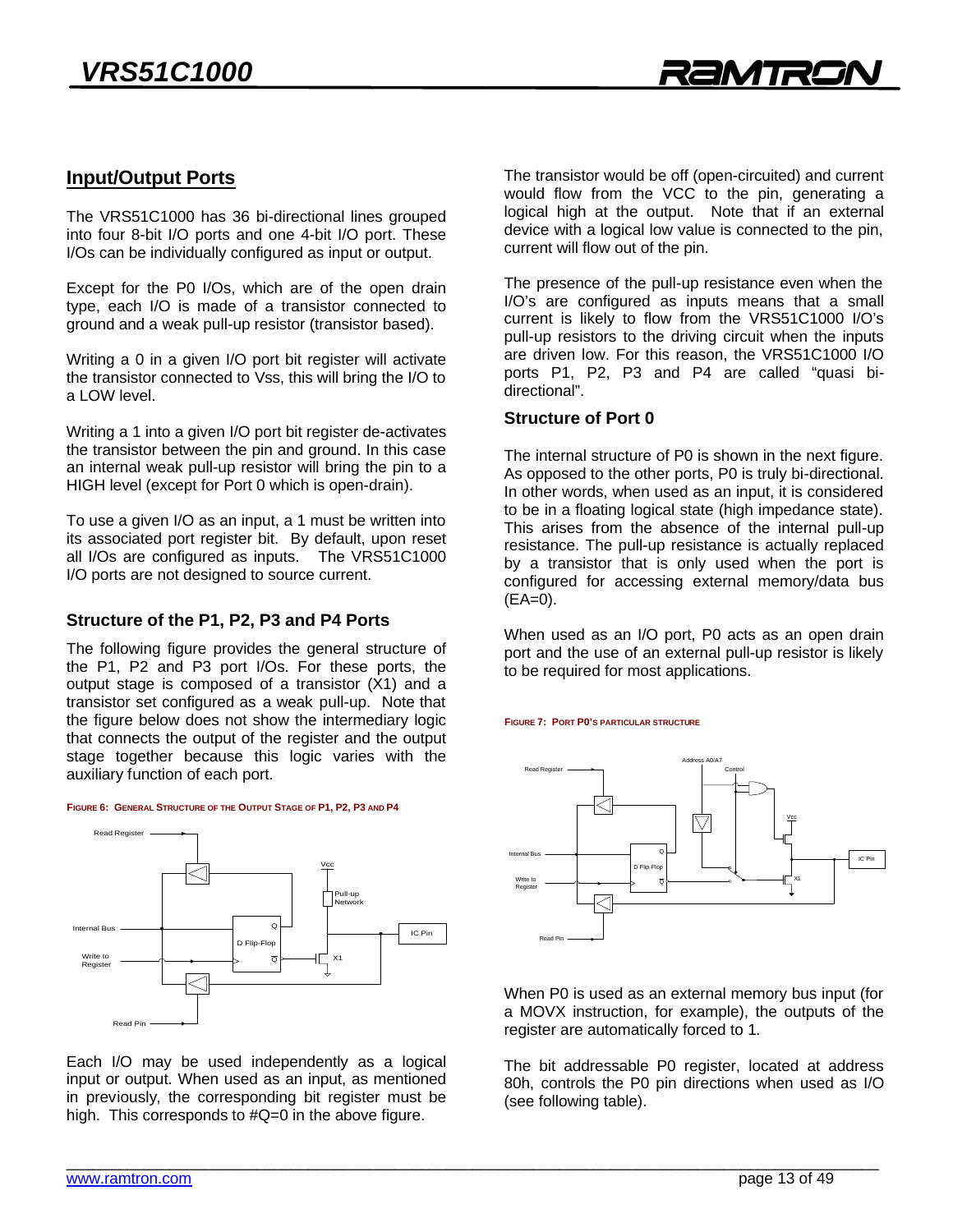| TABLE 18: PORT 0 REGISTER (P0) - SFR 80H |  |  |                  |  |                  |  |  |  |
|------------------------------------------|--|--|------------------|--|------------------|--|--|--|
|                                          |  |  |                  |  |                  |  |  |  |
|                                          |  |  | P <sub>0.4</sub> |  | P <sub>0.2</sub> |  |  |  |
|                                          |  |  |                  |  |                  |  |  |  |

| <b>Bit</b>     | <b>Mnemonic</b>  | <b>Description</b>                         |
|----------------|------------------|--------------------------------------------|
| $\overline{7}$ | P <sub>0.7</sub> | For each bit of the P0 register correspond |
| 6              | P <sub>0.6</sub> | to an I/O line:                            |
| 5              | P <sub>0.5</sub> |                                            |
|                | P <sub>0.4</sub> | 0: Output transistor pull the line to 0V   |
| 3              | P <sub>0.3</sub> | 1: The output transistor is blocked so the |
| $\mathcal{P}$  | P <sub>0.2</sub> | pull-up brings the I/O to 5V.              |
|                | P <sub>0.1</sub> |                                            |
|                | P0.0             |                                            |

#### Port<sub>2</sub> **Port 2**

0 Portugal (1992) (1992) (1992) (1992) (1992) (1992) (1992) (1992) (1992) (1992) (1992) (1992) (1992) (1992) (<br>2001) (1992) (1992) (1992) (1992) (1992) (1992) (1992) (1992) (1992) (1992) (1992) (1992) (1992) (1992) (1992)

Port P2 is similar to Port 1 and Port 3, the difference being that P2 is used to drive the A8-A15 lines lines of the address bus when the EA line of the VRS51C1000 is held low at reset time or when a MOVX instruction is executed. executed.

Like the P0, P1 and P3 registers, the P2 register is bit addressable.

**TABLE 19: PORT 2 REGISTER (P2) - SFR A0H**

0 P2.0

| P27   P26   P25   P24   P23   P22   P21   P20 |  |  |  |  |
|-----------------------------------------------|--|--|--|--|
|                                               |  |  |  |  |

| <b>Bit</b>     | <b>Mnemonic</b>  | <b>Description</b>                         |
|----------------|------------------|--------------------------------------------|
| $\overline{7}$ | P <sub>2.7</sub> | For each bit of the P2 register correspond |
| 6              | P <sub>2.6</sub> | to an I/O line:                            |
| 5              | P <sub>2.5</sub> |                                            |
|                | P <sub>2.4</sub> | 0: Output transistor pull the line to 0V   |
| 3              | P <sub>2.3</sub> | 1: The output transistor is blocked so the |
| $\mathcal{P}$  | P <sub>2.2</sub> | pull-up brings the I/O to 5V.              |
|                | P <sub>2.1</sub> |                                            |
|                | P <sub>2.0</sub> |                                            |

### Port P0 and P2 as Address and Data Bus **Port P0 and P2 as Address and Data Bus**

The output stage may receive data from two sources:

- $\circ$  The outputs of register P0 or the bus address itself multiplexed with the data bus for P0. itself multiplexed with the data bus for P0.
- of the outputs of the program of the might by the P2  $\sum_{n=1}^{\infty}$ port.

**FIGURE 8: P2 PORT STRUCTURE**



When the ports are used as an address or data bus,<br>the special function registers P0 and P2 are disconnected from the output stage, the 8 bits of the P0 register are forced to 1 and the content of the P2 register remains constant. register remains constant.

### Port 1

The P1 register controls the direction of the Port 1 I/O pins. Writing a 1 into the P1.x bit (see following table) of the P1 register configures the bit as an output, presenting a logic 1 to the corresponding I/O pin, or enables use of the I/O pin as an input. Writing a  $0$ activates the output "pull-down" transistor which will force the corresponding  $I/O$  line to a logic Low force the corresponding I/O line to a logic Low.

| TABLE 20: PORT 1 REGISTER (P1) - SFR 90H |  |  |
|------------------------------------------|--|--|
|------------------------------------------|--|--|

| P1.5   P1.4   P1.3   P1.2   P1.1   P1.0<br>IP1.7 IP1.6 |  |  |  |  |
|--------------------------------------------------------|--|--|--|--|
|                                                        |  |  |  |  |

| <b>Mnemonic</b>  | <b>Description</b>                         |
|------------------|--------------------------------------------|
| P <sub>1.7</sub> | For each bit of the P1 register correspond |
| P <sub>1.6</sub> | to an I/O line:                            |
| P <sub>1.5</sub> |                                            |
| P <sub>1.4</sub> | 0: Output transistor pull the line to 0V   |
| P <sub>1.3</sub> | 1: The output transistor is blocked so the |
| P <sub>1.2</sub> | pull-up bring the I/O to 5V.               |
| P <sub>1.1</sub> |                                            |
| P <sub>1.0</sub> |                                            |
|                  |                                            |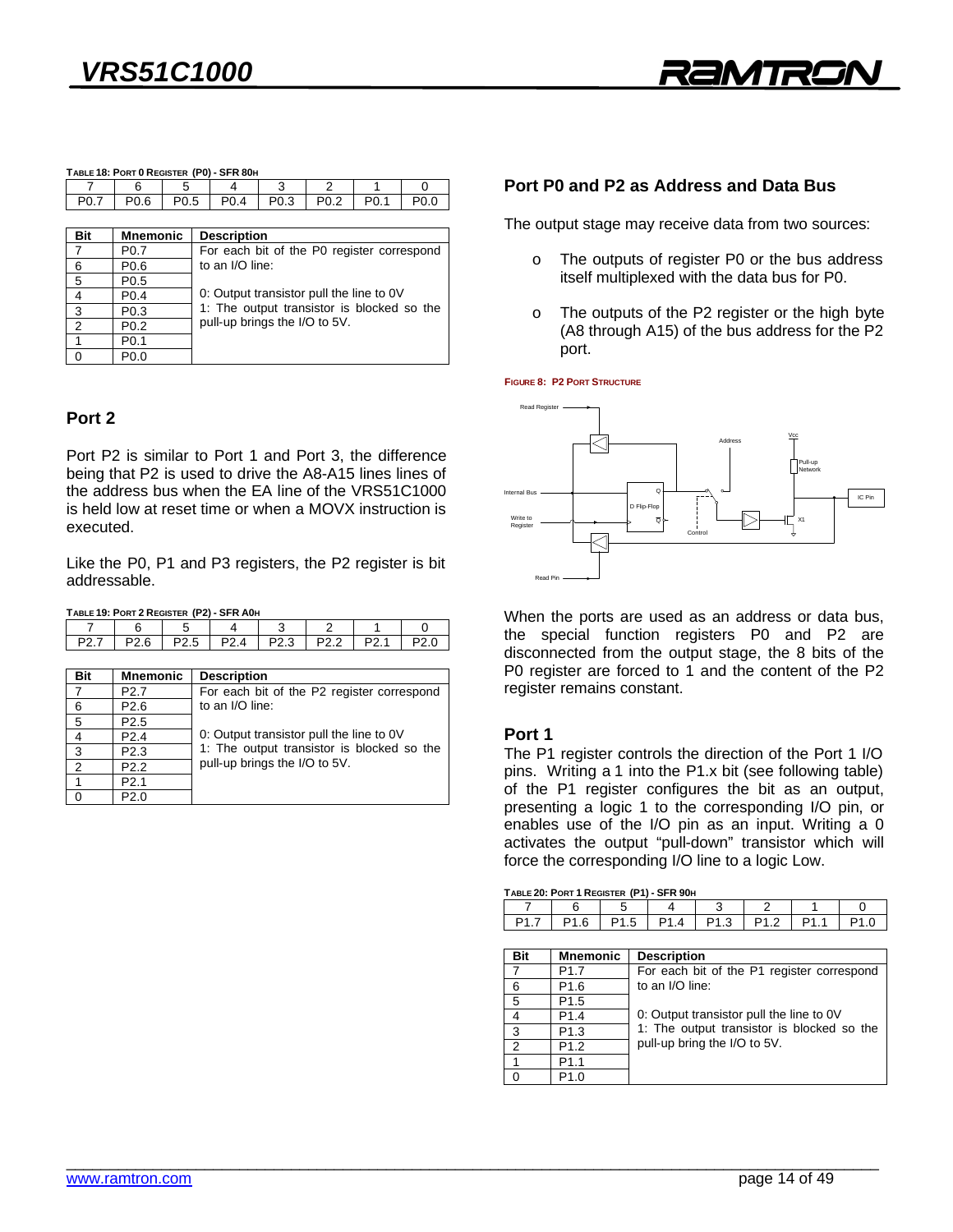

### **Auxiliary Port 1 Functions**

Time Port 2 I/O pins are shared with the PWM stapping, Time 2 Extending a Extending as shown below:

|                  |                  | <b>Function</b>               |
|------------------|------------------|-------------------------------|
| P <sub>1.0</sub> | T2               | Timer 2 counter input         |
| P <sub>1.1</sub> | T2EX             | <b>Timer2 Auxiliary input</b> |
| P <sub>1.2</sub> |                  |                               |
| P <sub>1.3</sub> | PWM <sub>0</sub> | PWM0 output                   |
| P <sub>1.4</sub> | PWM1             | PWM1 output                   |
| P <sub>1.5</sub> | PWM <sub>2</sub> | PWM2 output                   |
| P <sub>1.6</sub> | PWM3             | PWM3 output                   |
| P <sub>1.7</sub> | PWM4             | PWM4 output                   |

### Port<sub>3</sub> **Port 3**

structure of Port 3 is similar to that of Port 1.

**TABLE 21: PORT 3 REGISTER (P3) - SFR B0H**

|          | 6                | 5                |                                                                                                                         | 4                | 3                                           | 2                |                  |      |  |
|----------|------------------|------------------|-------------------------------------------------------------------------------------------------------------------------|------------------|---------------------------------------------|------------------|------------------|------|--|
| P3.7     | P3.6             | P <sub>3.5</sub> |                                                                                                                         | P <sub>3.4</sub> | P <sub>3.3</sub>                            | P <sub>3.2</sub> | P <sub>3.1</sub> | P3.0 |  |
|          |                  |                  |                                                                                                                         |                  |                                             |                  |                  |      |  |
| Bit      | <b>Mnemonic</b>  |                  | <b>Description</b>                                                                                                      |                  |                                             |                  |                  |      |  |
| 7        | P <sub>3.7</sub> |                  | For each bit of the P3 register correspond                                                                              |                  |                                             |                  |                  |      |  |
| 6        | P <sub>3.6</sub> |                  | to an I/O line:                                                                                                         |                  |                                             |                  |                  |      |  |
| 5        | P <sub>3.5</sub> |                  |                                                                                                                         |                  |                                             |                  |                  |      |  |
| 4        | P <sub>3.4</sub> |                  | 0: Output transistor pull the line to 0V<br>1: The output transistor is blocked so the<br>pull-up brings the I/O to 5V. |                  |                                             |                  |                  |      |  |
| 3        | P <sub>3.3</sub> |                  |                                                                                                                         |                  |                                             |                  |                  |      |  |
| 2        | P <sub>3.2</sub> |                  |                                                                                                                         |                  |                                             |                  |                  |      |  |
|          | P <sub>3.1</sub> |                  | To configure P3 pins as input or use                                                                                    |                  |                                             |                  |                  |      |  |
| $\Omega$ | P <sub>3.0</sub> |                  |                                                                                                                         |                  | alternate P3 function the corresponding bit |                  |                  |      |  |

### **Auxiliary P3 Port Functions**

The Port 3 I/O pins are shared with the UART interface, INT0 and the INT1 interrupts, Timer 0 and Timer 1 inputs and finally the  $\#WR$  and  $\#RD$  lines Timer 1 inputs and many are writtening and many the when external memory accesses are performed.

must be set to 1.

must be set to  $1$ 

**FIGURE 9: P3 PORT STRUCTURE**



the Port  $3 \sqrt{0}$  pins the Port 3 I/O pins.

**TABLE 22: P3 AUXILIARY FUNCTION TABLE**

| <b>Pin</b>       | <b>Mnemonic</b>  | <b>Function</b>                         |
|------------------|------------------|-----------------------------------------|
| P <sub>3.0</sub> | RXD              | Serial Port:                            |
|                  |                  | Receive data in asynchronous mode.      |
|                  |                  | Input and output data in synchronous    |
|                  |                  | mode.                                   |
| P <sub>3.1</sub> | TXD              | Serial Port:                            |
|                  |                  | Transmit data in asynchronous mode.     |
|                  |                  | Output clock value in synchronous mode. |
| P <sub>3.2</sub> | <b>INTO</b>      | External Interrupt 0                    |
|                  |                  | <b>Timer 0 Control Input</b>            |
| P3.3             | INT <sub>1</sub> | <b>External Interrupt 1</b>             |
|                  |                  | <b>Timer 1 Control Input</b>            |
| P <sub>3.4</sub> | T0               | Timer 0 Counter Input                   |
| P <sub>3.5</sub> | T1               | <b>Timer 1 Counter Input</b>            |
| P3.6             | <b>WR</b>        | Write signal for external memory        |
| P3.7             | RD               | Read signal for external memory         |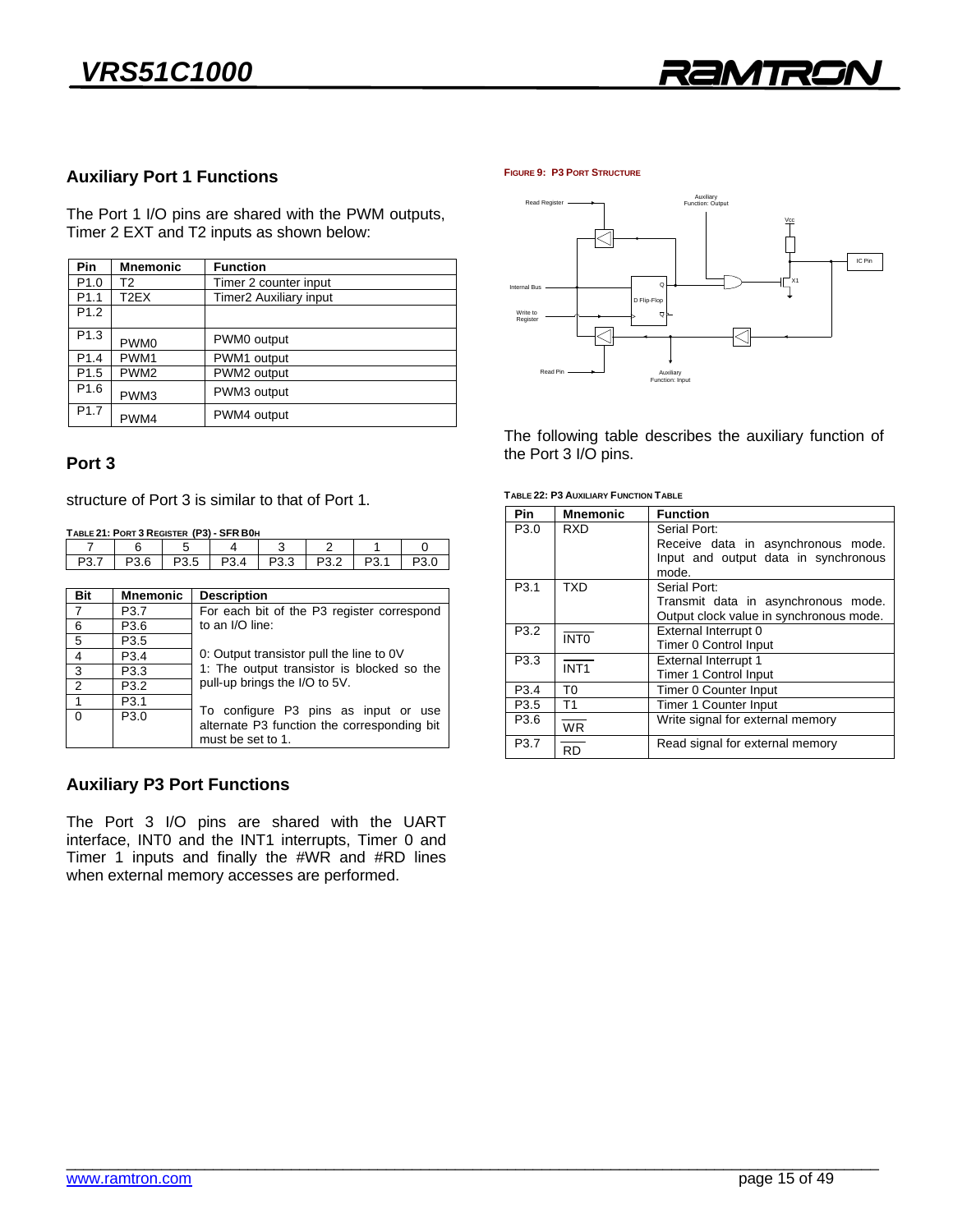

### Port 4

Port 4 has four related I/O pins and its port address is located at 0D8H. located at 0D8H.

| TABLE 23: PORT 4 (P4) - SFR D8H |
|---------------------------------|
|---------------------------------|

|  | <b>UIIV PUIL</b>    |     |      |                    |  |
|--|---------------------|-----|------|--------------------|--|
|  |                     |     |      |                    |  |
|  | hazır <sup>ni</sup> | ن.+ | т. д | $\mathbf{A}$<br>т. |  |
|  |                     |     |      |                    |  |

| <b>Bit</b>     | <b>Mnemonic</b> | <b>Description</b>                       |
|----------------|-----------------|------------------------------------------|
| $\overline{7}$ | Unused          |                                          |
| 6              | Unused          |                                          |
| 5              | Unused          |                                          |
|                | Unused          |                                          |
| 3              | P4.3            | Used to output the setting to pins P4.3, |
| 2              | P4.2            | P4.2, P4.1, P4.0 respectively.           |
|                | P4.1            |                                          |
| $\cap$         | P4.0            |                                          |
|                |                 |                                          |

On the VRS51C1000, the Port 4 output buffers can sink up to 20mA, which allow direct drive of LED displays. displays.

#### **Software Port Control Software Port Control**

Some instructions allow the user to read the logic state of the output pin, while others allow the user to read the content of the associated port register. These instructions are called read-modify-write instructions. A list of these instructions may be found in the table  $h$ e how

Upon execution of these instructions, the content of the port register (at least 1 bit) is modified. The other read instructions take the present state of the input into account. For example, the instruction ANL P3,#01h obtains the value in the P3 register; performs the desired logic operation with the constant 01h; and recopies the result into the P3 register. When users want to take the present state of the inputs into account, they must first read these states and perform an AND  $\frac{1}{\sqrt{1-\frac{1}{\sqrt{1-\frac{1}{\sqrt{1-\frac{1}{\sqrt{1-\frac{1}{\sqrt{1-\frac{1}{\sqrt{1-\frac{1}{\sqrt{1-\frac{1}{\sqrt{1-\frac{1}{\sqrt{1-\frac{1}{\sqrt{1-\frac{1}{\sqrt{1-\frac{1}{\sqrt{1-\frac{1}{\sqrt{1-\frac{1}{\sqrt{1-\frac{1}{\sqrt{1-\frac{1}{\sqrt{1-\frac{1}{\sqrt{1-\frac{1}{\sqrt{1-\frac{1}{\sqrt{1-\frac{1}{\sqrt{1-\frac{1}{\sqrt{1-\frac{1}{\sqrt{1-\frac{1}{\sqrt{1-\frac{1}{\sqrt{1-\frac{1$ operation between the read value and the constant.

MOV A, P3; State of the inputs in the accumulator ANL A, #01; AND operation between P3 and 01h

When the port is used as an output, the register contains information on the state of the output pins. Measuring the state of an output directly on the pin is. inaccurate because the electrical level depends mostly on the type of charge that is applied to it. The functions shown below take the value of the register rather than that of the pin. that of the pin.

TABLE 24: LIST OF INSTRUCTIONS THAT READ AND MODIFY THE PORT USING REGISTER **TABLE 24: LIST OF INSTRUCTIONS THAT READ AND MODIFY THE PORT USING REGISTER** 

| <b>Instruction</b> | <b>Function</b>                              |
|--------------------|----------------------------------------------|
| ANL                | Logical AND ex: ANL P0, A                    |
| ORL                | Logical OR ex: ORL P2, #01110000B            |
| <b>XRL</b>         | Exclusive OR ex: XRL P1, A                   |
| <b>JBC</b>         | Jump if the bit of the port is set to 0      |
| <b>CPL</b>         | Complement one bit of the port               |
| <b>INC</b>         | Increment the port register by 1             |
| <b>DEC</b>         | Decrement the port register by 1             |
| <b>DJNZ</b>        | Decrement by 1 and jump if the result is not |
|                    | equal to 0                                   |
| MOV P.,C           | Copy the held bit C to the port              |
| CLR P.x            | Set the port bit to 0                        |
| SETB P.x           | Set the port bit to 1                        |

# **Port Operation Timing**

# **Writing to a Port (Output)**

When an operation results in a modification of the content in a port register, the new value is placed at the output of the D flip-flop during the last machine cycle that the instruction needed to execute. cycle that the instruction needed to execute.

# **Reading a Port (Input)**

In order to be sampled, the signal duration present on the I/O inputs must be longer than Fosc/12. the I/O inputs must be longer than Fosc/12.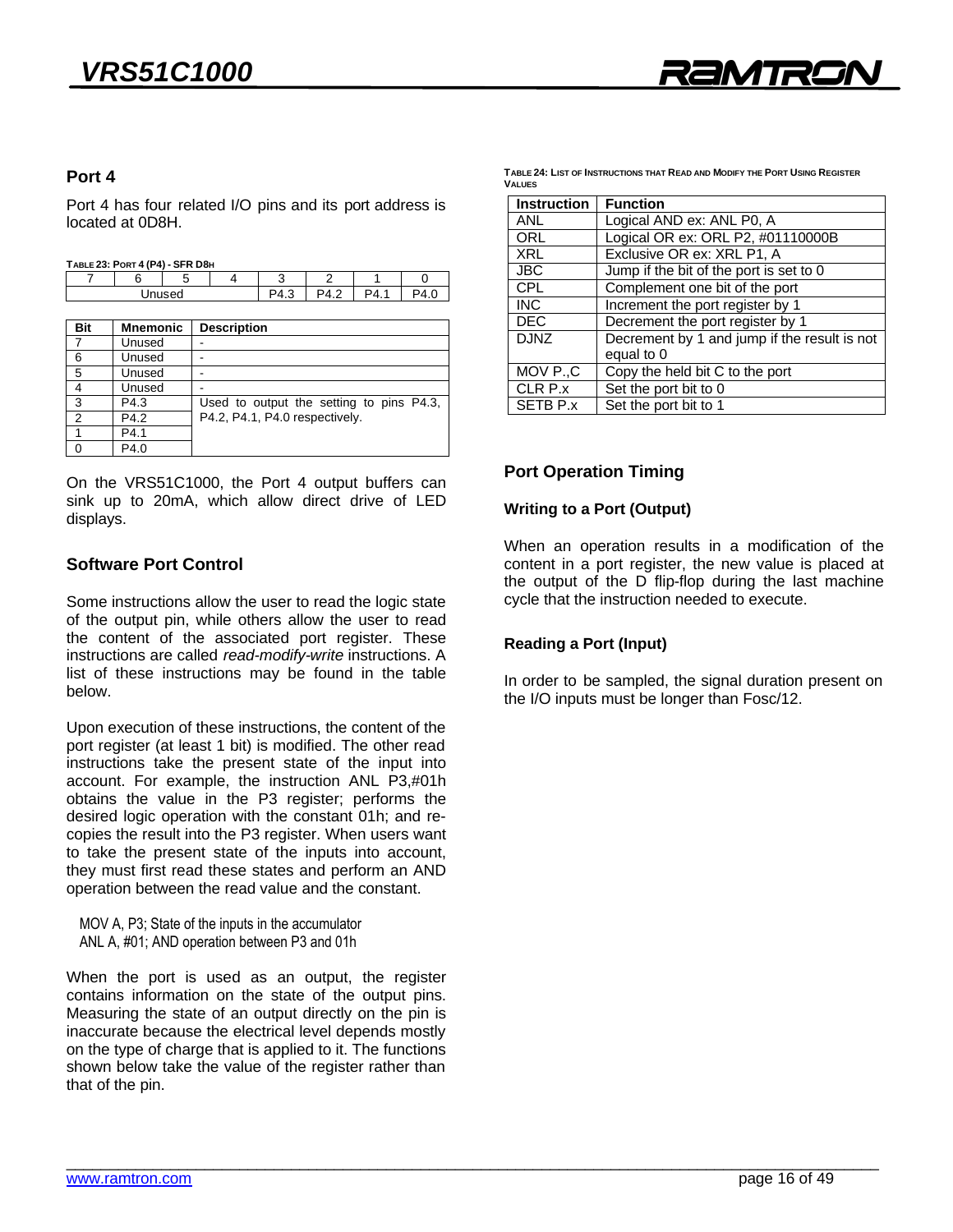

### **I/O Ports Driving Capability**

The maximum allowable continuous current that the device can sink on an I/O port is described in the following table. following table.

| Maximum sink current on one given I/O   | 10 <sub>m</sub> A |
|-----------------------------------------|-------------------|
| Maximum total sink current for P0       | 26mA              |
| Maximum total sink current for P1, 2, 3 | 15mA              |
| Maximum total sink current for P4       | 20mA              |
| Maximum total sink current on all I/O   | 91mA              |
|                                         |                   |

As explained previously, the Port 4 output buffers can sink up to 20mA, which allow driving of LED displays. sink up to 20mA, which allow driving of LED displays.

It is not recommended to exceed the sink current outlined in the above table. Doing so is likely to make the low-level output voltage exceed the device's specification and it is likely to affect the device's reliability. reliability.

The VRS51C1000 I/O ports are not designed to source current.

## **VRS51C1000 Timers**

The VRS51C1000 includes three 16-bit timers: Timer 1, Timer 1 and Timer 2.

The Timers can operate in two modes:<br>  $\circ$  Event counting mode

- 
- o Timer mode o Timer mode

When operating in event counting mode, the counter is incremented each time an external event, such as a transition in the logical state of the Timer input (T0, T1, T2 input), is detected. When operating in Timer mode, the counter is incremented by the microcontroller's system clock (Fosc/12) or by a divided version of it. system clock (Fosc/12) or by a divided version of  $\mathcal{L}$ 

# **Timer 0 and Timer 1**

Timers 0 and 1 have four Modes of operation. These counting register or to authorize an automatic reload when provided with a specific value. Timer 1 can also be used as a baud rate generator to generate communication frequencies for the serial interface. communication frequencies for the series for the series for the series of the series of the series of the series of the series of the series of the series of the series of the series of the series of the series of the seri

TIMER 1 and Timer 3 are comigared by the TMOD and<br>TCON registers To only agreement

|  |  | TABLE 25: TIMER MODE CONTROL REGISTER (TMOD) - SFR 89H |  |
|--|--|--------------------------------------------------------|--|
|  |  |                                                        |  |

| $- -$<br>- | T1M1 | T <sub>1</sub> M <sub>0</sub> | <b>GATEO</b><br>Lu<br>. . | ∽<br>$\mathbf{r}$<br>◡<br>1 U | T0M1 | <b>TOMO</b> |
|------------|------|-------------------------------|---------------------------|-------------------------------|------|-------------|
|            |      |                               |                           |                               |      |             |

| Bit            | <b>Mnemonic</b>   | <b>Description</b>                                                                                                                                                                                        |
|----------------|-------------------|-----------------------------------------------------------------------------------------------------------------------------------------------------------------------------------------------------------|
| $\overline{7}$ | GATE1             | 1: Enables external gate control (pin INT1 for<br>Counter 1). When INT1 is high, and TRx bit is<br>set (see TCON register), a counter is<br>incremented every falling edge on the T1IN<br>input pin.      |
| 6              | C/T1              | Selects timer or counter operation (Timer 1).<br>$1 = A$ counter operation is performed<br>$0 =$ The corresponding register will function<br>as a timer.                                                  |
| 5              | T1M1              | Selects the operating mode of                                                                                                                                                                             |
| 4              | T1M0              | Timer/Counter 1                                                                                                                                                                                           |
| 3              | GATE <sub>0</sub> | If set, enables external gate control (pin INTO<br>for Counter 0). When INT0 is high, and TRx<br>bit is set (see TCON register), a counter is<br>incremented every falling edge on the T0IN<br>input pin. |
| $\mathcal{P}$  | C/T0              | Selects timer or counter operation (Timer 0).<br>$1 = A$ counter operation is performed<br>$0 =$ The corresponding register will function<br>as a timer.                                                  |
| 1              | T0M1              | Selects the operating mode of                                                                                                                                                                             |
| ∩              | T0M0              | Timer/Counter 0.                                                                                                                                                                                          |

The table below summarizes the four modes of operation of Timers 0 and 1. The timer operating mode is selected by the bits T1M1/T1M0 and T0M1/T0M0 of the TMOD register. the TMOD register.

TABLE 26: TIMER/COUNTER MODE DESCRIPTION SUMMARY **TABLE 26: TIMER/COUNTER MODE DESCRIPTION SUMMARY** 

| М1       | M0       | Mode   | <b>Function</b>                                                                                                                                                                               |
|----------|----------|--------|-----------------------------------------------------------------------------------------------------------------------------------------------------------------------------------------------|
| $\Omega$ | O        | Mode 0 | 13-bit Counter                                                                                                                                                                                |
| $\Omega$ |          | Mode 1 | 16-bit Counter                                                                                                                                                                                |
|          | $\Omega$ | Mode 2 | 8-bit auto-reload Counter/Timer. The reload<br>value is kept in TH0 or TH1, while TL0 or TL1<br>is incremented every machine cycle. When TLx<br>overflows, the value of THx is copied to TLx. |
|          |          | Mode 3 | If Timer 1 M1 and M0 bits are set to 1, Timer 1<br>stops.                                                                                                                                     |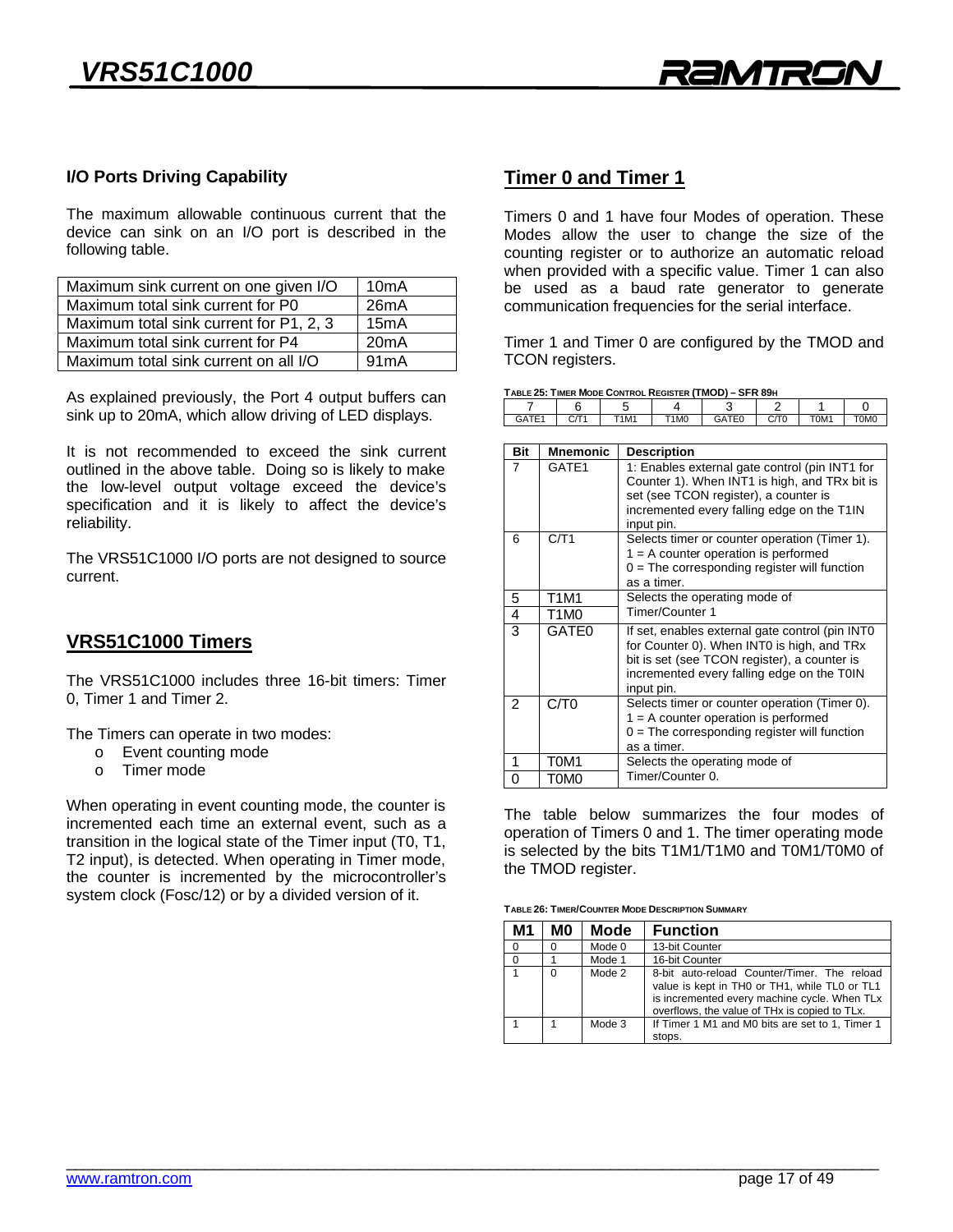## **Timer 0, Timer 1 Counter / Timer Functions**

# **Timing Function**

When Timer 1 or Timer 0 is configured to operate as a<br>Timer, its value is automatically incremented at every machine cycle. Once the Timer value rolls over, a flag is raised and the counter acquires a value of zero. The overflow flags (TF0 and TF1) are located in the TCON register. TCON register.

The TR0 and TR1 bit of the TCON register gates the corresponding timer operation. In order for the Timer to run, the corresponding TRx bit must be set to 1. to run, the corresponding TRx bit must be set to 1.

The IT0 and IT1 bits of the TCON register control the event that will trigger the External Interrupt as follows: event that will trigger the External Interrupt as follows:

- $ITO = 0$ : The INT0, if enabled, occurs if a Low Level is present on P3.2 present on P3.2
- $ITO = 1$ : The INTO, if enabled, occurs if a High to Low transition is detected on P3.2 transition is detected on P3.2
- $IT1 = 0$ : The INT1, if enabled, occurs if a Low Level is present on P3.3 present on P3.3
- $IT1 = 1$ : The INT1, if enabled, occurs if a High to Low transition is detected on P3.3 transition is detected on P3.3

The IE0 and IE1 bits of the TCON register are External flags that indicate that a transition has been detected  $\frac{1}{2}$  on the INT0 and INT1 interrupt pins respectively on the INT0 and INT1 interrupt pins, respectively.

If the external interrupt is configured as edge sensitive, the corresponding IEO and IE1 flag is automatically cleared when the corresponding interrupt is serviced. cleared when the corresponding interrupt is serviced.

If the external interrupt is configured as level sensitive, then the corresponding flag must be cleared by the software. software.

| $\overline{7}$  | 6               | 5   | 4                                                                                          | 3  | $\overline{2}$  | 1               | 0               |  |
|-----------------|-----------------|-----|--------------------------------------------------------------------------------------------|----|-----------------|-----------------|-----------------|--|
| TF <sub>1</sub> | TR <sub>1</sub> | TF0 | TR <sub>0</sub>                                                                            | E1 | IT <sub>1</sub> | IE <sub>0</sub> | IT <sub>0</sub> |  |
|                 |                 |     |                                                                                            |    |                 |                 |                 |  |
| <b>Bit</b>      | <b>Mnemonic</b> |     | <b>Description</b>                                                                         |    |                 |                 |                 |  |
| 7               | TF <sub>1</sub> |     | Timer 1 Overflow Flag. Set by hardware on                                                  |    |                 |                 |                 |  |
|                 |                 |     | Timer/Counter overflow. Cleared by                                                         |    |                 |                 |                 |  |
|                 |                 |     | hardware on Timer/Counter overflow.                                                        |    |                 |                 |                 |  |
|                 |                 |     | Cleared by hardware when processor                                                         |    |                 |                 |                 |  |
|                 |                 |     | vectors to interrupt routine.                                                              |    |                 |                 |                 |  |
| 6               | TR <sub>1</sub> |     | Timer 1 Run Control Bit. Set/cleared by                                                    |    |                 |                 |                 |  |
|                 |                 |     | software to turn Timer/Counter on or off.                                                  |    |                 |                 |                 |  |
| 5               | TF <sub>0</sub> |     | Timer 0 Overflow Flag. Set by hardware on                                                  |    |                 |                 |                 |  |
|                 |                 |     | Timer/Counter overflow. Cleared by                                                         |    |                 |                 |                 |  |
|                 |                 |     | hardware when processor vectors to                                                         |    |                 |                 |                 |  |
|                 |                 |     | interrupt routine.                                                                         |    |                 |                 |                 |  |
| 4               | TR <sub>0</sub> |     | Timer 0 Run Control Bit. Set/cleared by                                                    |    |                 |                 |                 |  |
|                 |                 |     | software to turn Timer/Counter on or off.                                                  |    |                 |                 |                 |  |
| 3               | IE <sub>1</sub> |     | Interrupt Edge Flag. Set by hardware when                                                  |    |                 |                 |                 |  |
|                 |                 |     | external interrupt edge is detected. Cleared<br>when interrupt processed.                  |    |                 |                 |                 |  |
| 2               | IT1             |     |                                                                                            |    |                 |                 |                 |  |
|                 |                 |     | Interrupt 1 Type Control Bit. Set/cleared by<br>software to specify falling edge/low level |    |                 |                 |                 |  |
|                 |                 |     | triggered external interrupts.                                                             |    |                 |                 |                 |  |
| 1               | IE <sub>0</sub> |     | Interrupt 0 Edge Flag. Set by hardware                                                     |    |                 |                 |                 |  |
|                 |                 |     | when external interrupt edge is detected.                                                  |    |                 |                 |                 |  |
|                 |                 |     | Cleared when interrupt processed.                                                          |    |                 |                 |                 |  |
| 0               | IT <sub>0</sub> |     | Interrupt 0 Type control bit. Set/cleared by                                               |    |                 |                 |                 |  |
|                 |                 |     | software to specify falling edge/low level                                                 |    |                 |                 |                 |  |
|                 |                 |     | triggered external interrupts.                                                             |    |                 |                 |                 |  |
|                 |                 |     |                                                                                            |    |                 |                 |                 |  |

**TABLE 27: TIMER 0 AND 1 CONTROL REGISTER (TCON) –SFR 88H** 

# **Counting Function**

When operating as a counter, the Timer's register is<br>incremented at every falling edge of the T0 and T1 signals located at the input of the timer. signals located at the input of the timer.

When the sampling circuit sees a high immediately followed by a low in the next machine cycle, the counter is incremented. Two machine cycles are required to detect and record an event. In order to be properly sampled, the duration of the event presented to the Timer input should be greater than 1/24 of the oscillator frequency. oscillator frequency.

# **Timer 0 / Timer 1 Operating Modes**

The user may change the operating mode by setting the M1 and M0 bits of the TMOD SFR. the M1 and M0 bits of the TMOD SFR.

#### Mode 0 **Mode 0**

A schematic representation of this mode of operation is presented in the figure below. In Mode 0, the Timer operates as 13-bit counter made up of 5 LSBs from the TLx register and the 8 upper bits coming from the THx register. When an overflow causes the value of the register. When an overflow causes the value of the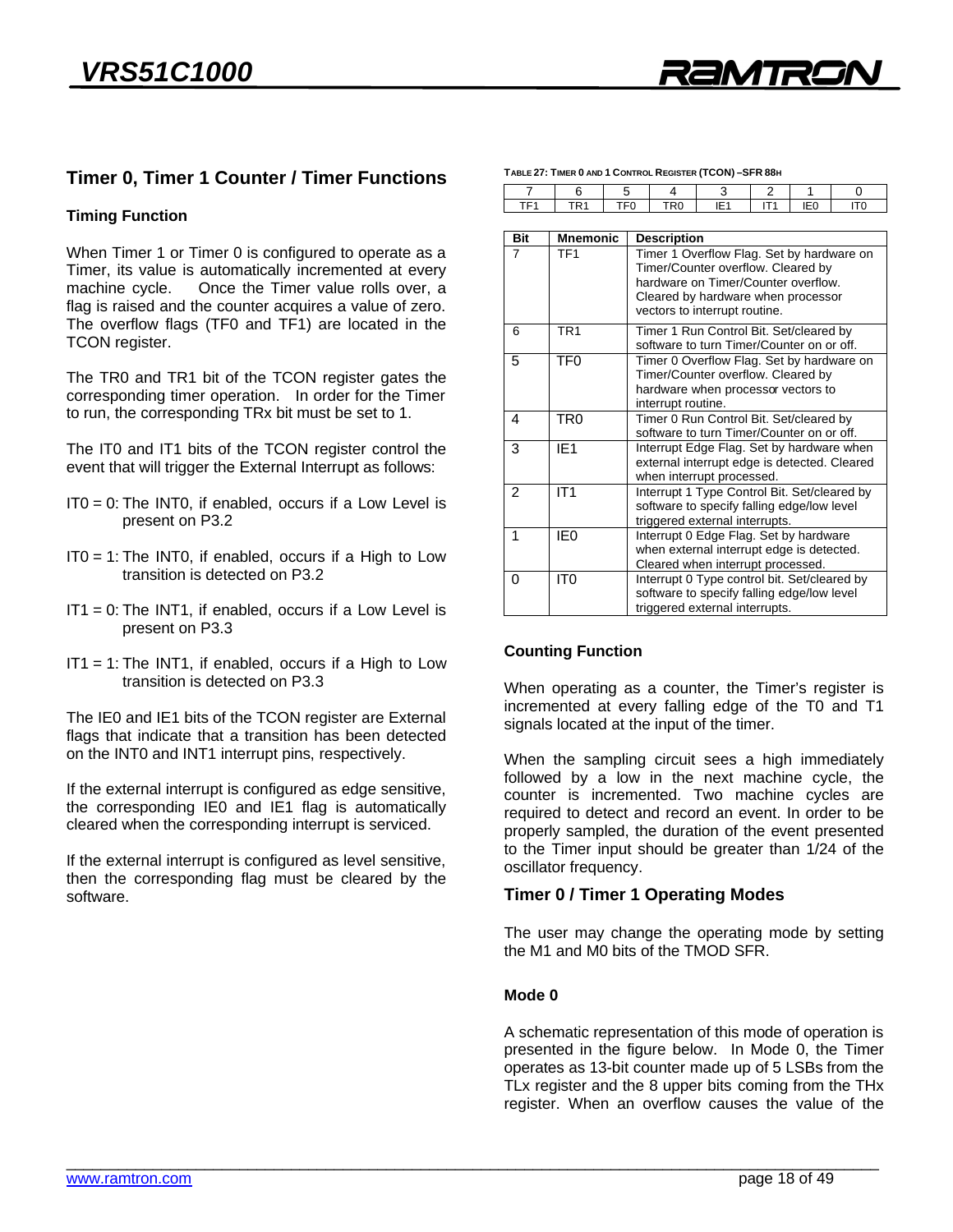

register to roll over to 0, the TFx interrupt signal goes to 1. The count value is validated as soon as TRx goes to 1 and the GATE bit is 0, or when  $INTx$  is 1.  $t_{\rm 1}$  and the GATE bit is  $1.5$  and  $1.5$  and  $1.5$  is 1.



### Mode 1

Mode 1 is almost identical to Mode 0, with the difference being that in Mode 1, the counter/timer uses the full 16-bits of the Timer. the full 16-bits of the Timer.

In this Mode, the register of the Timer is configured as an 8-bit auto-re-loadable Counter/Timer. In Mode 2, the TLx is used as the counter. In the event of a counter overflow, the TFx flag is set to 1 and the value contained in THx, which is preset by software, is reloaded into the TLx counter. The value of THx remains unchanged. remains unchanged.



### Mode 3

In Mode 3, Timer 1 is blocked as if its' control bit, TR1, was set to 0. In this mode, Timer 0's registers TL0 and THO are configured as two separate 8-bit counters. The TL0 counter uses Timer 0's control bits (C/T, GATE, TR0, INT0, TF0), the TH0 counter is held in Timer Mode (counting machine cycles) and gains control over TR1 and TF1 from Timer 1. At this point, TH0 controls the Timer 1 interrupt. The Timer 1 interrupt. The Timer 1 interrupt.



# **Timer 2**

Timer 2 of the VRS51C1000 is a 16-bit Timer/Counter and is similar to Timers 0 and 1 in that it can operate either as an event counter or as a timer. This is controlled by the C/T2 bit in the T2CON special function register. Timer 2 has three operating modes -Auto-Load, Capture and Baud Rate Generator. These modes are selected via the T2CON SFR The following table describes T2CON special function register bits. table describes T2CON special function register bits.

|     | 6                | 5           |                    | 3                                                                                                                                                                                                                                                                                                | 2               |      |        |
|-----|------------------|-------------|--------------------|--------------------------------------------------------------------------------------------------------------------------------------------------------------------------------------------------------------------------------------------------------------------------------------------------|-----------------|------|--------|
| TF2 | EXF <sub>2</sub> | <b>RCLK</b> | <b>TCLK</b>        | EXEN <sub>2</sub>                                                                                                                                                                                                                                                                                | TR <sub>2</sub> | C/T2 | CP/RL2 |
|     |                  |             |                    |                                                                                                                                                                                                                                                                                                  |                 |      |        |
| Bit | <b>Mnemonic</b>  |             | <b>Description</b> |                                                                                                                                                                                                                                                                                                  |                 |      |        |
|     | TF <sub>2</sub>  |             |                    | Timer 2 Overflow Flag: Set by an overflow<br>of Timer 2 and must be cleared by<br>software. TF2 will not be set when either<br>$RCLK = 1$ or TCLK = 1.                                                                                                                                           |                 |      |        |
| 6   | FXF <sub>2</sub> |             |                    | Timer 2 external flag change in state occurs<br>when either a capture or reload is caused<br>by a negative transition on T2EX and<br>EXEN2=1. When Timer 2 is enabled,<br>EXF=1 will cause the CPU to Vector to the<br>Timer 2 interrupt routine. Note that EXF2<br>must be cleared by software. |                 |      |        |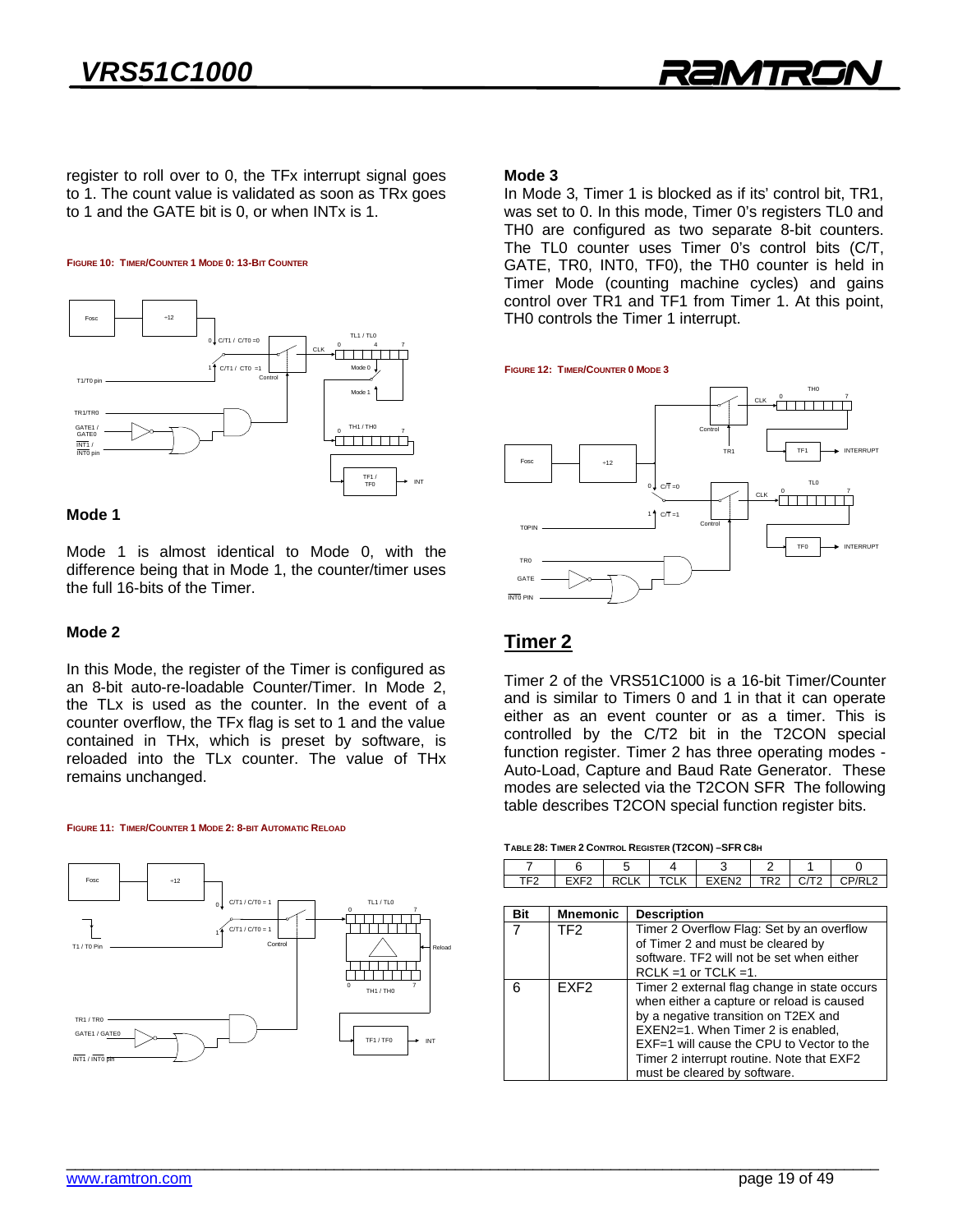

| 5 | <b>RCLK</b>     | Serial Port Receive Clock Source.<br>1: Causes Serial Port to use Timer 2<br>overflow pulses for its receive clock in<br>Modes 1 and 3.                                                                                                                                                                                                                                                                                                                               |
|---|-----------------|-----------------------------------------------------------------------------------------------------------------------------------------------------------------------------------------------------------------------------------------------------------------------------------------------------------------------------------------------------------------------------------------------------------------------------------------------------------------------|
|   |                 | 0: Causes Timer 1 overflow to be used for<br>the Serial Port receive clock.                                                                                                                                                                                                                                                                                                                                                                                           |
| 4 | <b>TCLK</b>     | Serial Port Transmit Clock.<br>1: Causes Serial Port to use Timer 2<br>overflow pulses for its transmit clock in<br>Modes 1 and 3.                                                                                                                                                                                                                                                                                                                                    |
|   |                 | 0: Causes Timer 1 overflow to be used for<br>the Serial Port transmit clock.                                                                                                                                                                                                                                                                                                                                                                                          |
| 3 | <b>FXFN2</b>    | Timer 2 External Mode Enable.<br>1: Allows a capture or reload to occur as a<br>result of a negative transition on T2EX if<br>Timer 2 is not being used to clock the Serial<br>Port.<br>0: Causes Timer 2 to ignore events at<br>T2EX.                                                                                                                                                                                                                                |
| 2 | TR <sub>2</sub> | Start/Stop Control for Timer 2.<br>1: Start Timer 2<br>0: Stop Timer 2                                                                                                                                                                                                                                                                                                                                                                                                |
| 1 | C <sub>1</sub>  | Timer or Counter Select (Timer 2)<br>1: External event counter falling edge<br>triggered.<br>0: Internal Timer (OSC/12)                                                                                                                                                                                                                                                                                                                                               |
| 0 | CP/RL2          | Capture/Reload Select.<br>1: Capture of Timer 2 value into RCAP2H,<br>RCAP2L is performed if EXEN2=1 and a<br>negative transitions occurs on the T2EX<br>pin. The capture mode requires RCLK and<br>TCLK to be 0.<br>0: Auto-reload reloads will occur either with<br>Timer 2 overflows or negative transitions at<br>T2EX when EXEN2=1. When either RCK<br>$=1$ or TCLK $=1$ , this bit is ignored and the<br>timer is forced to auto-reload on Timer 2<br>overflow. |

The Timer 2 mode selection bits and their function are described in the following table. described in the following table.

#### **TABLE 29: TIMER 2 MODE SELECTION BITS**

| RCLK + TCLK | CP/RL2 | TR <sub>2</sub> | <b>MODE</b>                               |
|-------------|--------|-----------------|-------------------------------------------|
|             |        |                 | 16-bit Auto-<br><b>Reload Mode</b>        |
|             |        |                 | 16-bit Capture<br>Mode                    |
|             | Χ      |                 | <b>Baud Rate</b><br><b>Generator Mode</b> |
|             |        |                 | Timer 2 stops                             |

The modes are discussed in the following sections.

# **Timer 2 Capture Mode**

In Capture Mode, the EXEN2 bit of the T2CON register controls whether an external transition on the T2EX pin will trigger capture of the timer value. will trigger capture of the timer value.

When EXEN2 = 0, Timer 2 acts as a 16-bit timer or<br>counter, which, upon overflowing, will set the TF2 bit (Timer 2 overflow bit). This overflow can be used to generate an interrupt. generate an interrupt.

**FIGURE 13: TIMER 2 IN CAPTURE MODE**



When  $EXEN2 = 1$ , the above still applies, however, in addition, it is possible to allow a 1 to 0 transition at the T2EX input to cause the current value stored in the Timer 2 registers (TL2 and TH2) to be captured into the RCAP2L and RCAP2H registers. Furthermore, the transition at T2EX causes bit EXF2 in T2CON to be set, and EXF2, like TF2, can generate an interrupt. Note that both EXF2 and TF2 share the same interrupt. Note that both EXT2 share the share the same interruptional that the same interruptional state in the same interruption of the same interruption of the same intervals of the same intervals of the same intervals of the same

#### **Timer 2 Auto-Reload Mode Timer 2 Auto-Reload Mode**

In this mode, there are also the epithe controlled by<br>the FXFN2 hit in the T2CON register the EXEN2 bit in the T2CON register.

If EXEN2 = 0, when Timer 2 rolls over, it not only sets<br>TF2, but also causes the Timer 2 registers to be reloaded with the 16-bit value in the RCAP2L and RCAP2H registers previously initialised. In this mode, Timer 2 can be used as a baud rate generator source for the serial port. for the serial port.

If  $EXEN2=1$ , Timer 2 still performs the above operation, however, additionally, a 1 to 0 transition at the external T2FX input will also trigger an anticipated the external T2EX input will also trigger an anticipated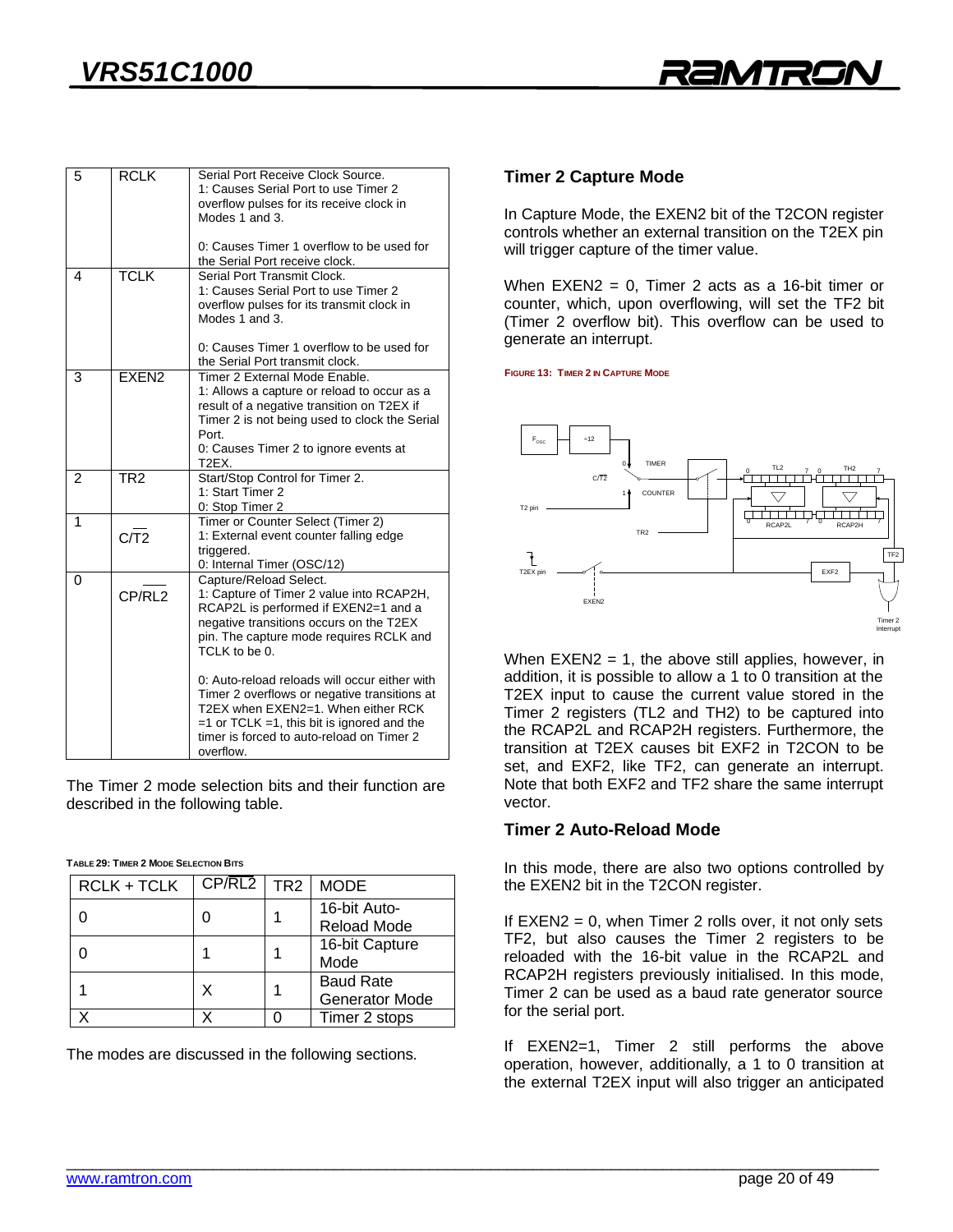

RCAP2H and set FXF2  $R$  and set  $R$  and set  $R$  and set  $R$ .

**FIGURE 14: TIMER 2 IN AUTO-RELOAD MODE**

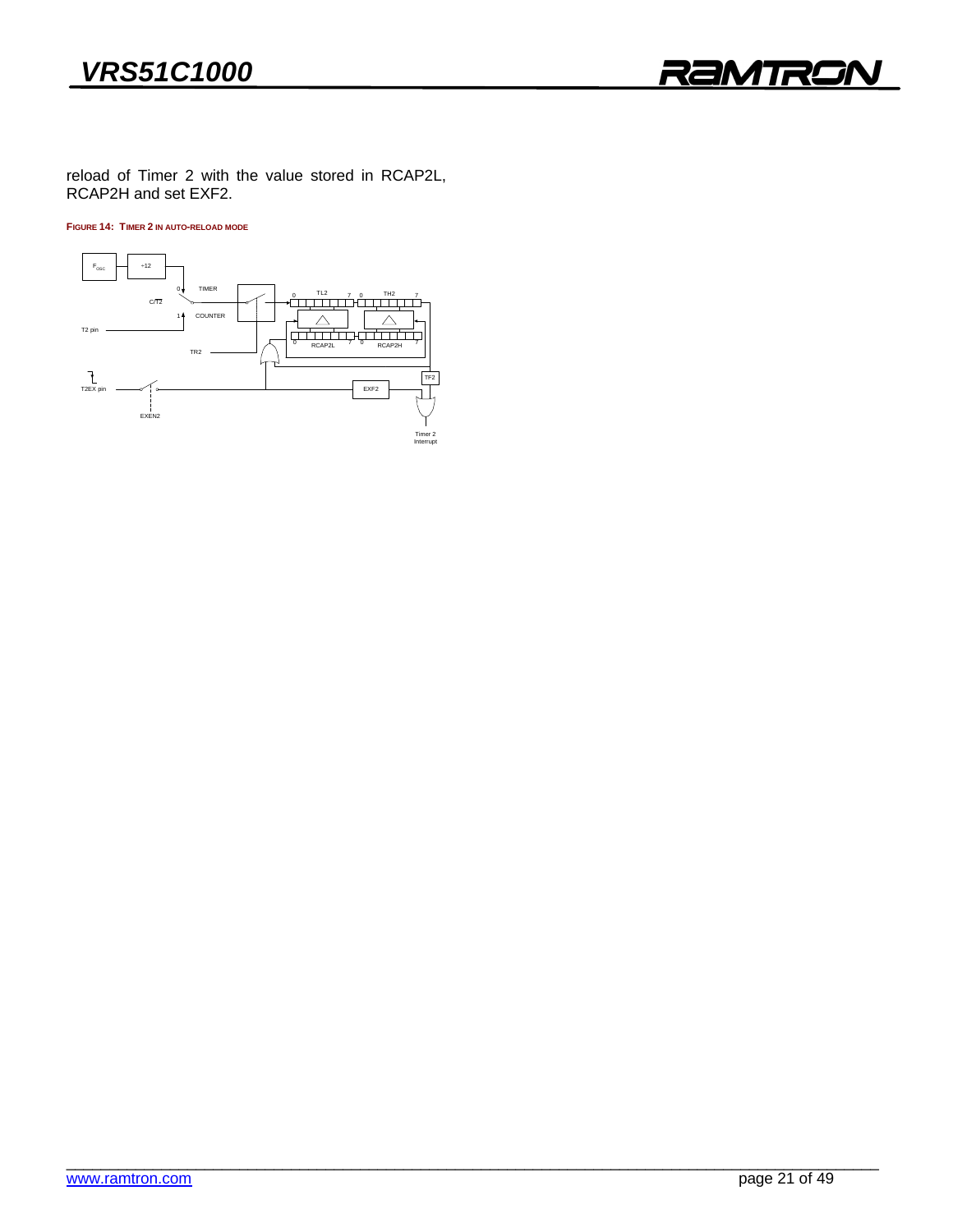

 $\mathbf{1}$ 

 $\Omega$ 

### **Timer 2 Baud Rate Generator Mode Timer 2 Baud Rate Generator Mode**

Timer 2 can be used for UART Baud Rate generation.<br>This Mode is activated when RCLK is set to 1 and/or TCLK is set to 1. This Mode is described further in the serial port section. serial port section.

#### **FIGURE 15: TIMER 2 IN AUTOMATIC BAUD GENERATOR MODE**



## **UART Serial Port**

The VRS51C1000's serial port can operate in full duplex mode (it can transmit and receive data simultaneously). This occurs at the same speed if one timer is assigned as the clock source for both transmission and reception, and at different speeds if transmission and reception are each controlled by their own timer. own timer.

The VRS51C1000 serial port includes a double buffer for the reciever, which allows reception of a byte even if the previously received one has not been retrieved from the receive register by the processor. However, if the first byte still has not been read by the time reception of the second byte is complete, the byte  $r_{\text{t}}$  or the second by the second by the basic present in the receive buffer will be lost present in the receive buffer will be lost.

The SBUF register provides access to the transmit and receive registers of the serial port. Reading from the SBUF register will access the receive register, while a seed register and access the receive register, make a<br>write to the SBUF loads the transmit register white to the SBUF leads the transmit register.

# **Serial Port Control Register**

The SCON (serial port control) register contains control and status information, and includes the 9<sup>th</sup> data bit for transmit/receive (TB8/RB8 if required), mode selection bits and serial port interrupt bits (TI and RI). bits and serial port interrupt bits (TI and RI).

 $\frac{1}{2}$   $\frac{1}{2}$   $\frac{1}{2}$   $\frac{1}{2}$   $\frac{1}{2}$   $\frac{1}{2}$   $\frac{1}{2}$   $\frac{1}{2}$   $\frac{1}{2}$   $\frac{1}{2}$   $\frac{1}{2}$   $\frac{1}{2}$   $\frac{1}{2}$   $\frac{1}{2}$   $\frac{1}{2}$   $\frac{1}{2}$   $\frac{1}{2}$   $\frac{1}{2}$   $\frac{1}{2}$   $\frac{1}{2}$   $\frac{1}{2}$   $\frac{1}{2}$ 

|  |  | TABLE 30: SERIAL PORT CONTROL REGISTER (SCON) - SFR 98H |  |
|--|--|---------------------------------------------------------|--|
|  |  |                                                         |  |

7

| Bit            | <b>Mnemonic</b>  | <b>Description</b>                                                                                                                                                                                                                         |
|----------------|------------------|--------------------------------------------------------------------------------------------------------------------------------------------------------------------------------------------------------------------------------------------|
| 7              | SM <sub>0</sub>  | Bit to select mode of operation (see table<br>below)                                                                                                                                                                                       |
| 6              | SM <sub>1</sub>  | Bit to select mode of operation (see table<br>below)                                                                                                                                                                                       |
| 5              | SM <sub>2</sub>  | Multiprocessor communication is possible<br>in Modes 2 and 3.                                                                                                                                                                              |
|                |                  | In Modes 2 or 3 if SM2 is set to 1, RI will<br>not be activated if the received 9 <sup>th</sup> data bit<br>(RB8) is 0.                                                                                                                    |
|                |                  | In Mode 1, if $SM2 = 1$ then RI will not be<br>activated if a valid stop bit was not<br>received.                                                                                                                                          |
| 4              | <b>REN</b>       | Serial Reception Enable Bit<br>This bit must be set by software and<br>cleared by software.<br>1: Serial reception enabled<br>0: Serial reception disabled                                                                                 |
| 3              | TB <sub>8</sub>  | 9 <sup>th</sup> data bit transmitted in Modes 2 and 3<br>This bit must be set by software and<br>cleared by software.                                                                                                                      |
| $\mathfrak{p}$ | R <sub>B</sub> 8 | $9th$ data bit received in Modes 2 and 3.                                                                                                                                                                                                  |
|                |                  | In Mode 1, if $SM2 = 0$ , RB8 is the stop bit<br>that was received.<br>In Mode 0, this bit is not used.<br>This bit must be cleared by software.                                                                                           |
| 1              | TI               | Transmission Interrupt flag.                                                                                                                                                                                                               |
|                |                  | Automatically set to 1 when:<br>$\bullet$ The $8^{th}$ bit has been sent in Mode 0.<br>• Automatically set to 1 when the stop bit<br>has been sent in the other modes.<br>This bit must be cleared by software.                            |
| 0              | RI               | Reception Interrupt flag                                                                                                                                                                                                                   |
|                |                  | Automatically set to 1 when:<br>$\bullet$ The $8^{th}$ bit has been received in Mode 0.<br>• Automatically set to 1 when the stop bit<br>has been sent in the other modes (see<br>SM2 exception).<br>This bit must be cleared by software. |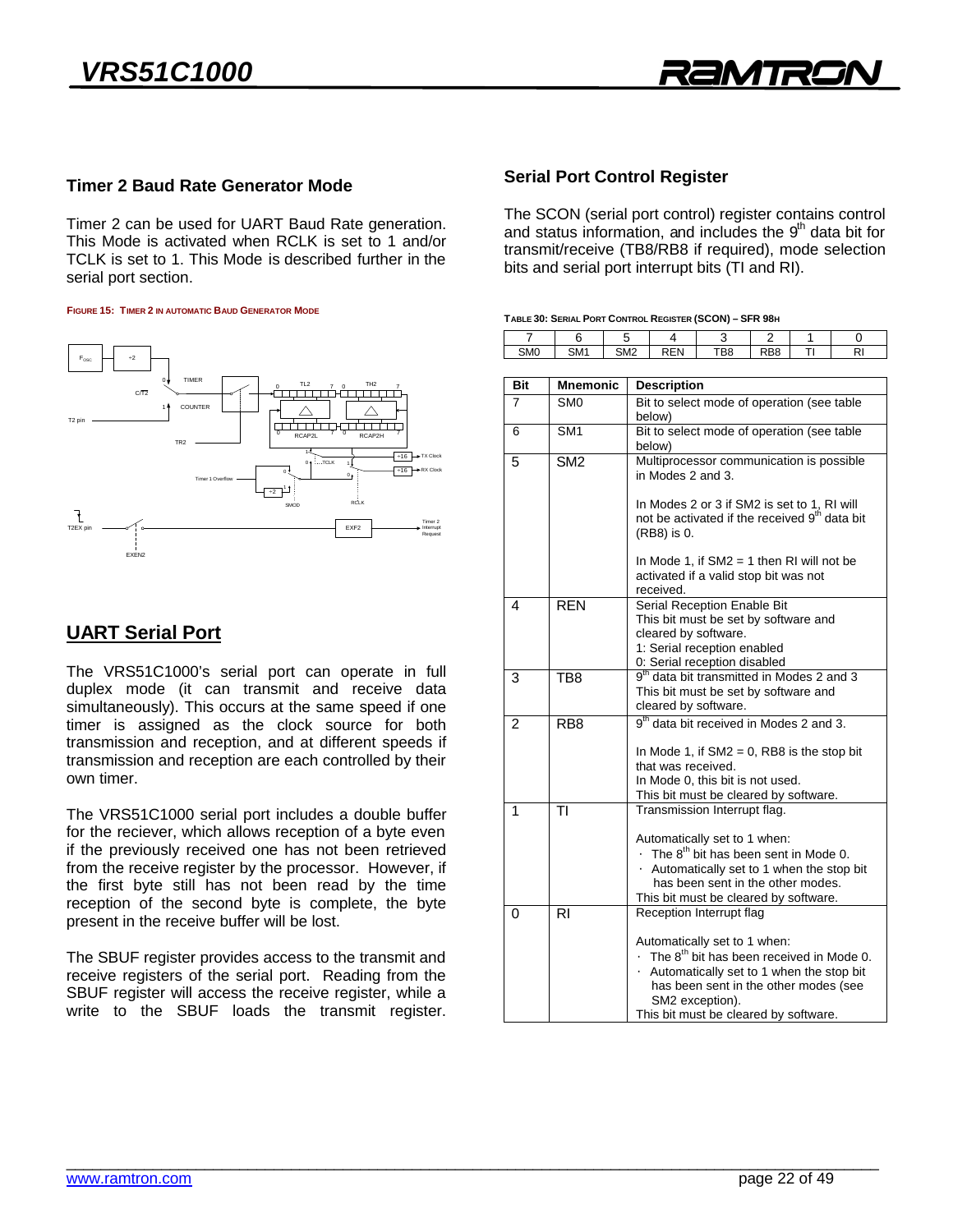

|                 | TABLE 31: SERIAL PORT MODES OF OPERATION |             |                                        |                         |  |  |  |  |  |  |
|-----------------|------------------------------------------|-------------|----------------------------------------|-------------------------|--|--|--|--|--|--|
| SM <sub>0</sub> | SM <sub>1</sub>                          | <b>Mode</b> | <b>Description</b><br><b>Baud Rate</b> |                         |  |  |  |  |  |  |
|                 |                                          |             | <b>Shift Register</b>                  | $F_{\rm osc}$ /12       |  |  |  |  |  |  |
|                 |                                          |             | 8-bit UART                             | Variable                |  |  |  |  |  |  |
|                 | 0                                        | 2           | 9-bit UART                             | $F_{\rm osc}$ /64<br>or |  |  |  |  |  |  |
|                 |                                          |             |                                        | $F_{\rm osc}/32$        |  |  |  |  |  |  |
|                 |                                          | 3           | 9-bit UART                             | Variable                |  |  |  |  |  |  |
|                 |                                          |             |                                        |                         |  |  |  |  |  |  |

**UART Operating Modes**<br>The VRS51C1000's serial port can operate in four different Modes. In all four Modes, a transmission is initiated by an instruction that uses the SBUF register as a destination register. In Mode 0, reception is initiated by setting RI to 0 and REN to 1. An incoming start bit initiates reception in the other modes, provided that REN is set to 1. The following paragraphs describe these four Modes. describe these four Modes.

**UART Operation in Mode 0**<br>In this Mode, the serial data exits and enters through the RXD pin. TXD is used to output the shift clock. The signal is composed of 8 data bits starting with the LSB. The baud rate in this mode is 1/12 the oscillator  $f$ requency frequency.

#### FIGURE 16: SERIAL PORT MODE O BLOCK DIAGRAM



#### **UART Transmission in Mode 0 UART Transmission in Mode 0**

Any instruction that uses SBUF as a destination<br>register may initiate a transmission. The "write to SBUF" signal also loads a 1 into the  $9<sup>th</sup>$  position of the transmit shift register and informs the TX control block to begin a transmission. The internal timing is such that one full machine cycle will elapse between a write to SBUF instruction and the activation of SEND. SBUF instruction and the activation of SEND.

The SEND signal enables the output of the shift register to the alternate output function line of P3.0 and enables SHIFT CLOCK to the alternate output function line of P3.1. line of P3.1.

At every machine cycle in which SEND is active, the contents of the transmit shift register are shifted to the right by one position  $\mathcal{G}$  by one position.

Zeros come in from the left as data bits shift out to the right. The TX control block sends its final shift and deactivates SEND while setting T1 after one condition is fulfilled. When the MSB of the data byte is at the output position of the shift register; the 1 that was initially loaded into the  $9<sup>th</sup>$  position is just to the left of initially loaded into the 9<sup>--</sup> position is just to the left of<br>the MSB: and all positions to the left of that contain zeros. Once these conditions are met, the deactivation of SEND and the setting of T1 occurs at T1 of the 10<sup>th</sup> machine cycle after the "write to SBUF" pulse pulse.

# **UART Reception in Mode 0**

When REN and R1 are set to 1 and 0, respectively, reception is initiated. The bits 11111110 are written to the receive shift register at the end of the next machine cycle by the RX control unit. In the following phase, the RX control unit will activate RECEIVE. RX control unit will activate RECEIVE.

The contents of the receive shift register are shifted one position to the left at the end of every machine cycle during which RECEIVE is active. The value that comes in from the right is the value that was sampled at the  $P3.0$  pin. at the P3.0 pin.

1's are shifted out to the left as data bits are shifted in from the right. The RX control block is flagged to do one last shift and load SBUF when the 0 that was initially loaded into the rightmost position arrives at the leftmost position in the shift register. leftmost position in the shift register.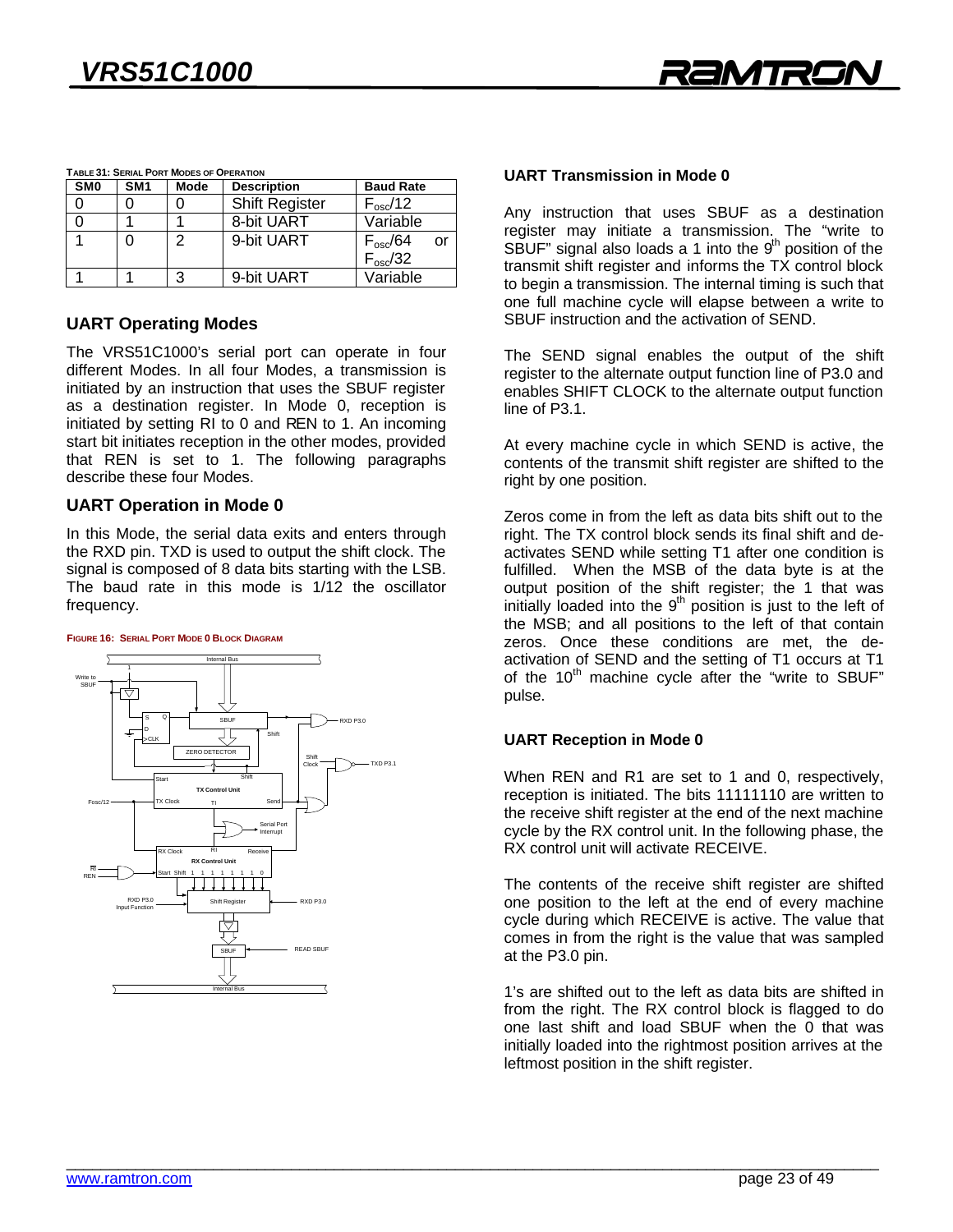

# **UART Operation in Mode 1**

In Mode 1 operation, 10 bits are transmitted (through TXD) or received (through RXD). The transactions are composed of: a Start bit (Low); 8 data bits (LSB first). and one Stop bit (high). The reception is completed once the Stop bit sets the RB8 flag in the SCON register. Either Timer 1 or Timer 2 controls the baud rate in this mode rate in this mode.

The following diagram shows the serial port structure when configured in Mode 1.



### **UART Transmission in Mode 1**

Transmission in this mode is initiated by any instruction that makes use of SBUF as a destination register. The  $9<sup>th</sup>$  bit position of the transmit shift register is loaded by the "write to SBUF" signal. This event also flags/informs the TX Control Unit that a transmission has been requested.

It is after the next rollover in the divide-by-16 counter when transmission actually begins. It follows that the bit times are synchronized to the divide-by-16 counter and not to the "write to SBUF" signal. and not to the "with the SBUF" signal.

When a transmission begins, it places the start bit at TXD. Data transmission is activated one bit time later. This activation enables the output bit of the transmit shift register to TXD. One bit time after that, the first shift pulse occurs.

In this Mode, zeros are clocked in from the left as data bits are shifted out to the right. When the most significant bit of the data byte is at the output position of the shift register, the 1 that was initially loaded into the  $9<sup>th</sup>$  position is to the immediate left of the MSB, and all positions to the left of that contain zeros. This condition flags the TX Control Unit to shift one more comment hags the TX Control Unit to shift one more<br>fime

# **UART Reception in Mode 1**

A one to zero transition at pin RXD will initiate reception. It is for this reason that RXD is sampled at a rate of 16 multiplied by the baud rate that has been established. When a transition is detected, 1FFh is written into the input shift register and the divide-by-16 counter is immediately reset. The divide-by-16 counter is reset in order to align its rollovers with the boundaries of the incoming bit times.

In total, there are 16 states in the counter. During the  $7<sup>th</sup>$ ,  $8<sup>th</sup>$  and  $9<sup>th</sup>$  counter states of each bit time; the bit 7", 8" and 9" counter states of each bit time; the bit<br>detector samples the value of RXD. The accepted value is the value that was seen in at least two of the three samples. The purpose of doing this is for noise rejection. If the value accepted during the first bit time is not zero, the receive circuits are reset and the unit goes back to searching for another one to zero transition. All false start bits are rejected by doing this. If the start bit is valid, it is shifted into the input shift register, and the reception of the rest of the frame will proceed.

For a receive operation, the data bits come in from the right as 1's shift out on the left. As soon as the start bit arrives at the leftmost position in the shift register, (9arrives at the leftmost position in the shift register, (9- $\sigma$ )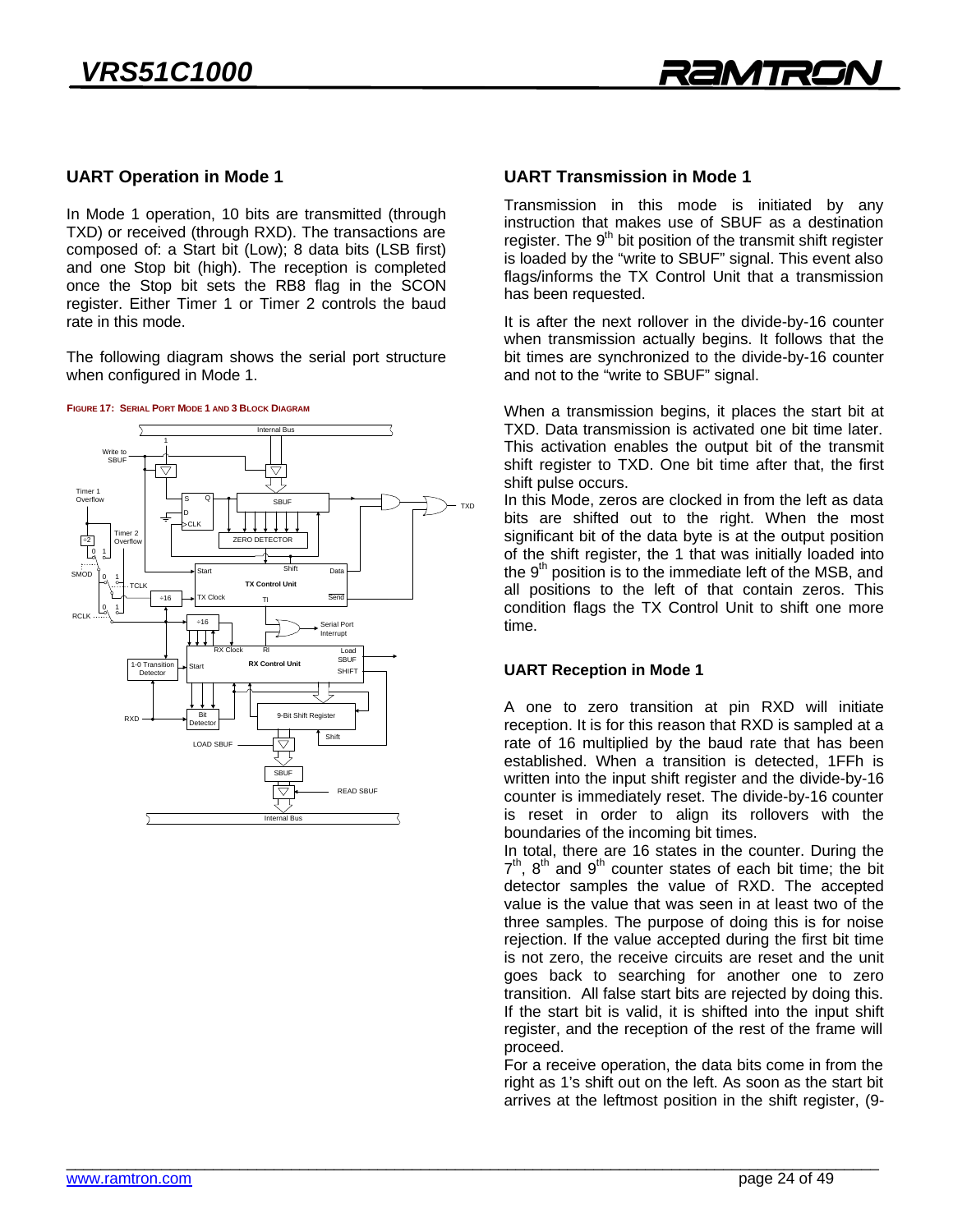

bit register), it causes the UART's receive controller block to perform one last shift operation: to set RI and to load SBUF and RB8. The signal to load SBUF and RB8, and to set RI, will be generated if, and only if, the following conditions are met at the time the final shift following conditions are met at the fine the final shift pulse is generated:

- $\circ$  Either SM2 = 0 or the received stop bit = 1<br> $\circ$  RI = 0
- o RI = 0

If both conditions are met, the stop bit goes into RB8, the 8 data bits go into SBUF, and RI is activated. If one of these conditions is not met, the received frame is completely lost. At this time, whether the above conditions are met or not, the unit goes back to searching for a one to zero transition in  $\overline{R}$ searching for a one to zero transition in RXD.

# **UART Operation in Mode 2**

In Mode 2 a total of 11 bits are transmitted (through TXD) or received (through RXD). The transactions are composed of: a Start bit (Low), 8 data bits (LSB first), a programmable 9<sup>th</sup> data bit, and one Stop bit (High).

For transmission, the 9 acta bit comes from the TB8<br>hit of SCON For example the parity hit P in the PSW could be moved into TB8. could be moved in the moved in

In the case of receive, the  $9<sup>th</sup>$  data bit is automatically written into RB8 of the SCON register. with the SCON register.

 $1/32$  or  $1/64$  the oscillator frequency  $1/32$  or  $1/64$  the oscillator frequency.

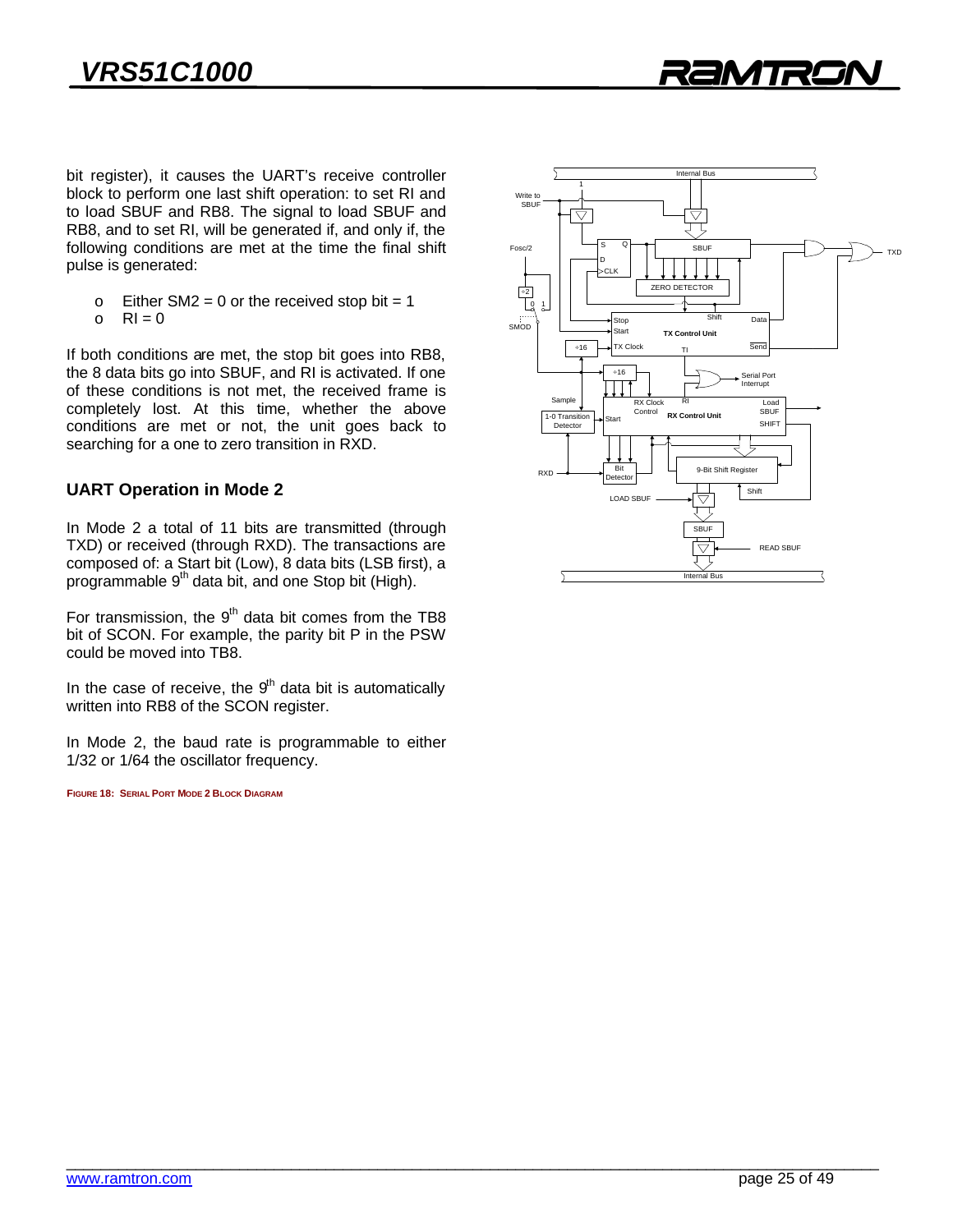# **UART Operation in Mode 3**

In Mode 3, 11 bits are transmitted (through TXD) or received (through RXD). The transactions are composed of: a Start bit (Low), 8 data bits (LSB first), a programmable 9<sup>th</sup> data bit, and one Stop bit (High).

Mode 3 is identical to Mode 2 in all respects but one:<br>the baud rate. Either Timer 1 or Timer 2 generates the baud rate in Mode 3. baud rate in Mode 3.

FIGURE 19: SERIAL PORT MODE 3 BLOCK DIAGRAM



### UART in Mode 2 and 3: Additional Information **UART in Mode 2 and 3: Additional Information**

As mentioned previously, for an operation in Modes 2<br>and 3, 11 bits are transmitted (through TXD) or received (through RXD). The signal comprises: a logical low Start bit, 8 data bits (LSB first), a programmable 9<sup>th</sup> data bit, and one logical high Stop<br>hit bit.

On transmit, (TB8 in SCON) can be assigned the value of 0 or 1. On receive; the  $9<sup>th</sup>$  data bit goes into RB8 in SCON. The baud rate is programmable to either 1/32 or 1/64 the oscillator frequency in Mode 2. Mode 3 may have a variable baud rate generated from either Timer 1 or Timer 2 depending on the states of TCLK and RCLK. RCLK.

#### **UART Transmission in Mode 2 and Mode 3 UART Transmission in Mode 2 and Mode 3**

The transmission is initiated by any instruction that makes use of SBUF as the destination register. The 9<sup>th</sup> bit position of the transmit shift register is loaded by the "write to SBUF" signal. This event also informs the UART transmission control unit that a transmission has been requested. After the next rollover in the divide-by-16 counter, a transmission actually starts at the beginning of the machine cycle. It follows that the bit times are synchronized to the divide-by-16 counter and not to the "write to SBUF" signal, as in the previous  $\mathsf{mode}$ 

Transmissions begin when the SEND signal is activated, which places the Start bit on TXD pin. Data is activated one bit time later. This activation enables the output bit of the transmit shift register to the TXD pin. The first shift pulse occurs one bit time after that. pin. The first shift pulse occurs one bit time after that.

The first shift clocks a Stop bit (1) into the 9 Dit<br>position of the shift register on TXD. Thereafter only zeros are clocked in. Thus, as data bits shift out to the right, zeros are clocked in from the left. When TB8 is at the output position of the shift register, the stop bit is just to the left of TB8, and all positions to the left of that contain zeros. This condition signals to the TX control  $\frac{1}{10}$  in  $\frac{1}{10}$  contained signals to the TV while deactivating SEND. This occurs at the 11<sup>th</sup> divide-by-<br>16 rollover after "write to SBUE" 16 rollover after "write to SBUF".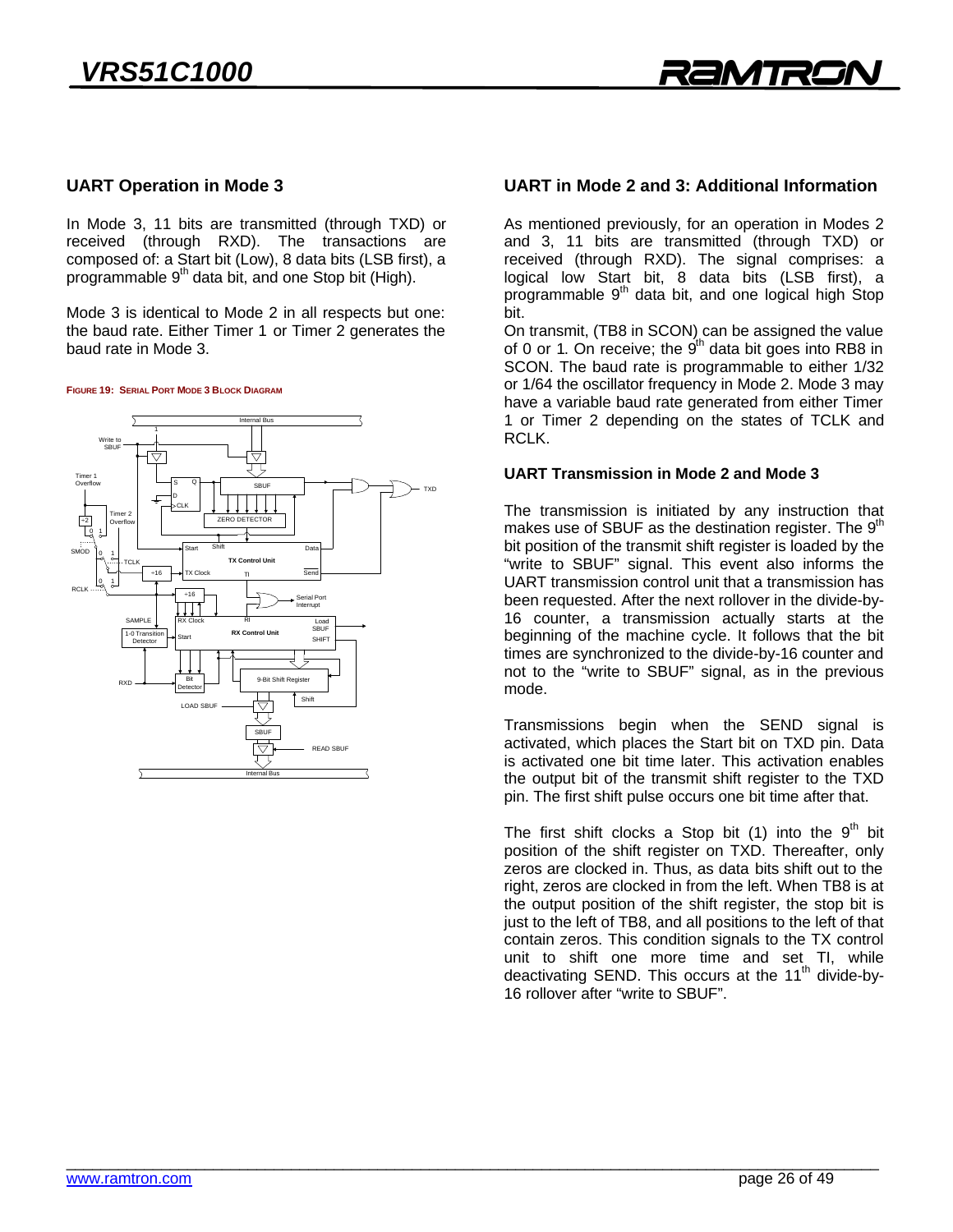

# **UART Reception in Mode 2 and Mode 3**

One to zero transitions on the RXD pin initiate reception. It is for this reason that RXD is sampled at a rate of 16 multiplied by the baud rate that has been established.

When a transition is detected, the 1FFh is written into the input shift register and the divide-by-16 counter is immediately reset. immediately reset.

During the *r*, 8 and 9 counter states of each bit<br>time: the hit detector samples the value of RXD. The During the  $7<sup>th</sup>$ ,  $8<sup>th</sup>$  and  $9<sup>th</sup>$  counter states of each bit accepted value is the value that was seen in at least two of the three samples. If the value accepted during the first bit time is not zero, the receive circuits are reset and the unit goes back to searching for another one to zero transition. If the start bit is valid, it is shifted into the input shift register, and the reception of the rest of the frame will proceed. rest of the frame will proceed.

For a receive operation, the data bits come in from the right as 1's shift out on the left. As soon as the start bit arrives at the leftmost position in the shift register (9-bit) register), it tells the RX control block to do one more shift, to set RI, and to load SBUF and RB8. The signal to set RI and to load SBUF and RB8 will be generated if, and only if, the following conditions are satisfied at the instance when the final shift pulse is generated:  $\frac{1}{2}$ 

Either SM2 = 0 or the received 9<sup>th</sup> bit equal 1<br>RI = 0

If both conditions are met, the 9 data bit received<br>goes into RB8 and the first 8 data bits go into SBUF If one of these conditions is not met, the received frame is completely lost. One bit time later, whether the above conditions are met or not, the unit goes back to searching for a one to zero transition at the RXD input. Please note that the value of the received stop bit is unrelated to SBUF, RB8 or RI. unrelated to SBUF, RB8 or RI.

### **UART Baud Rates**

In Mode 0, the baud rate is fixed and can be In the control of the band rate is fixed and can be represented by the following formula:

Mode 0 Baud Rate = Oscillator Frequency

In Mode 2, the baud rate depends on the value of the<br>SMOD bit in the PCON SFR. From the formula below. we can see that if SMOD =  $0$  (which is the value on reset), the baud rate is 1/32 the oscillator frequency. reset), the baud rate is 1/32 the oscillator frequency.

Mode 2 Baud Rate = 
$$
\frac{2^{SMOD} \times (Oscillator Frequency)}{64}
$$

The Timer 1 and/or Timer 2 overflow rate determines the baud rates in Modes 1 and 3. the baud rates in Modes 1 and 3.

### **Generating UART Baud Rate with Timer 1**

When Timer 1 functions as a baud rate generator, the baud rate in Modes 1 and 3 are determined by the Timer 1 overflow rate Timer 1 overflow rate.

Mode 1,3 Baud Rate = 
$$
\frac{2^{SMOD}x \text{ Timer 1 Overflow Rate}}{32}
$$

Timer 1 must be configured as an 8-bit timer (TL1) with (Mode 2). In this application, the Timer 1 interrupt should be disabled. should be disabled.

The two following formulas can be used to calculate the baud rate and the reload value to be written into the TH1 register. the T<sub>u</sub>

Mode 1,3 Baud Rate =  $\frac{2}{32 \times 12/256 - \text{TE}}$  $32 + 12(255 - 111)$ 

- RI = 0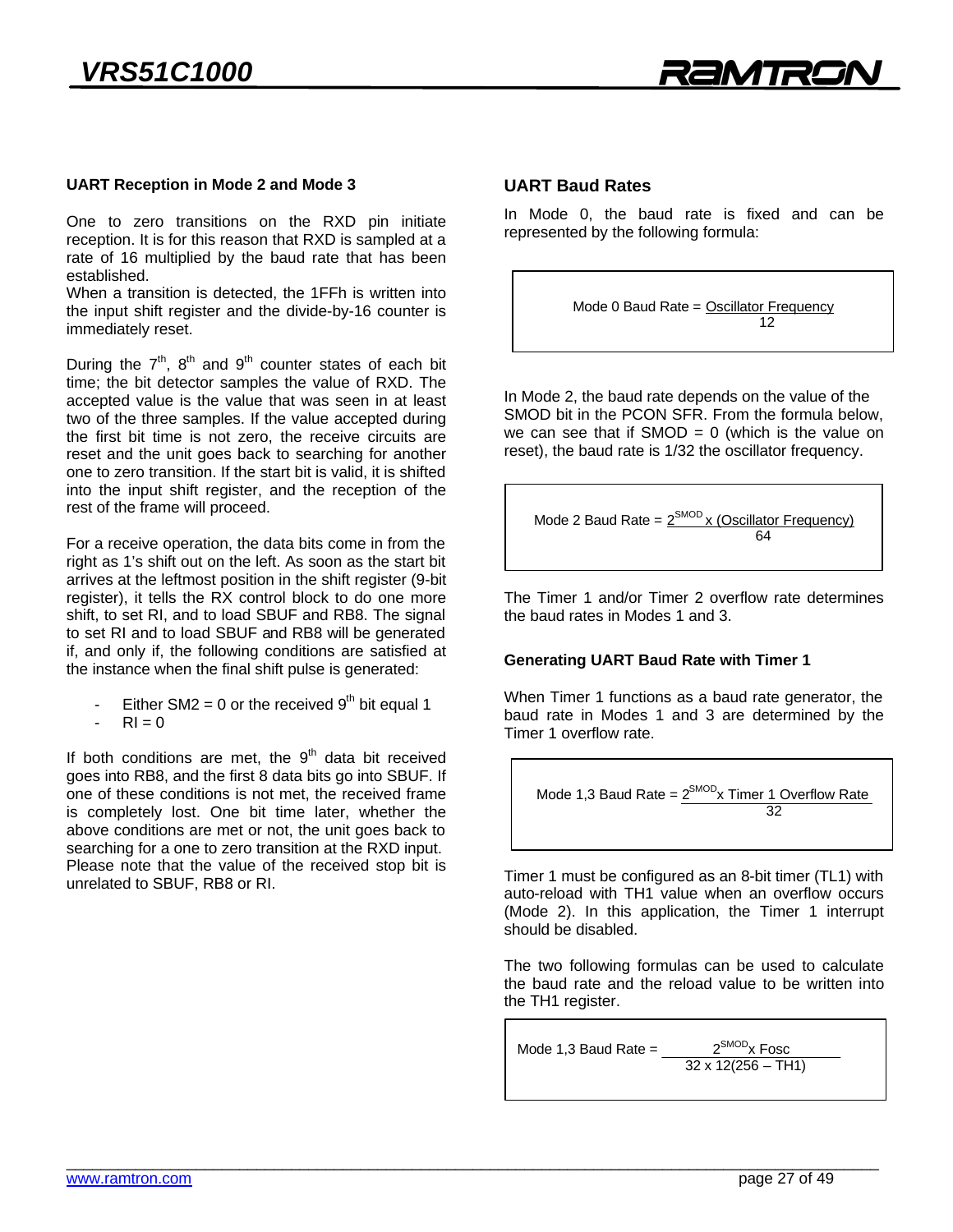$\frac{1}{2}$  the following formula: the following formula:

```
TH1 = 256 - \frac{2^{\text{SMOD}}x \text{ Fosc}}{32 \times 12x \text{ (Baud Rate)}}<u>32 x 12x (Baud Rate)</u>
```
# **Generating UART Baud Rates with Timer 2**

Timer 2 is often preferred to generate the baud rate, as it can be easily configured to operate as a 16-bit timer with auto-reload. This allows for much better resolution with auto-relead. This allows for much better resolution.<br>than using Timer 1 in 8-bit auto-reload mode  $\frac{1}{2}$ 

The baud rate using Timer 2 is defined as:

```
\frac{\text{max} \times \text{max} \times \text{max}}{16}16 March 2014, San Antonio and The Contract of the Contract of the Contract of the Contract of the Contract of
```
The timer can be configured as either a timer or a counter in any of its 3 running modes. In most typical applications, it is configured as a timer  $(C/T2)$  is set to applications, it is configured as a time  $\frac{1}{2}$  is set to the configured as  $\frac{1}{2}$ 0).

To make the Timer 2 operate as a baud rate generator, the TCLK and RCLK bits of the T2CON register must be set to 1. be set to 1.

The baud rate generator mode is similar to the auto-<br>reload mode in that an overflow in TH2 causes the Timer 2 registers to be reloaded with the 16-bit value in registers RCAP2H and RCAP2L, which are preset by software. However, when Timer 2 is configured as a baud rate generator, its clock source is Osc/2. baud rate generator, its clock source is obtained in  $\mathcal{L}$ .

 $\frac{1}{2}$  haud rate in modes 1 and 3 using the Timer 2. baud rate in modes 1 and 3 using the Timer 2:

```
\frac{32x}{65536} = (RCP2H) \cdot R32x
```
The formula below is used to define the reload value to put into the RCAP2h, RCAP2L registers to achieve a given baud rate.  $\mathcal{G}$  baud rate.

 $(RCAP2H, RCAP2L) = 65536 -$ Fosc 32x[Baud Rate]

In the above formula, RCAP2H and RCAP2L are the content of RCAP2H and RCAP2L taken as a 16-bit unsigned integer.

Note that a rollover in TH2 does not set TF2, and will not generate an interrupt and because of this, Timer 2 interrupt does not have to be disabled when Timer 2 is configured in baud rate generator mode. configured in baud rate generator mode.

Furthermore, when Timer 2 is configured as UART<br>baud rate generator and running (TR2 is set to 1), the user should not try to perform read or write operations to the TH2 or TL2 and RCAP2H, RCAP2L registers  $\frac{1}{2}$  or  $\frac{1}{2}$  and  $\frac{1}{2}$  and  $\frac{1}{2}$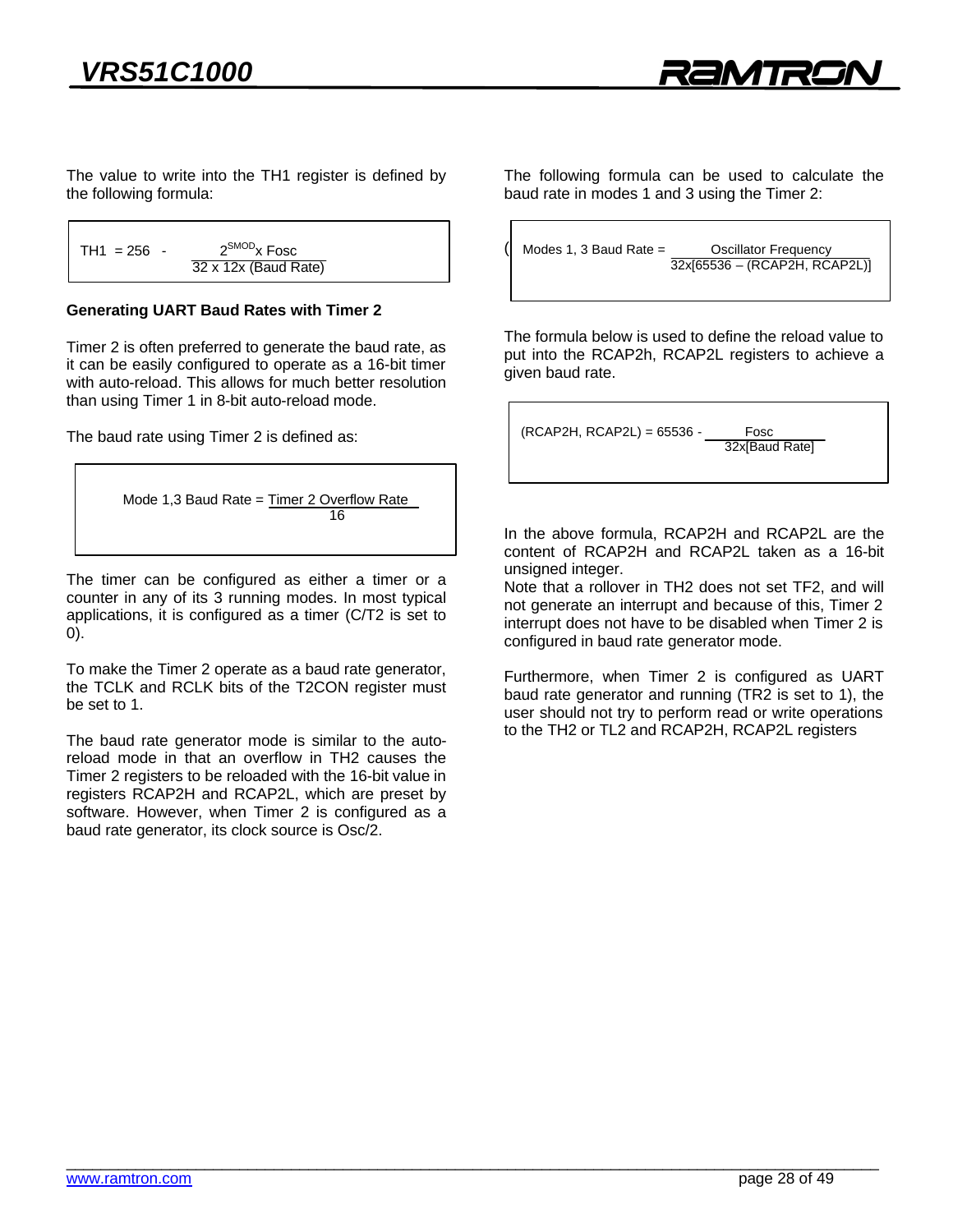### Timer 1 Reload Value in Modes 1 & 3 for UART Baud Rate **Timer 1 Reload Value in Modes 1 & 3 for UART Baud Rate**

 $T_{\rm th}$  following table provides examples of  $T_{\rm th}$  relative when used as a UART Baud Rate generator and  $T_{\rm th}$  $\frac{1}{\sqrt{2}}$ 

|            | 22.184MHz        | 16.000MHz        | 14.745MHz                | 12.000MHz  | 11.059MHz        | 8.000MHz                 | 3.57MHz          |
|------------|------------------|------------------|--------------------------|------------|------------------|--------------------------|------------------|
| 115200bps  | <b>FFh</b>       |                  | $\overline{\phantom{0}}$ |            |                  |                          |                  |
| 57600bps   | Feh              | -                | $\overline{\phantom{0}}$ |            | <b>FFh</b>       | ٠                        |                  |
| 38400bps   | FDh              |                  | FEh                      |            | ۰                | $\overline{\phantom{0}}$ |                  |
| 31250bps   |                  |                  | $\overline{\phantom{0}}$ | <b>FEh</b> | -                | $\overline{\phantom{0}}$ |                  |
| 19200bps   | FAh              |                  | <b>FCh</b>               |            | <b>FDh</b>       | $\overline{\phantom{0}}$ |                  |
| 9600bps    | F4h              |                  | F8h                      |            | FAh              | $\overline{\phantom{0}}$ |                  |
| $2400$ bps | D <sub>0</sub> h | D <sub>D</sub> h | E <sub>0</sub> h         | E6h        | E8h              | $\overline{\phantom{0}}$ |                  |
| $1200$ bps | A0h              | <b>BBh</b>       | C <sub>0</sub> h         | CCh        | D <sub>0</sub> h | <b>DDh</b>               |                  |
| 300bps     |                  | ۰                | 00h                      | 30h        | 40h              | 75h                      | C <sub>2</sub> h |
|            |                  |                  |                          |            |                  |                          |                  |

### Timer 2 Reload Value in Modes 1 & 3 for UART Baud Rate **Timer 2 Reload Value in Modes 1 & 3 for UART Baud Rate**

The following are examples of [RCAP2H, RCAP2L] reload values for Timer 2 when it is used as baud rate generator for the VRS51C1000 UART

|           | 22.184MHz    | 16.000MHz    | 14.745MHz         | 12.000MHz | 11.059MHz         | 8.000MHz                 | 3.57MHz            |
|-----------|--------------|--------------|-------------------|-----------|-------------------|--------------------------|--------------------|
| 230400bps | <b>FFFDh</b> |              | <b>FFFEh</b>      |           |                   | ۰                        |                    |
| 115200bps | <b>FFFAh</b> |              | <b>FFFCh</b>      |           | <b>FFFDh</b>      | $\overline{\phantom{0}}$ |                    |
| 57600bps  | FFF4h        | -            | FFF <sub>8h</sub> | ۰         | FFFAh             | $\overline{\phantom{0}}$ | ۰                  |
| 38400bps  | <b>FFEEh</b> | FFF3h        | FFF4h             |           | FFF7h             | ٠                        |                    |
| 31250bps  | FFEAh        | FFF0h        | FFF1h             | FFF4h     | FFF <sub>5h</sub> | FFF8h                    |                    |
| 19200bps  | <b>FFDCh</b> | FFE6h        | FFE8h             |           | <b>FFEEh</b>      | FFF3h                    |                    |
| 9600bps   | FFB8h        | <b>FFCCh</b> | <b>FFD0h</b>      | FFD9h     | <b>FFDCh</b>      | FFE6h                    |                    |
| 2400bps   | <b>FEE0h</b> | FF30h        | FF40h             | FF64h     | FF70h             | FF98h                    | FFD <sub>1</sub> h |
| 1200bps   | <b>FDC0h</b> | FE5Fh        | FE80h             | FEC7h     | FEE0h             | FF30h                    | FFA3h              |
| 300bps    | F700h        | F97Dh        | FA00h             | FB1Eh     | FB80h             | <b>FCBEh</b>             | FE8Bh              |
|           |              |              |                   |           |                   |                          |                    |

### **UART initialization in Mode 3 using Timer 1**

;\*\* Internationalize the UART @ 9600BPS, Fosca=11.0592MHz

| INISER0T1I: MOV A.T2CON | <b>MOV</b><br>MOV<br><b>MOV</b> | ANL A.#11001111B<br>T2CON.A<br>PCON.#80H<br>MOV TL1.#0FAH<br>TH1.#0FAH | :RETRIEVE CURRENT VALUE OF T2CON<br>:RCLK & TCLK BIT = $0 \rightarrow$ TO USE TIMER1<br>:BAUD RATE GENERATOR SOURCE FOR UART<br>:SET THE SMOD BIT TO 1<br>:CONFIG TIMER1 AT 8BIT WITH AUTO-RELOAD<br>:CALCULATE THE TIMER 1 RELOAD VALUE |
|-------------------------|---------------------------------|------------------------------------------------------------------------|------------------------------------------------------------------------------------------------------------------------------------------------------------------------------------------------------------------------------------------|
|                         |                                 |                                                                        | :TH1 = $[(2^s \text{SMOD})^* \text{Fosc}] / (32 * 12 * \text{Fcomm})$<br>:TH1 FOR 9600BPS @ 11.059MHz = FAh                                                                                                                              |
|                         | <b>MOV</b>                      | SCON.#05Ah                                                             | :CONFIG SCON 0 MODE 1                                                                                                                                                                                                                    |
|                         |                                 |                                                                        | MOV TMOD.#00100000B : CONFIG TIMER 1 IN MODE 2, 8BIT<br>: + AUTO RELOAD                                                                                                                                                                  |
|                         | <b>MOV</b>                      | TCON.#01000000B :START TIMER1                                          |                                                                                                                                                                                                                                          |
|                         |                                 |                                                                        |                                                                                                                                                                                                                                          |
|                         | <b>CLR</b><br>CLR.              | SCON.0<br>SCON.1                                                       | :CLEAR UART RX. TX FLAGS                                                                                                                                                                                                                 |
|                         | <b>MOV</b>                      | SRIJE #DATA                                                            | SEND ONE RYTE ON THE SERIAL PORT                                                                                                                                                                                                         |

MOV SBUF,#DATA ;SEND ONE BYTE ON THE SERIAL PORT

### **UART initialization in Mode 3, using Timer 2**

;\*\* Internationalize the UART @57600BPS, Fosca=11.0592MHz

|                          | INISER0T2I: MOV SCON.#05Ah   | :CONFIG SCON 0 MODE 1.<br>:CALCULATE RELOAD VALUE WITH T2<br>;RCAP2H,RCAP2L = 65536 - [ Fosc / (32*Fcomm)] |
|--------------------------|------------------------------|------------------------------------------------------------------------------------------------------------|
| <b>MOV</b><br><b>MOV</b> | RCAP2H.#0FFh<br>RCAP2L.#0DCh | :RELOAD VALUE 57600bps, 11.059MHz =FFFAh                                                                   |
|                          | MOV T2CON.#034h              | :SERIAL PORTO, TIMER2 RELOAD START                                                                         |
| CLR.<br><b>CLR</b>       | SCON.0<br>SCON.1             | :CLEAR UART RX. TX FLAGS                                                                                   |
| <b>MOV</b>               | SBUF.#DATA                   | :SEND ONE BYTE ON THE SERIAL PORT                                                                          |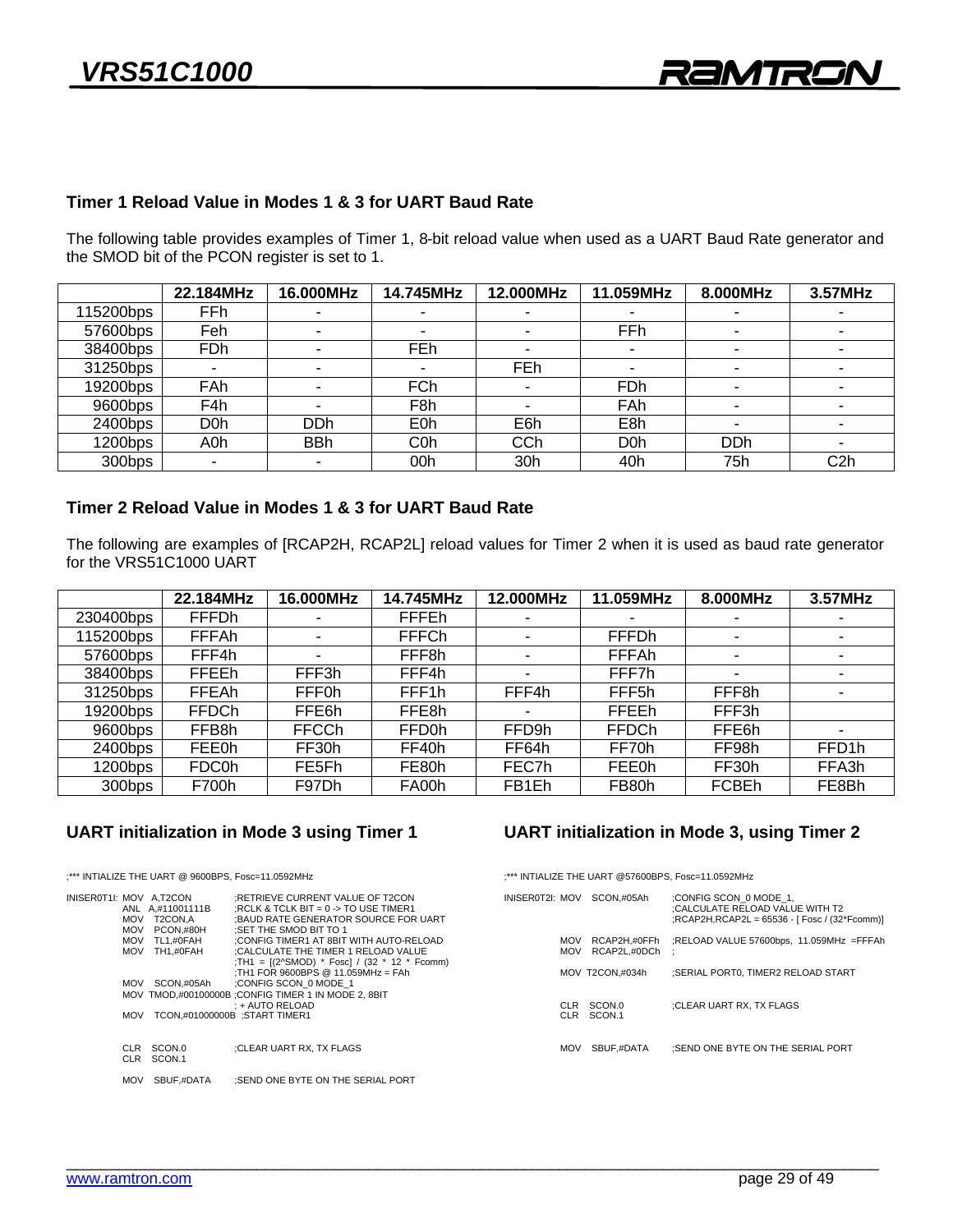

### **Interrupts**

The VRS51C1000 has 8 interrupt sources (9 if we include the WDT) and 7 interrupt vectors (including reset) for handling. reset) for handling.

The interrupts are enabled via the IE register shown

|            |         | . . |            |  |
|------------|---------|-----|------------|--|
|            |         |     |            |  |
| <b>-</b> ^ | $- - -$ | ro  | $-\cdot$ . |  |
|            |         |     |            |  |

| <b>Mnemonic</b> | <b>Description</b>                                                                                        |
|-----------------|-----------------------------------------------------------------------------------------------------------|
| EA              | Disables All Interrupts                                                                                   |
|                 | 0: no interrupt acknowledgment                                                                            |
|                 | 1: Each interrupt source is individually<br>enabled or disabled by setting or clearing<br>its enable bit. |
|                 | Reserved                                                                                                  |
| ET <sub>2</sub> | Timer 2 Interrupt Enable Bit                                                                              |
| FS.             | Serial Port Interrupt Enable Bit                                                                          |
| FT <sub>1</sub> | Timer 1 Interrupt Enable Bit                                                                              |
| EX <sub>1</sub> | External Interrupt 1 Enable Bit                                                                           |
| ET <sub>0</sub> | Timer 0 Interrupt Enable Bit                                                                              |
| EX <sub>0</sub> | External Interrupt 0 Enable Bit                                                                           |
|                 |                                                                                                           |

The following figure illustrates the various interrupt sources on the VRS51C1000. sources on the VRS51C1000.

#### **FIGURE 20: INTERRUPT SOURCES**



# **Interrupt Vectors**

 $\frac{1}{2}$  flag and its vector address  $\delta$  and its vector address.

#### **TABLE 33: INTERRUPT VECTOR ADDRESS**

| <b>Interrupt Source</b> | <b>Flag</b>     | <b>Vector</b><br><b>Address</b> |
|-------------------------|-----------------|---------------------------------|
| RESET (+ WDT)           | <b>WDR</b>      | 0000h*                          |
| <b>INTO</b>             | IE <sub>0</sub> | 0003h                           |
| Timer 0                 | TF <sub>0</sub> | 000Bh                           |
| INT <sub>1</sub>        | IE <sub>1</sub> | 0013h                           |
| Timer 1                 | TF <sub>1</sub> | 001Bh                           |
| Serial Port             | $RI+TI$         | 0023h                           |
| Timer 2                 | TF2+EXF2        | 002Bh                           |

 $\frac{1}{2}$  location 0000h = FFh. the PC jump to the ISP program. \*If location 0000h = FFh, the PC jump to the ISP program.

# **External Interrupts**

The VRS51C1000 has two external interrupt inputs (INT0 and INT1). These interrupt lines are shared with the P3.2 and P3.3  $I/Os$ . the P3.2 and P3.3 I/Os.

end it can be the TCON register determine<br>Whether the external interrunts are level or edge whether the external interrupts are level or edge<br>Sensitive sensitive.

If  $ITx = 1$ , the interrupt will be raised when a 1 to 0 transition occurs at the interrupt pin. The duration of the transition must be at least equal to 12 oscillator the transition must be at least equal to 12 oscillator cycles.

If  $ITx = 0$ , the interrupt will occur when a logic low condition is present on the interrupt pin. condition is present on the interrupt pin.

The state of the external interrupt, when enabled, can be monitored using the flags, IE0 and IE1 of the TCON register and will be set when the interrupt condition register and will be set when the interrupt condition occurs.

In the case where the interrupt was configured as edge sensitive, the associated flag is automatically cleared when the interrupt is serviced. when the interrupt is serviced.

If the interrupt is comignitie as level sensitive, then the<br>Interrupt flag must be cleared by the software interrupt flag must be cleared by the software.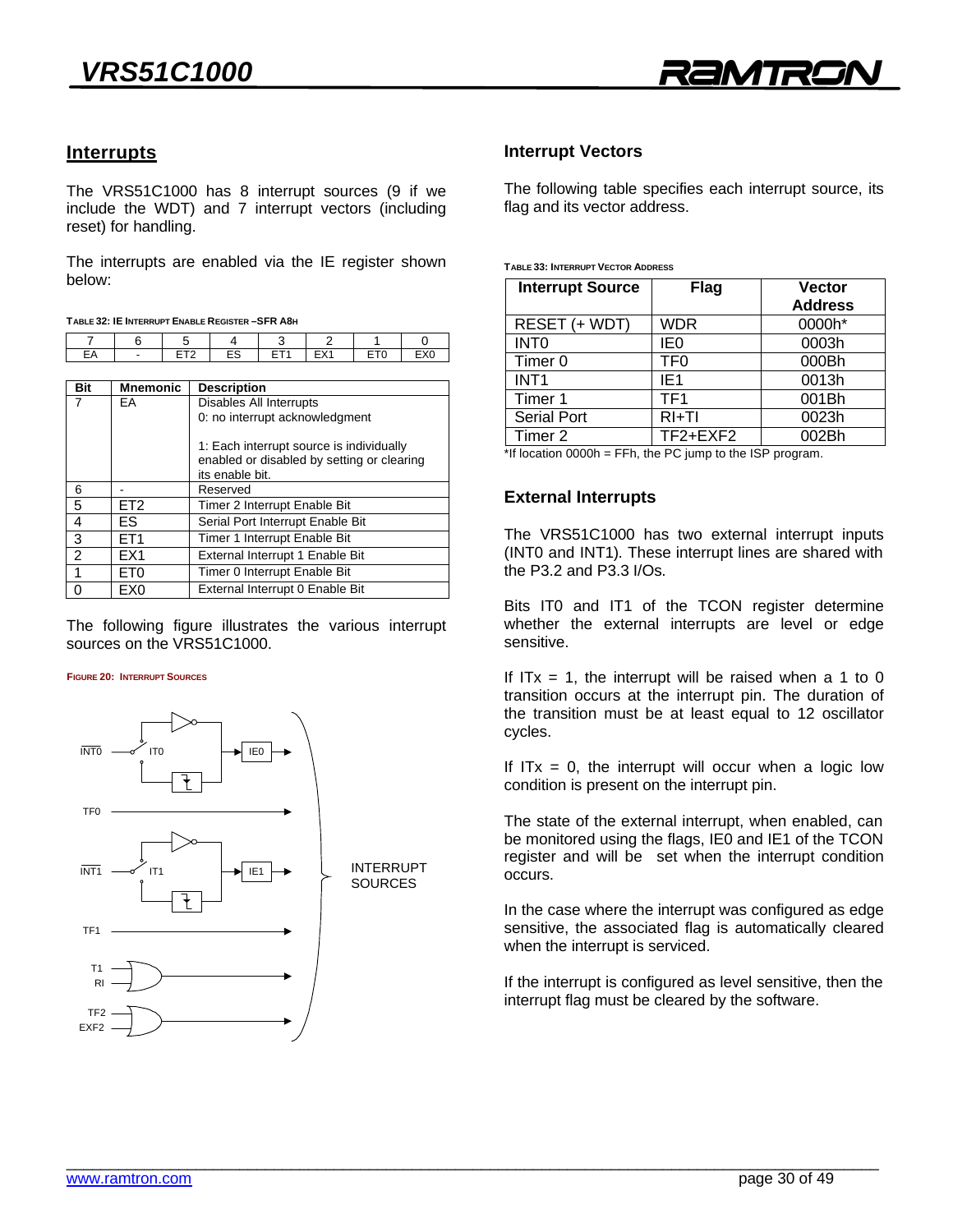

### **Timer 0 and Timer 1 Interrupt**

Both Timer 0 and Timer 1 can be configured to generate an interrupt when a rollover of the timer/counter occurs (except Timer 0 in Mode 3). timer/counter occurs (except Timer 0 in Mode 3).

The TF0 and TF1 flags serve to monitor timer overflow occurring in Timer 0 and Timer 1. These interrupt flags are automatically cleared when the interrupt is serviced.

# **Timer 2 interrupt**

A Timer 2 interrupt can occur if TF2 and/or EXF2 flags are set to 1 and if the Timer 2 interrupt is enabled. are set to 1 and if the Timer 2 interrupt is enabled.

The TF2 flag is set when a rollover of the Timer 2 Counter/Timer occurs. The EXF2 flag can be set by a 1 to 0 transition on the T2FX pin by the software  $1 - \frac{1}{2}$ 

Note that neither flag is cleared by the hardware upon execution of the interrupt service routine. The service routine may have to determine whether it was TF2 or EXF2 that generated the interrupt. These flag bits will have to be cleared by the software. have to be cleared by the software.

Every bit that generates interrupts can either be cleared or set by the software, yielding the same result as when the operation is done by the hardware. In other words, pending interrupts can be cancelled and  $\frac{1}{2}$  interrupts can be generated by the software  $\mathbf{r}$  intervals generated by the software.

# **Serial Port Interrupt**

The serial port can generate an interrupt upon ayer reception or once the byte transmission is completed.

Those two conditions share the same interrupt vector and it is up to the user developed interrupt service routine software to ascertain the cause of the interrupt by looking at the serial interrupt flags  $R$  and  $T$ by looking at the serial interrupt flags RI and TI.

Note that neither of these flags are cleared by the hardware upon execution of the interrupt service routine. The software must clear these flags. routine. The software must clear these flags.

### **Execution of an Interrupt**

When the processor receives an interrupt request, an automatic jump to the desired subroutine occurs. This jump is similar to executing a branch to a subroutine instruction: the processor automatically saves the address of the next instruction on the stack. An internal flag is set to indicate that an interrupt is taking place, and then the jump instruction is executed. An interrupt subroutine must always end with the RETI instruction. This instruction allows users to retrieve the return This instruction allows users to retrieve the return. address placed on the stack.

The RETI instruction also allows updating of the internal flag that will take into account an interrupt with the same priority. the same priority.

### **Interrupt Enable and Interrupt Priority**

When the VRS51C1000 is initialized, all interrupt sources are inhibited by the bits of the IE register being reset to 0. It is necessary to start by enabling the interrupt sources that the application requires. This is achieved by setting bits in the IE register, as discussed previously. previously.

This register is part of the bit addressable internal<br>RAM. For this reason, it is possible to modify each bit individually in one instruction without having to modify the other bits of the register. All interrupts can be inhibited by setting  $FA$  to  $0$  $\frac{1}{2}$ 

The order in which interrupts are serviced is shown in the following table: the following table:

**TABLE 34: INTERRUPT PRIORITY**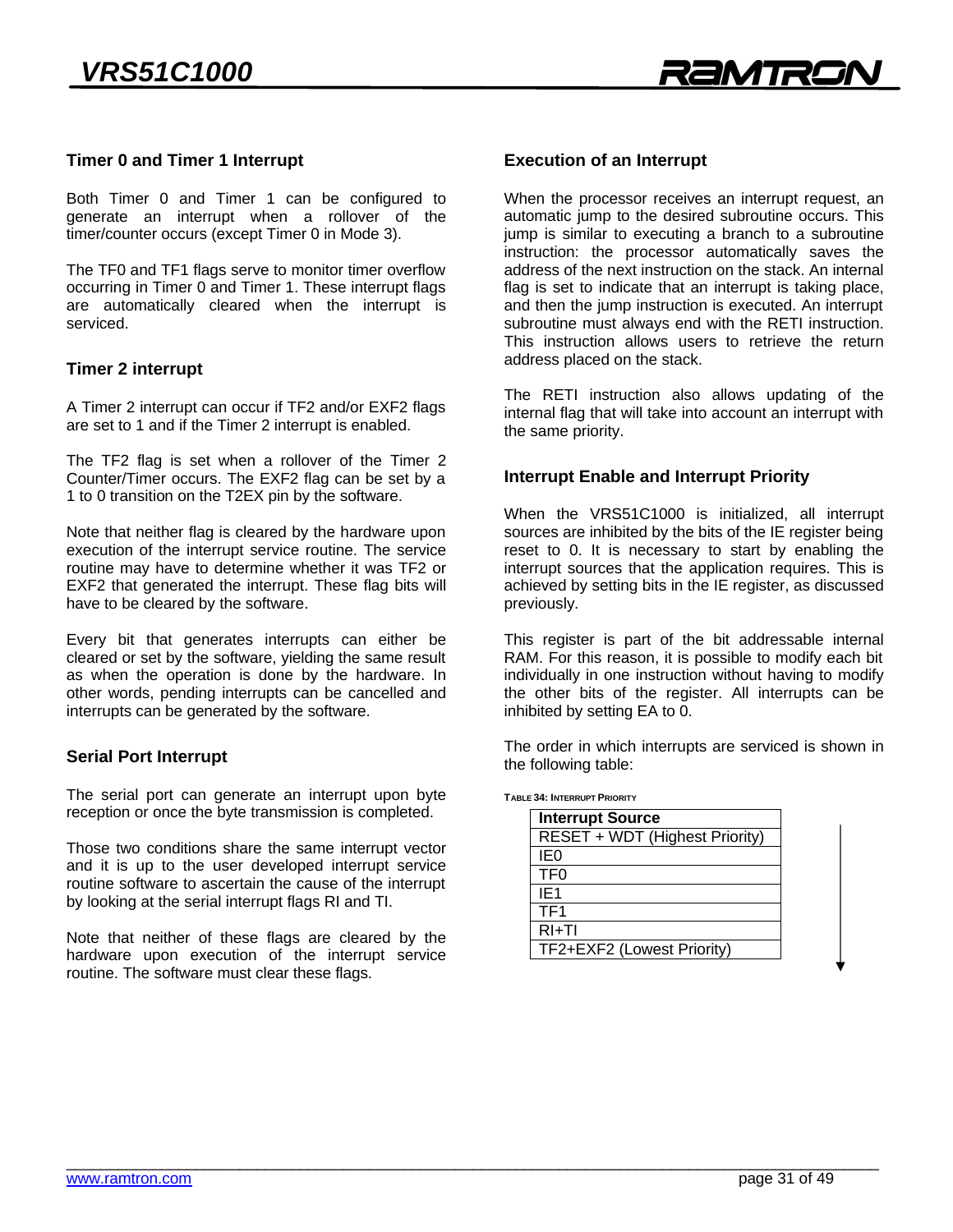# **Modifying the Order of Priority**

The VRS51C1000 allows the user to modify the natural priority of the interrupts. One may modify the order by programming the bits in the IP (Interrupt Priority) register. When any bit in this register is set to 1, it gives the corresponding source a greater priority than interrupts coming from sources that don't have their corresponding IP hit set to 1  $\mathcal{L}$  bit set to  $\mathcal{L}$ 

The IP register is represented in the table below.<br>TABLE 35: IP INTERRUPT PRIORITY REGISTER-SFR B8H

| $\overline{\phantom{a}}$ |  |   |   |  |
|--------------------------|--|---|---|--|
|                          |  | - | - |  |
|                          |  |   |   |  |

| <b>Bit</b>     | <b>Mnemonic</b> | <b>Description</b>                          |
|----------------|-----------------|---------------------------------------------|
| $\overline{7}$ |                 |                                             |
| 6              |                 |                                             |
| 5              | PT <sub>2</sub> | Gives Timer 2 Interrupt Higher Priority     |
| 4              | PS              | Gives Serial Port Interrupt Higher Priority |
| 3              | PT <sub>1</sub> | Gives Timer 1 Interrupt Higher Priority     |
| $\mathcal{P}$  | PX <sub>1</sub> | Gives INT1 Interrupt Higher Priority        |
| 1              | PT0             | Gives Timer 0 Interrupt Higher Priority     |
| $\Omega$       | PX <sub>0</sub> | Gives INT0 Interrupt Higher Priority        |
|                |                 |                                             |

# **Watchdog Timer**

The Watchdog Timer (WDT) is a 16-bit free-running counter that generates a reset signal if the counter overflows. The WDT is useful for systems that are susceptible to noise, power glitches and other conditions that can cause the software to go into infinite dead loops or runaways. The WDT function gives the user software a recovery mechanism from abnormal software conditions. The WDT is different from Timer 0. Timer 1 and Timer 2 of the standard  $\frac{6}{100}$ 

Once the WDT is enabled, the user software must clear it periodically. In the case where the WDT is not cleared, its overflow will trigger a reset of the VRS51C1000.

The user should check the WDR bit of the SYSCON The user shown answered the WDR bit of the SYSCON. register whenever an unpredicted reset taken an unpredicted reset has taken an unpredicted reset of  $\sim$ place.<br>The WDT timeout delay can be adiusted by configuring

the clock divider input for the time base source clock of the WDT. To select the divider value, bit2-bit0 (PS2-PS0) of the Watchdog Timer Control Register (WDTC) should be set accordingly.

To enable the WDT, the user must set bit 7 (WDTE) of the WDTC register to 1. Once WDTE has been set to 1, the 16-bit counter will start to count with the selected  $\frac{1}{2}$  time hase source clock configured in PS2~PS0. The time base source clock configured in PS2~PS0. The

Watchdog Timer will generate a reset signal if an cleared to 0 automatically when VRS51C1000 has been reset by either the hardware or a WDT reset.

Clearing the WDT is accomplished by setting the CLR bit of the WDTC to 1. This action will clear the contents of the 16-bit counter and force it to restart. of the 16-bit counter and force it to restart.

# **Watchdog Timer Registers**

Two of the registers of the VRS51C1000 are associated with the Watchdog Timer: WDTC and SYSCON. The WDTC register allows the user to enable the WDT, clear the counter and to divide the clock source. The WDR bit of the SYSCON register indicates whether the Watchdog Timer caused the device reset.

device reset. **TABLE 36: WATCHDOG TIMER REGISTERS: WDTC – SFR 9FH**

|  | -11 | used |  |  |  |
|--|-----|------|--|--|--|
|  |     |      |  |  |  |

| Bit   | <b>Mnemonic</b> | <b>Description</b>               |
|-------|-----------------|----------------------------------|
|       | <b>WDTE</b>     | Watchdog Timer Enable Bit        |
| 6     | Unused          |                                  |
| 5     | <b>CLR</b>      | Watchdog Timer Counter Clear Bit |
| [4:3] | Unused          |                                  |
|       | PS <sub>2</sub> | Clock Source Divider Bit 2       |
|       | PS <sub>1</sub> | Clock Source Divider Bit 1       |
|       | PS <sub>0</sub> | Clock Source Divider Bit 0       |
|       |                 |                                  |

The following table provides timeout periods<br>associated with different values of the PSx bits of the Watchdog Timer Register.

watchdog Timer Register.

| <b>PS [2:0]</b> | <b>Divider</b><br>(OSC in) | <b>WDT</b><br>Period<br>40MHz | <b>WDT</b><br>Period<br>22.18MHz | <b>WDT</b><br>Period<br>12MHz |
|-----------------|----------------------------|-------------------------------|----------------------------------|-------------------------------|
| 000             | 8                          | 13.11                         | 23.63                            | 43.69                         |
| 001             | 16                         | 26.21                         | 47.27                            | 87.38                         |
| 010             | 32                         | 52.43                         | 94.53                            | 174.76                        |
| 011             | 64                         | 104.86                        | 189.07                           | 349.53                        |
| 100             | 128                        | 209.72                        | 378.14                           | 699.05                        |
| 101             | 256                        | 419.43                        | 756.28                           | 1398.10                       |
| 110             | 512                        | 838.86                        | 1512.55                          | 2796.20                       |
| 111             | 1024                       | 1677.72                       | 3025.10                          | 5592.41                       |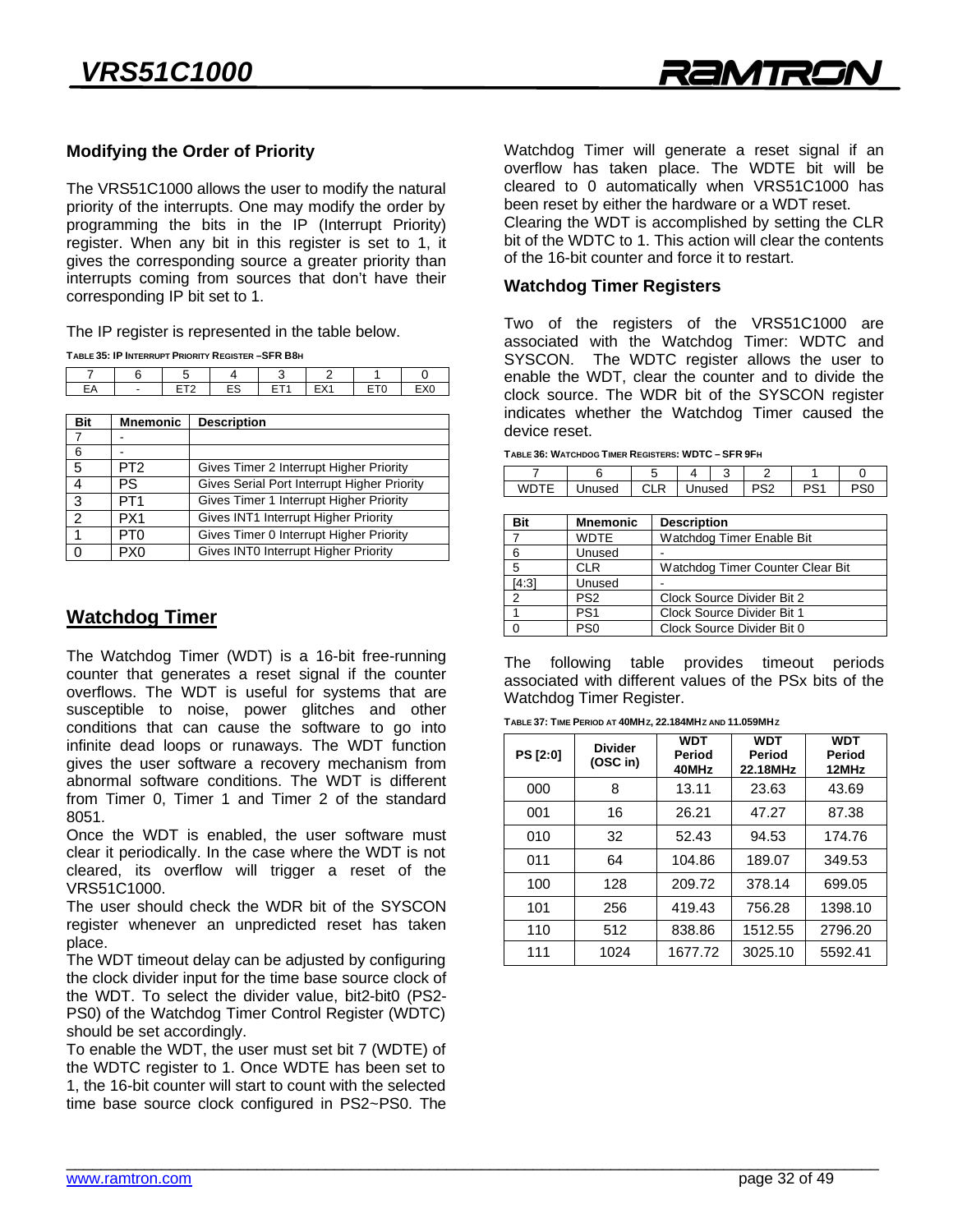

| TABLE 38: WATCHDOG TIMER REGISTER-SYSTEM CONTROL REGISTER (SYSCON)-SFR<br><b>BFH</b> |  |  |  |  |  |          |  |
|--------------------------------------------------------------------------------------|--|--|--|--|--|----------|--|
|                                                                                      |  |  |  |  |  |          |  |
|                                                                                      |  |  |  |  |  | 377.8847 |  |

| Bit      | <b>Mnemonic</b> | <b>Description</b>                                                                                      |  |  |
|----------|-----------------|---------------------------------------------------------------------------------------------------------|--|--|
|          | <b>WDR</b>      | Watchdog Timer Reset Bit                                                                                |  |  |
| [6:3]    | Unused          |                                                                                                         |  |  |
| 2        | <b>IAPF</b>     | <b>ISP Overall Enable Bit</b><br>1: Enables ISP Function<br>0: Disables ISP Function                    |  |  |
|          | <b>XRAME</b>    |                                                                                                         |  |  |
| $\Omega$ | ALEI            | 1: Enable Electromagnetic Interference<br>Reducer<br>0: Disable Electromagnetic Interference<br>Reducer |  |  |

As previously mentioned, bit 7 (WDR) of SYSCON is the Watchdog Timer Reset bit. It will be set to 1 when a reset signal is generated by the WDT overflow. The user should check the WDR bit whenever an user should check the WDR and bit whenever and unpredicted reset has taken place.

### **Reduced EMI Function**

The VRS51C1000 can also be set up for reduced EMI (electromagnetic interference) by setting bit 0 (ALEI) of the SYSCON register to 1. This function will inhibit the  $\frac{1}{2}$   $\frac{1}{2}$  register to  $\frac{1}{2}$  register the  $\frac{1}{2}$   $\frac{1}{2}$   $\frac{1}{2}$   $\frac{1}{2}$   $\frac{1}{2}$   $\frac{1}{2}$   $\frac{1}{2}$   $\frac{1}{2}$   $\frac{1}{2}$   $\frac{1}{2}$   $\frac{1}{2}$   $\frac{1}{2}$   $\frac{1}{2}$   $\frac{1}{2}$   $\frac{1}{2}$   $\frac{1}{2}$   $\frac{1}{$  $F_{\text{max}} = F_{\text{max}}$  signal output to the ALE pin.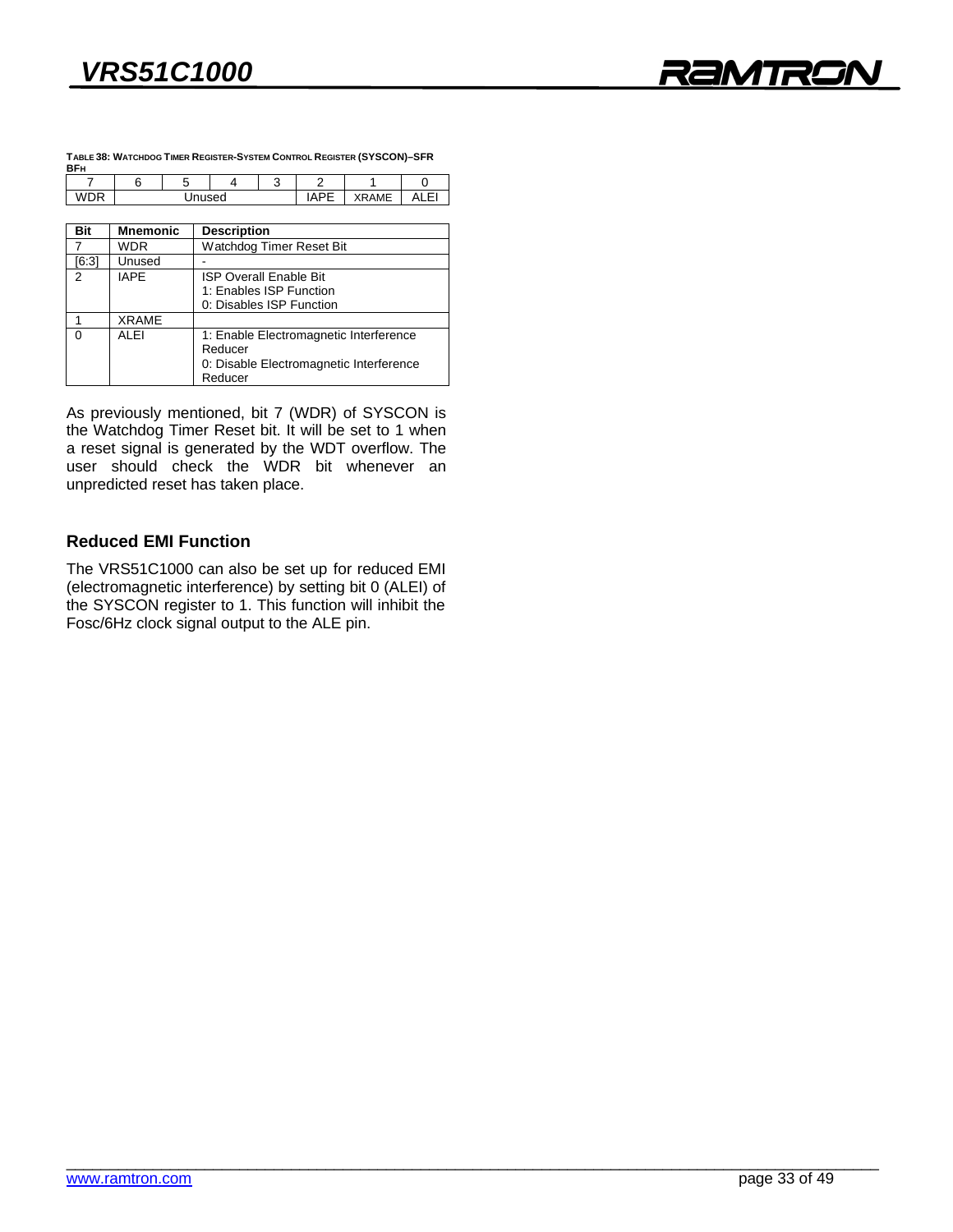## **Pulse Width Modulation (PWM)**

The Pulse Width Modulation (PWM) module consists PWM data register (PWMD) to set the number of continuous pulses within a PWM frame cycle. continuous pulses with a PWM frame cycle.

### **PWM Function Description:**

Each 8-bit PWM channel is composed of an 8-bit register that consists of a 5-bit PWM (5 MSBs) and a 3-bit (LSBs) Narrow Pulse Generator (NP). The 5-bit PWM determines the duty cycle of the output. The 3-bit NP<sub>x</sub> generates and inserts narrow pulses among the PWM frame made of 8 cycles PWM frame made of 8 cycles.

The number of pulses generated is equal to the number programmed intp the 3-bit NP. The NP is used to generate an equivalent 8-bit resolution PWM type DAC with a reasonably high repetition rate through a 5bit PWM clock speed. The PDCK[1:0] settings of the PWMC (A3h) register is used to derive the PWM clock from Fosc.

$$
PWM \text{Clock} = \frac{F_{\text{osc}}}{2^{(PDCK[1:0]+1)}}
$$

The Putton computer cycle in the Following formula:  $\frac{1}{2}$  is calculated using the following formula:



# **PWM Registers - Port1 Configuration Register**

PWM Construction and the construction of the construction of the construction of the construction of the construction of the construction of the construction of the construction of the construction of the construction of t

|              |         | $\cdots$ |       |  |
|--------------|---------|----------|-------|--|
|              |         |          |       |  |
| PWM4E        | PWM3E   | PWM2E    | PWM1E |  |
|              |         |          |       |  |
|              |         |          |       |  |
| <b>PWMOF</b> | hazımlı |          |       |  |

| <b>Bit</b> | <b>Mnemonic</b> | <b>Description</b>                                                  |
|------------|-----------------|---------------------------------------------------------------------|
|            | PWM4E           | When bit is set to one, the                                         |
| 6          | PWM3E           | corresponding PWM pin is active as                                  |
| 5          | PWM2E           | a PWM function. When the bit is                                     |
| 4          | PWM1E           | cleared, the corresponding PWM pin                                  |
| 3          | <b>PWM0E</b>    | is active as an I/O pin. These five<br>bits are cleared upon reset. |
| 2:01       | Unused          |                                                                     |

### **PWM Registers -PWM Control Register**

The following table describes the PWM Control<br>Register. Register.

#### **TABLE 40: PWM CONTROL REGISTER (PWMC) – SFR A3H**

|  | $\sim$ | <sup>∼</sup> К0 |  |  |
|--|--------|-----------------|--|--|
|  |        |                 |  |  |

| <b>Bit</b> | <b>Mnemonic</b>   | <b>Description</b>                  |
|------------|-------------------|-------------------------------------|
| [7:2]      | Unused            | -                                   |
|            | PDCK <sub>1</sub> | Input Clock Frequency Divider Bit 1 |
|            | <b>PDCKO</b>      | Input Clock Frequency Divider Bit 0 |
|            |                   |                                     |

The following table describes the relationship between<br>the values of PDCK1/PDCK0 and the value of the divider. Numerical values of the corresponding frequencies are also provided. frequencies are also provided.

| PDCK <sub>1</sub> | <b>PDCKO</b> | <b>Divider</b> | PWM clock,<br>Fosc=20MHz | PWM clock,<br>Fosc=24MHz |
|-------------------|--------------|----------------|--------------------------|--------------------------|
|                   |              |                | 10MHz                    | 12MHz                    |
|                   |              |                | 5MHz                     | 6MHz                     |
|                   |              |                | 2.5MHz                   | 3MHz                     |
|                   |              | 16             | $1.25$ MHz               | $1.5$ MHz                |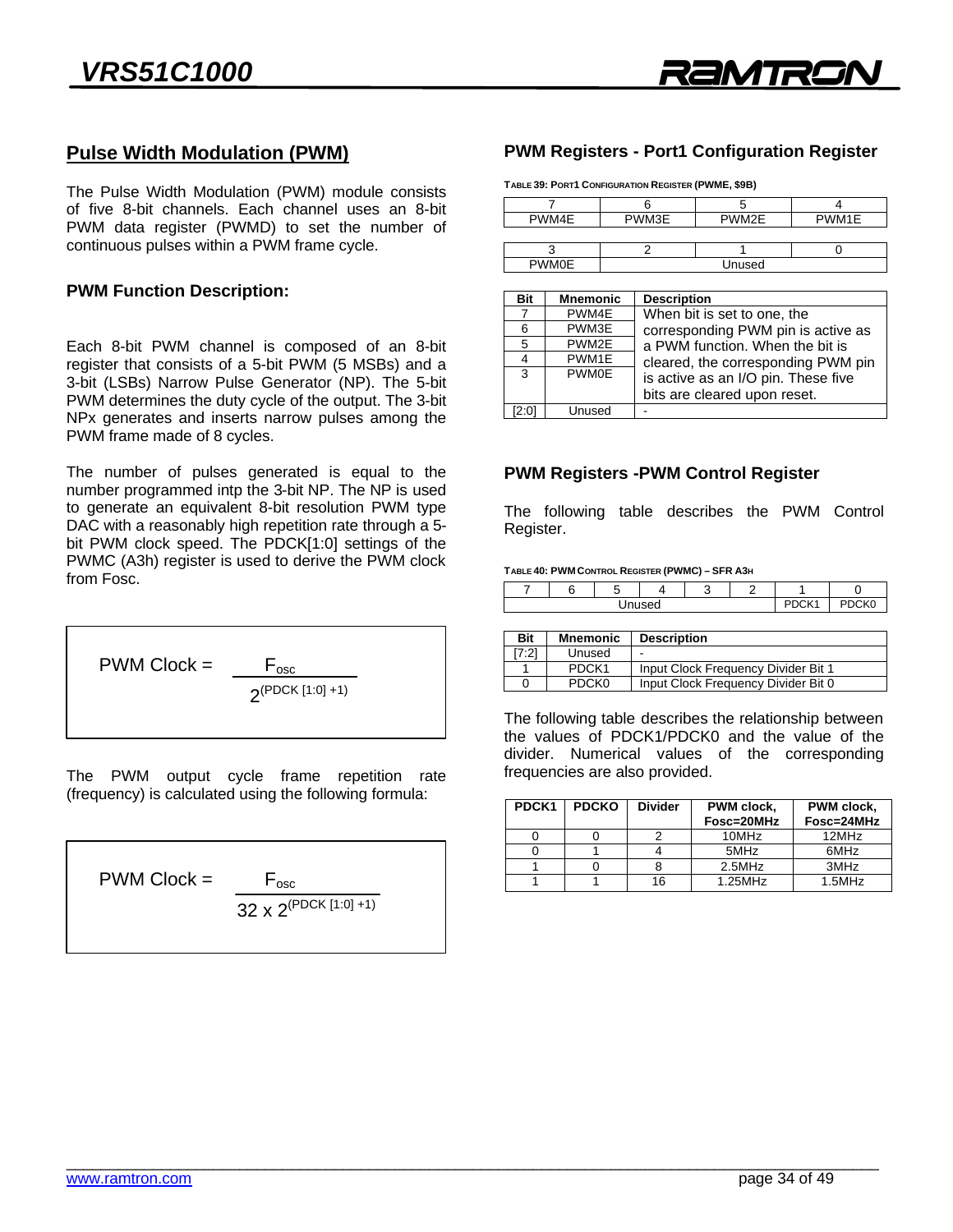

### **PWM Data Registers**

The following tables describe the PWM Data<br>Registers. The PWMDx bits hold the content of the PWM Data Register and determine the duty cycle of the PWM output waveforms. The NP[2:0] bits will insert  $t_{\rm max}$  with each material waveforms. The  $\frac{1}{2}$  and  $\frac{1}{2}$  and  $\frac{1}{2}$  inserts. narrow pulses into the 8-PWM-cycle frame.

|  | TABLE 41: PWM DATA REGISTER 0 (PWMD0) - SFR A4H |  |
|--|-------------------------------------------------|--|
|  |                                                 |  |

| PWMD0.4             | PWMD <sub>0.3</sub> | PWMD <sub>0.2</sub> | PWMD <sub>0.1</sub> |
|---------------------|---------------------|---------------------|---------------------|
|                     |                     |                     |                     |
|                     |                     |                     |                     |
| PWMD <sub>0.0</sub> | <b>NP0.2</b>        | <b>NP0.1</b>        | <b>NP0.0</b>        |
|                     |                     |                     |                     |

| Bit            | <b>Mnemonic</b> | <b>Description</b>                     |
|----------------|-----------------|----------------------------------------|
| $\overline{7}$ | PWMD0.4         | Contents of PWM Data Register 0 Bit 4  |
| 6              | PWMD0.3         | Contents of PWM Data Register 0 Bit 3  |
| 5              | PWMD0.2         | Contents of PWM Data Register 0 Bit 2  |
| $\overline{4}$ | PWMD0.1         | Contents of PWM Data Register 0 Bit 1  |
| $\mathbf{3}$   | PWMD0.0         | Contents of PWM Data Register 0 Bit 0  |
| $\overline{2}$ | <b>NP0.2</b>    | Inserts Narrow Pulses in a 8-PWM-Cycle |
|                | <b>NP0.1</b>    | Frame                                  |
| $\Omega$       | NP0.0           |                                        |
|                |                 |                                        |

**TABLE 42: PWM DATA REGISTER 1 (PWMD1) – SFR A5H**

| PWMD <sub>1.4</sub> | PWMD <sub>1.3</sub> | PWMD <sub>1.2</sub> | PWMD1.1         |
|---------------------|---------------------|---------------------|-----------------|
|                     |                     |                     |                 |
|                     |                     |                     |                 |
| <b>PWMD10</b>       | NP1 2               | NP1                 | NP <sub>1</sub> |

PWM 1.0 NP1.1 NP1.1 NP1.1 NP1.1 NP1.1 NP1.1 NP1.1 NP1.1 NP1.1 NP1.1 NP1.1 NP1.1 NP1.1 NP1.1 NP1.1 NP1.1 NP1.1 N<br>PM 1.0 NP1.1 NP1.1 NP1.1 NP1.1 NP1.1 NP1.1 NP1.1 NP1.1 NP1.1 NP1.1 NP1.1 NP1.1 NP1.1 NP1.1 NP1.1 NP1.1 NP1.1 N

| Bit            | <b>Mnemonic</b> | <b>Description</b>                     |
|----------------|-----------------|----------------------------------------|
| 7              | PWMD1.4         | Contents of PWM Data Register 1 Bit 4  |
| 6              | PWMD1.3         | Contents of PWM Data Register 1 Bit 3  |
| 5              | PWMD1.2         | Contents of PWM Data Register 1 Bit 2  |
| $\overline{4}$ | PWMD1.1         | Contents of PWM Data Register 1 Bit 1  |
| $\mathbf{3}$   | PWMD1.0         | Contents of PWM Data Register 1 Bit 0  |
| $\overline{2}$ | NP1.2           | Inserts Narrow Pulses in a 8-PWM-Cycle |
| $\overline{1}$ | NP1.1           | Frame                                  |
| $\cap$         | <b>NP10</b>     |                                        |

#### **TABLE 43: PWM DATA REGISTER 2 (PWMD2) – SFR A6H**

0 NP1.0 NP1.0 NP1.0 NP1.0 NP1.0 NP1.0 NP1.0 NP1.0 NP1.0 NP1.0 NP1.0 NP1.0 NP1.0 NP1.0 NP1.0 NP1.0 NP1.0 NP1.0 <br>- NP1.0 NP1.0 NP1.0 NP1.0 NP1.0 NP1.0 NP1.0 NP1.0 NP1.0 NP1.0 NP1.0 NP1.0 NP1.0 NP1.0 NP1.0 NP1.0 NP1.0 NP1.0 <br>

| PWMD2.3 | <b>PIMMD2</b><br>$\overline{A}$ |
|---------|---------------------------------|
|         |                                 |
|         | י פֿרחו∧ו∧ים                    |

| Bit            | <b>Mnemonic</b> | <b>Description</b>                     |
|----------------|-----------------|----------------------------------------|
| $\overline{7}$ | PWMD2.4         | Contents of PWM Data Register 2 Bit 4  |
| 6              | PWMD2.3         | Contents of PWM Data Register 2 Bit 3  |
| 5              | PWMD2.2         | Contents of PWM Data Register 2 Bit 2  |
| 4              | PWMD2.1         | Contents of PWM Data Register 2 Bit 1  |
| 3              | PWMD2.0         | Contents of PWM Data Register 2 Bit 0  |
| $\overline{2}$ | <b>NP2.2</b>    | Inserts Narrow Pulses in a 8-PWM-Cycle |
|                |                 |                                        |

|   | . . | -<br>me |
|---|-----|---------|
| u | . . |         |
|   |     |         |

|         | _______ | . .     |         |
|---------|---------|---------|---------|
|         |         |         |         |
| PWMD3.4 | PWMD3.3 | PWMD3.2 | PWMD3.1 |
|         |         |         |         |
|         |         |         |         |

PWMD3.0 NP3.2 NP3.1 NP3.0

| Bit            | <b>Mnemonic</b> | <b>Description</b>                     |
|----------------|-----------------|----------------------------------------|
| $\overline{7}$ | PWMD3.4         | Contents of PWM Data Register 3 Bit 4  |
| 6              | PWMD3.3         | Contents of PWM Data Register 3 Bit 3  |
| 5              | PWMD3.2         | Contents of PWM Data Register 3 Bit 2  |
| 4              | PWMD3.1         | Contents of PWM Data Register 3 Bit 1  |
| 3              | PWMD3.0         | Contents of PWM Data Register 3 Bit 0  |
| $\mathfrak{p}$ | <b>NP3.2</b>    | Inserts Narrow Pulses in a 8-PWM-Cycle |
| 1              | NP3.1           | Frame                                  |

#### **TABLE 45: PWM DATA REGISTER 4 (PWMD1) – SFR ACH**

 $0$  NP3.0 <u>0 NP3.00</u>

0 NP4.0 NP4.0 NP4.0 NP4.0 NP4.0 NP4.0 NP4.0 NP4.0 NP4.0 NP4.0 NP4.0 NP4.0 NP4.0 NP4.0 NP4.0 NP4.0 NP4.0 NP4.0 <br>- NP4.0 NP4.0 NP4.0 NP4.0 NP4.0 NP4.0 NP4.0 NP4.0 NP4.0 NP4.0 NP4.0 NP4.0 NP4.0 NP4.0 NP4.0 NP4.0 NP4.0 NP4.0

| PWMD4.4 | PWMD4.3 | PWMD4.2 | PWMD4.1 |
|---------|---------|---------|---------|
|         |         |         |         |
|         |         |         |         |

PWMD4.0 NP4.2 NP4.1 NP4.0 PWM 4.2 NP4.2 NP4.2 NP4.2 NP4.2 NP4.2 NP4.2 NP4.2 NP4.2 NP4.2 NP4.2 NP4.2 NP4.2 NP4.2 NP4.2 NP4.2 NP4.2 NP4.2 NP4.

| Bit            | <b>Mnemonic</b>  | <b>Description</b>                     |
|----------------|------------------|----------------------------------------|
|                |                  |                                        |
| 7              | PWMD4.4          | Contents of PWM Data Register 4 Bit 4  |
| 6              | PWMD4.3          | Contents of PWM Data Register 4 Bit 3  |
| 5              | PWMD4.2          | Contents of PWM Data Register 4 Bit 2  |
| $\overline{4}$ | PWMD4.1          | Contents of PWM Data Register 4 Bit 1  |
| 3              | PWMD4.0          | Contents of PWM Data Register 4 Bit 0  |
| 2              | NP4.2            | Inserts Narrow Pulses in a 8-PWM-Cycle |
| 1              | <b>NP4.1</b>     | Frame                                  |
| $\Omega$       | NPA <sub>0</sub> |                                        |

The table below shows the number of PMM cycles<br>inserted in an 8-cycle frame when we vary the NP  $\sum_{i=1}^{\infty}$ 

| $N = NP[4:0][2:0]$ | <b>Number of PWM cycles inserted</b><br>in an 8-cycle frame |
|--------------------|-------------------------------------------------------------|
| XX1                |                                                             |
| X <sub>1</sub> X   |                                                             |
| 1 X X              |                                                             |
|                    |                                                             |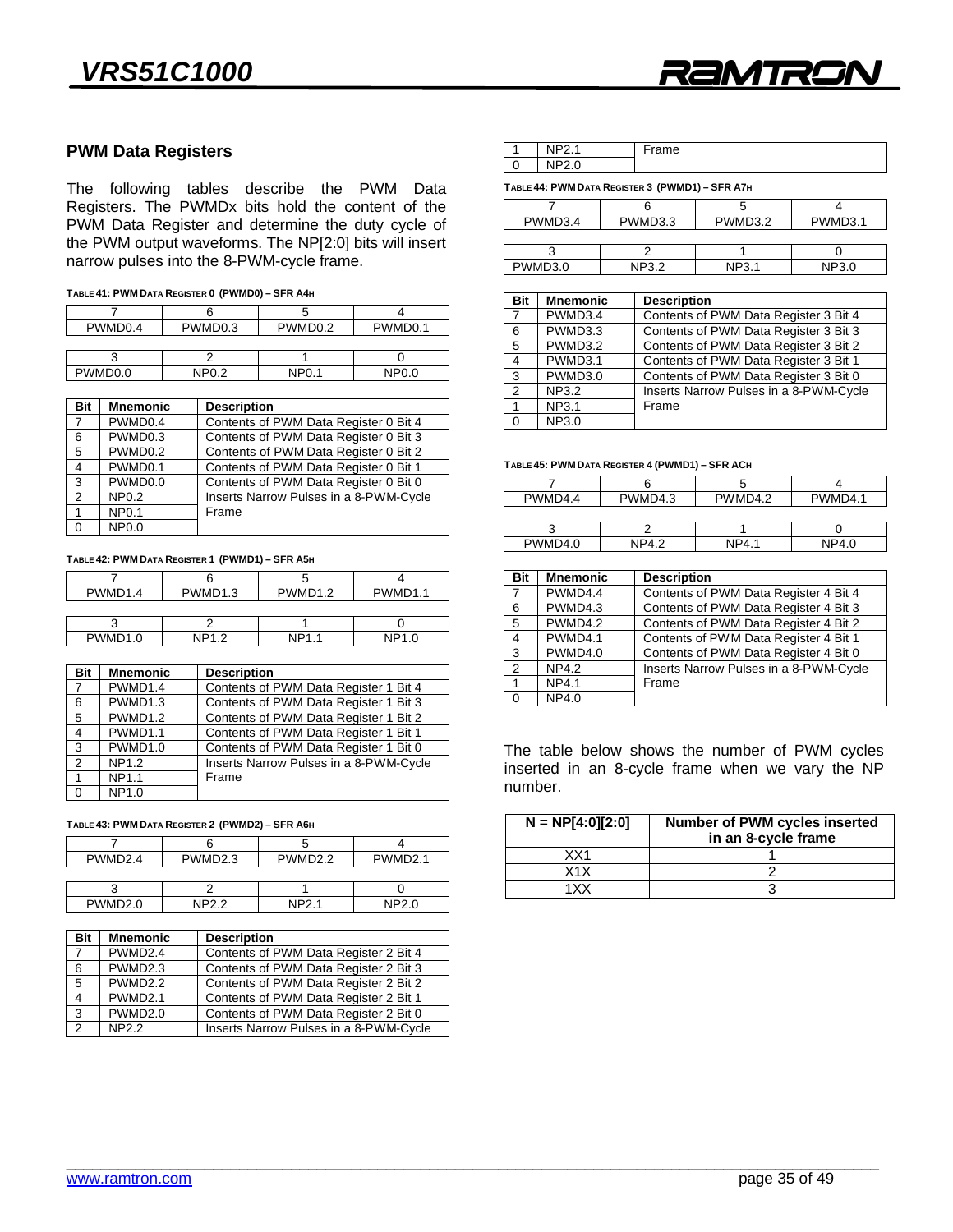### **Example of PWM Timing Diagram**

**FIGURE 21: PWM TIMING DIAGRAM**



 $\text{cycle frame frequency} = (20\text{MHz}/2\text{MHz})$ <br> $\text{angle frame} = (20\text{MHz}/2\text{MHz})$ cycle frame frequency  $\sqrt{2}$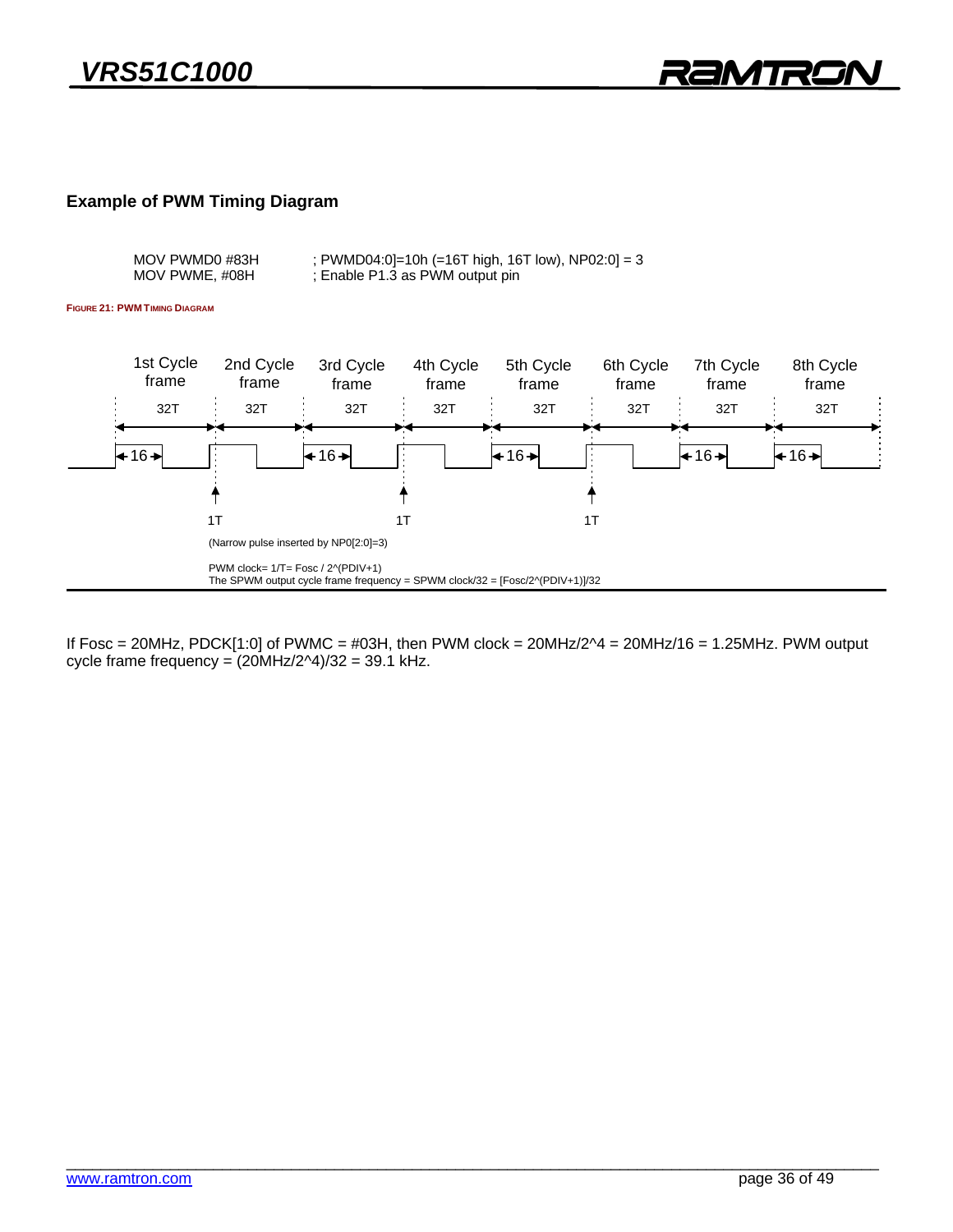## **Crystal consideration**

The crystal connected to the VRS51C1000 oscillator<br>input should be of a parallel type, operating in fundamental mode.

The following table provides suggested capacitor and resistor feedback values for different operating frequencies frequencies.

| Valid for VRS51C1000 |       |         |       |       |  |  |  |  |
|----------------------|-------|---------|-------|-------|--|--|--|--|
| <b>XTAL</b>          | 3MHz  | 6MHz    | 9MHz  | 12MHz |  |  |  |  |
| C <sub>1</sub>       | 30 pF | 30 pF   | 30 pF | 30 pF |  |  |  |  |
| C <sub>2</sub>       | 30 pF | 30 pF   | 30 pF | 30 pF |  |  |  |  |
| R                    | open  | open    | open  | open  |  |  |  |  |
|                      |       |         |       |       |  |  |  |  |
| <b>XTAL</b>          | 16MHz | 25MHz   | 33MHz | 40MHz |  |  |  |  |
| C <sub>1</sub>       | 30pF  | 15pF    | 10pF  | 2 pF  |  |  |  |  |
| C <sub>2</sub>       | 30 pF | 15 $pF$ | 10 pF | 2 pF  |  |  |  |  |
| R                    | open  | 62KO    | 6.8KO | 4.7KO |  |  |  |  |
|                      |       |         |       |       |  |  |  |  |

Note: Oscillator circuits may differ with different crystals or ceramic resonators in higher oscillator crystals or ceramic resonators in higher or ceramic resonators in higher or ceramic resonators in higher or control or control or control or control or control or control or control or control or control or control or cont frequencies.

Crystals or ceramic resonator characteristics vary from<br>one manufacturer to the other. one manufacturer to the other.

The user should check the specific crystal or ceramic resonator technical literature available or contact the manufacturer to select the appropriate values for the external components

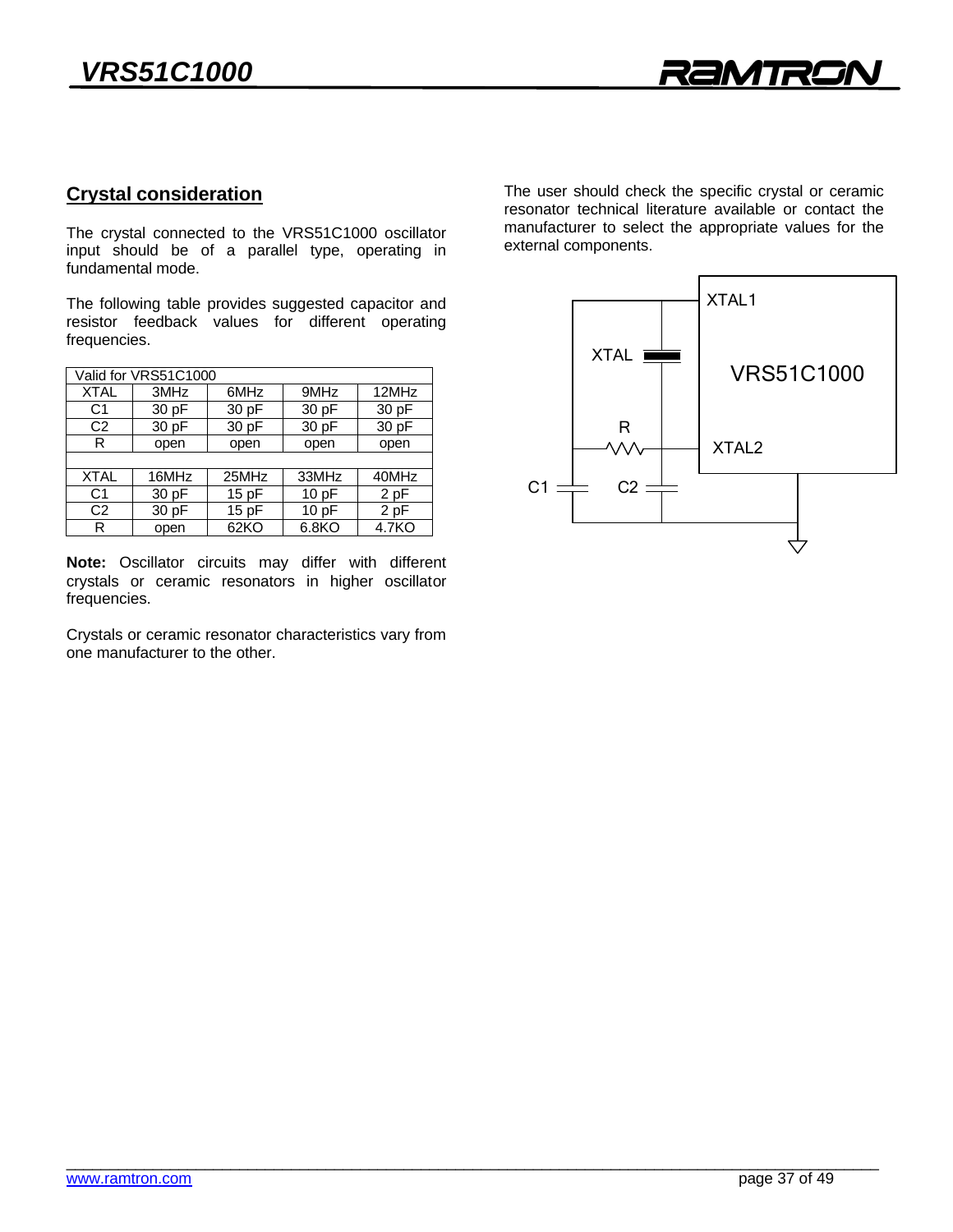## **Operating Conditions**

**TABLE 46: OPERATING CONDITIONS**

| <b>Symbol</b>          | <b>Description</b>    | Min. | т <sub>ур.</sub> | Max. | Unit | <b>Remarks</b>                 |
|------------------------|-----------------------|------|------------------|------|------|--------------------------------|
| TA                     | Operating temperature | -40  | 25               | +85  | ٥C   | Ambient temperature under bias |
| $\overline{\text{TS}}$ | Storage temperature   | -55  | 25               | 155  | °C   |                                |
| VCC <sub>5</sub>       | Supply voltage        | 4.5  | 5.0              | 5.5  |      |                                |
| Fosc 40                | Oscillator Frequencv  | 3.0  | ÷                | 40   | MHz  | For 5V application             |
|                        |                       |      |                  |      |      |                                |

## **DC Characteristics**

### **TABLE 47: DC CHARACTERISTICS**

| V<br>VIL <sub>1</sub><br>Port 0,1,2,3,4,#EA<br>$-0.5$<br>VCC=5V<br>Input Low Voltage<br>1.0<br>$\vee$<br>VIL <sub>2</sub><br>Input Low Voltage<br>RES, XTAL1<br>$\Omega$<br>0.8<br>VCC=5V<br>$\vee$<br>VIH1<br>Input High Voltage<br>2.0<br>$VCC+0.5$<br>Port 0,1,2,3,4,#EA<br>$VCC=5V$<br>$\vee$<br>VI <sub>H2</sub><br>70% VCC<br>$VCC+0.5$<br>RES. XTAL1<br>$VCC=5V$<br>Input High Voltage<br>VOL1<br>Port 0, ALE, #PSEN<br>$\vee$<br>$IOL=3.2mA$<br>Output Low Voltage<br>0.45<br>VOL2<br>$\vee$<br>0.45<br>Output Low Voltage<br>Port 1,2,3,4<br>$IOL=1.6mA$<br>$\vee$<br>2.4<br>$IOH = -800uA$<br>VOH <sub>1</sub><br>Output High Voltage<br>Port 0<br>V<br>90%VCC<br>IOH=-80uA<br>$\vee$<br>2.4<br>$IOH = 60uA$<br>Port<br>VOH <sub>2</sub><br>Output High Voltage<br>1,2,3,4,ALE,#PSEN<br>V<br>90% VCC<br>IOH=-10uA<br>IIL.<br>Logical 0 Input Current<br>Port 1,2,3,4<br>$-75$<br>$V$ in=0.45 $V$<br>uA<br>Logical Transition<br><b>ITL</b><br>Port 1,2,3,4<br>$-650$<br>$Vin=2.0V$<br>uA<br>Current<br>IЦ<br>Input Leakage Current<br>Port 0, #EA<br>0.45V <vin<vcc<br>±10<br/>uA</vin<vcc<br> |  |
|----------------------------------------------------------------------------------------------------------------------------------------------------------------------------------------------------------------------------------------------------------------------------------------------------------------------------------------------------------------------------------------------------------------------------------------------------------------------------------------------------------------------------------------------------------------------------------------------------------------------------------------------------------------------------------------------------------------------------------------------------------------------------------------------------------------------------------------------------------------------------------------------------------------------------------------------------------------------------------------------------------------------------------------------------------------------------------------------------------|--|
|                                                                                                                                                                                                                                                                                                                                                                                                                                                                                                                                                                                                                                                                                                                                                                                                                                                                                                                                                                                                                                                                                                          |  |
|                                                                                                                                                                                                                                                                                                                                                                                                                                                                                                                                                                                                                                                                                                                                                                                                                                                                                                                                                                                                                                                                                                          |  |
|                                                                                                                                                                                                                                                                                                                                                                                                                                                                                                                                                                                                                                                                                                                                                                                                                                                                                                                                                                                                                                                                                                          |  |
|                                                                                                                                                                                                                                                                                                                                                                                                                                                                                                                                                                                                                                                                                                                                                                                                                                                                                                                                                                                                                                                                                                          |  |
|                                                                                                                                                                                                                                                                                                                                                                                                                                                                                                                                                                                                                                                                                                                                                                                                                                                                                                                                                                                                                                                                                                          |  |
|                                                                                                                                                                                                                                                                                                                                                                                                                                                                                                                                                                                                                                                                                                                                                                                                                                                                                                                                                                                                                                                                                                          |  |
|                                                                                                                                                                                                                                                                                                                                                                                                                                                                                                                                                                                                                                                                                                                                                                                                                                                                                                                                                                                                                                                                                                          |  |
|                                                                                                                                                                                                                                                                                                                                                                                                                                                                                                                                                                                                                                                                                                                                                                                                                                                                                                                                                                                                                                                                                                          |  |
|                                                                                                                                                                                                                                                                                                                                                                                                                                                                                                                                                                                                                                                                                                                                                                                                                                                                                                                                                                                                                                                                                                          |  |
|                                                                                                                                                                                                                                                                                                                                                                                                                                                                                                                                                                                                                                                                                                                                                                                                                                                                                                                                                                                                                                                                                                          |  |
|                                                                                                                                                                                                                                                                                                                                                                                                                                                                                                                                                                                                                                                                                                                                                                                                                                                                                                                                                                                                                                                                                                          |  |
|                                                                                                                                                                                                                                                                                                                                                                                                                                                                                                                                                                                                                                                                                                                                                                                                                                                                                                                                                                                                                                                                                                          |  |
|                                                                                                                                                                                                                                                                                                                                                                                                                                                                                                                                                                                                                                                                                                                                                                                                                                                                                                                                                                                                                                                                                                          |  |
| <b>R RES</b><br>Reset Pull-down<br><b>RES</b><br>300<br>Kohm<br>50<br>Resistance                                                                                                                                                                                                                                                                                                                                                                                                                                                                                                                                                                                                                                                                                                                                                                                                                                                                                                                                                                                                                         |  |
| C <sub>10</sub><br>Fre=1 MHz, Ta=25°C<br>10<br>pF<br>Pin Capacitance                                                                                                                                                                                                                                                                                                                                                                                                                                                                                                                                                                                                                                                                                                                                                                                                                                                                                                                                                                                                                                     |  |
| 20<br>Active mode, 40MHz<br>mA                                                                                                                                                                                                                                                                                                                                                                                                                                                                                                                                                                                                                                                                                                                                                                                                                                                                                                                                                                                                                                                                           |  |
| 15<br>Active mode 25MHz<br>mA                                                                                                                                                                                                                                                                                                                                                                                                                                                                                                                                                                                                                                                                                                                                                                                                                                                                                                                                                                                                                                                                            |  |
| 10<br>Active mode 16MHz<br>mA                                                                                                                                                                                                                                                                                                                                                                                                                                                                                                                                                                                                                                                                                                                                                                                                                                                                                                                                                                                                                                                                            |  |
| <b>ICC</b><br>Power Supply Current<br>VDD<br>10<br>Idle mode, 40MHz<br>mA                                                                                                                                                                                                                                                                                                                                                                                                                                                                                                                                                                                                                                                                                                                                                                                                                                                                                                                                                                                                                                |  |
| 7.5<br>Idle mode 25MHz<br>mA                                                                                                                                                                                                                                                                                                                                                                                                                                                                                                                                                                                                                                                                                                                                                                                                                                                                                                                                                                                                                                                                             |  |
| 6<br>Idle mode, 16MHz<br>mA                                                                                                                                                                                                                                                                                                                                                                                                                                                                                                                                                                                                                                                                                                                                                                                                                                                                                                                                                                                                                                                                              |  |
| 150<br>Power down mode<br>uA                                                                                                                                                                                                                                                                                                                                                                                                                                                                                                                                                                                                                                                                                                                                                                                                                                                                                                                                                                                                                                                                             |  |



### FIGURE 22: ICC ACTIVE MODE TEST CIRCUIT **AND RESISTENT SERVICE AT A SERVICE OF STATE OF A SERVICE A** SERVICE OF STATE STATE OF STATE OF STATE OF STATE OF STATE OF STATE OF STATE OF STATE OF STATE OF STATE OF STATE OF STATE

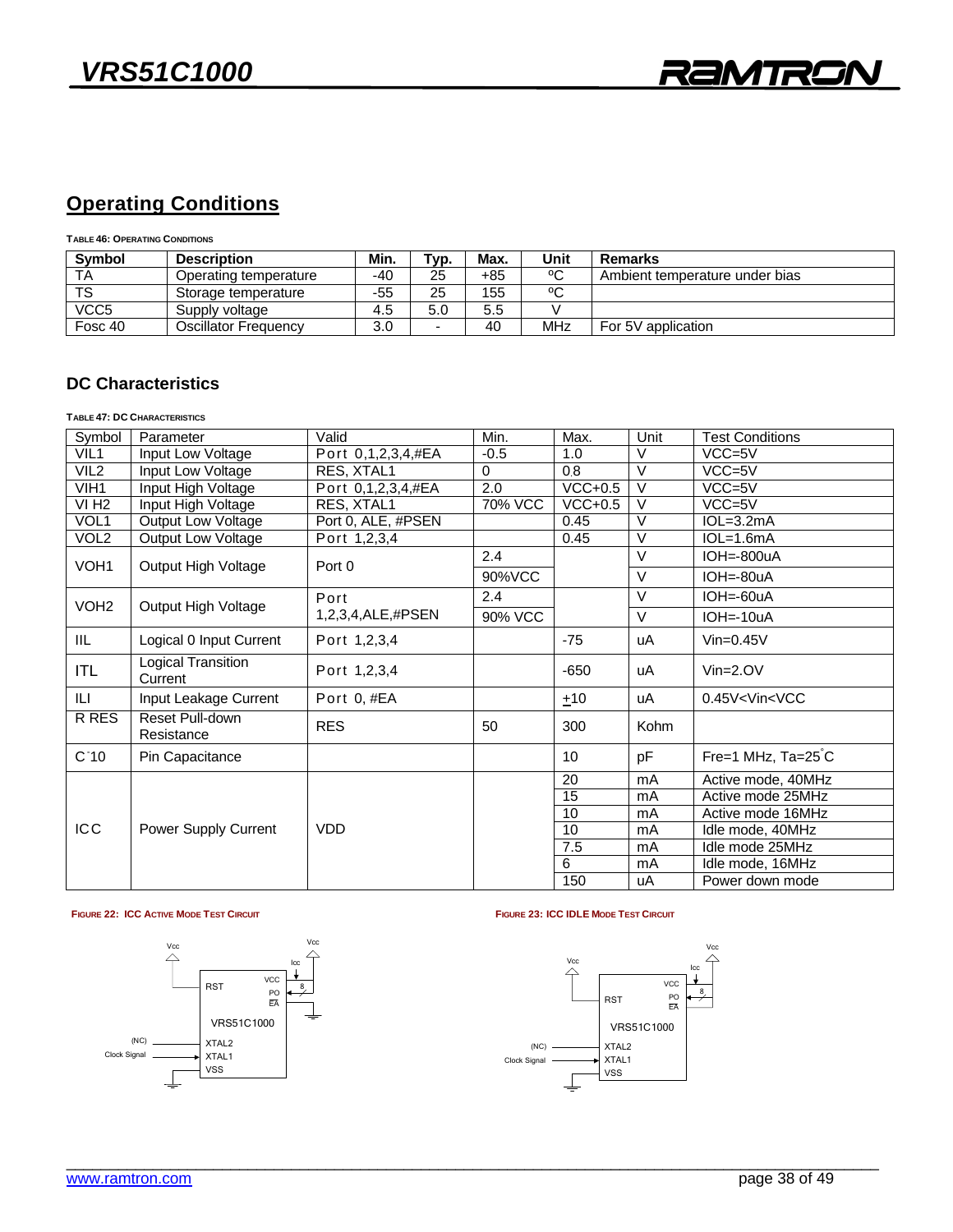### **AC Characteristics**

**TABLE 48: AC CHARACTERISTICS**

|                |                                   | Valid           | Fosc 16     |      | Variable Fosc    |            |             |            |      |
|----------------|-----------------------------------|-----------------|-------------|------|------------------|------------|-------------|------------|------|
| Symbol         | Parameter                         | Cycle           | Min.        | Type | Max.             | Min.       | <b>Type</b> | Max.       | Unit |
| <b>TLHLL</b>   | <b>ALE Pulse Width</b>            | RD/WRT          | 115         |      |                  | $2xT - 10$ |             |            | nS   |
| <b>T AVLL</b>  | Address Valid to ALE Low          | RD/WRT          | 43          |      |                  | $T - 20$   |             |            | nS   |
| <b>T LLAX</b>  | Address Hold after ALE Low        | <b>RD/WRT</b>   | 53          |      |                  | $T - 10$   |             |            | nS   |
| <b>T LLIV</b>  | ALE Low to Valid Instruction In   | <b>RD</b>       |             |      | 240              |            |             | $4xT - 10$ | nS   |
| <b>TLLPL</b>   | ALE Low to #PSEN low              | RD              | 53          |      |                  | $T - 10$   |             |            | nS   |
| T PLPH         | #PSEN Pulse Width                 | RD              | 173         |      |                  | $3xT - 15$ |             |            | nS   |
| <b>T PLIV</b>  | #PSEN Low to Valid Instruction In | <b>RD</b>       |             |      | 177              |            |             | $3xT - 10$ | nS   |
| <b>T PXIX</b>  | Instruction Hold after #PSEN      | $\overline{RD}$ | $\mathbf 0$ |      |                  | $\Omega$   |             |            | nS   |
| <b>T PXIZ</b>  | Instruction Float after #PSEN     | RD              |             |      | 87               |            |             | $T + 25$   | nS   |
| <b>TAVI V</b>  | Address to Valid Instruction In   | RD              |             |      | 292              |            |             | $5xT - 20$ | nS   |
| T PLAZ         | #PSEN Low to Address Float        | <b>RD</b>       |             |      | 10               |            |             | 10         | nS   |
| <b>T RLRH</b>  | #RD Pulse Width                   | $\overline{RD}$ | 365         |      |                  | $6xT - 10$ |             |            | nS   |
| <b>TWLWH</b>   | #WR Pulse Width                   | <b>WRT</b>      | 365         |      |                  | $6xT - 10$ |             |            | nS   |
| <b>T RLDV</b>  | #RD Low to Valid Data In          | RD              |             |      | $\overline{302}$ |            |             | $5xT - 10$ | nS   |
| T RHDX         | Data Hold after #RD               | <b>RD</b>       | $\mathbf 0$ |      |                  | $\Omega$   |             |            | nS   |
| T RHDZ         | Data Float after #RD              | $\overline{RD}$ |             |      | 145              |            |             | $2xT + 20$ | nS   |
| <b>T LLDV</b>  | ALE Low to Valid Data In          | RD              |             |      | 590              |            |             | $8xT - 10$ | nS   |
| <b>TAVDV</b>   | Address to Valid Data In          | RD              |             |      | 542              |            |             | $9xT - 20$ | nS   |
| <b>TLLYL</b>   | ALE low to #WR High or #RD Low    | RD/WRT          | 178         |      | 197              | $3xT - 10$ |             | $3xT + 10$ | nS   |
| <b>T AVYL</b>  | Address Valid to #WR or #RD Low   | <b>RD/WRT</b>   | 230         |      |                  | $4xT - 20$ |             |            | nS   |
| <b>T QVWH</b>  | Data Valid to #WR High            | <b>WRT</b>      | 403         |      |                  | $7xT - 35$ |             |            | nS   |
| <b>T QVWX</b>  | Data Valid to #WR Transition      | <b>WRT</b>      | 38          |      |                  | $T - 25$   |             |            | nS   |
| <b>TWHQX</b>   | Data Hold after #WR               | <b>WRT</b>      | 73          |      |                  | $T + 10$   |             |            | nS   |
| <b>T RLAZ</b>  | #RD Low to Address Float          | RD              |             |      |                  |            |             | 5          | nS   |
| <b>TYALH</b>   | #W R or #RD High to ALE High      | <b>RD/WRT</b>   | 53          |      | $\overline{72}$  | $T - 10$   |             | $T+10$     | nS   |
| <b>T CHCL</b>  | <b>Clock Fall Time</b>            |                 |             |      |                  |            |             |            | nS   |
| T CLCX         | <b>Clock Low Time</b>             |                 |             |      |                  |            |             |            | nS   |
| T CLCH         | <b>Clock Rise Time</b>            |                 |             |      |                  |            |             |            | nS   |
| T CHCX         | Clock High Time                   |                 |             |      |                  |            |             |            | nS   |
| <b>T.TCLCL</b> | <b>Clock Period</b>               |                 | 63          |      |                  |            | $1/f$ osc   |            | nS   |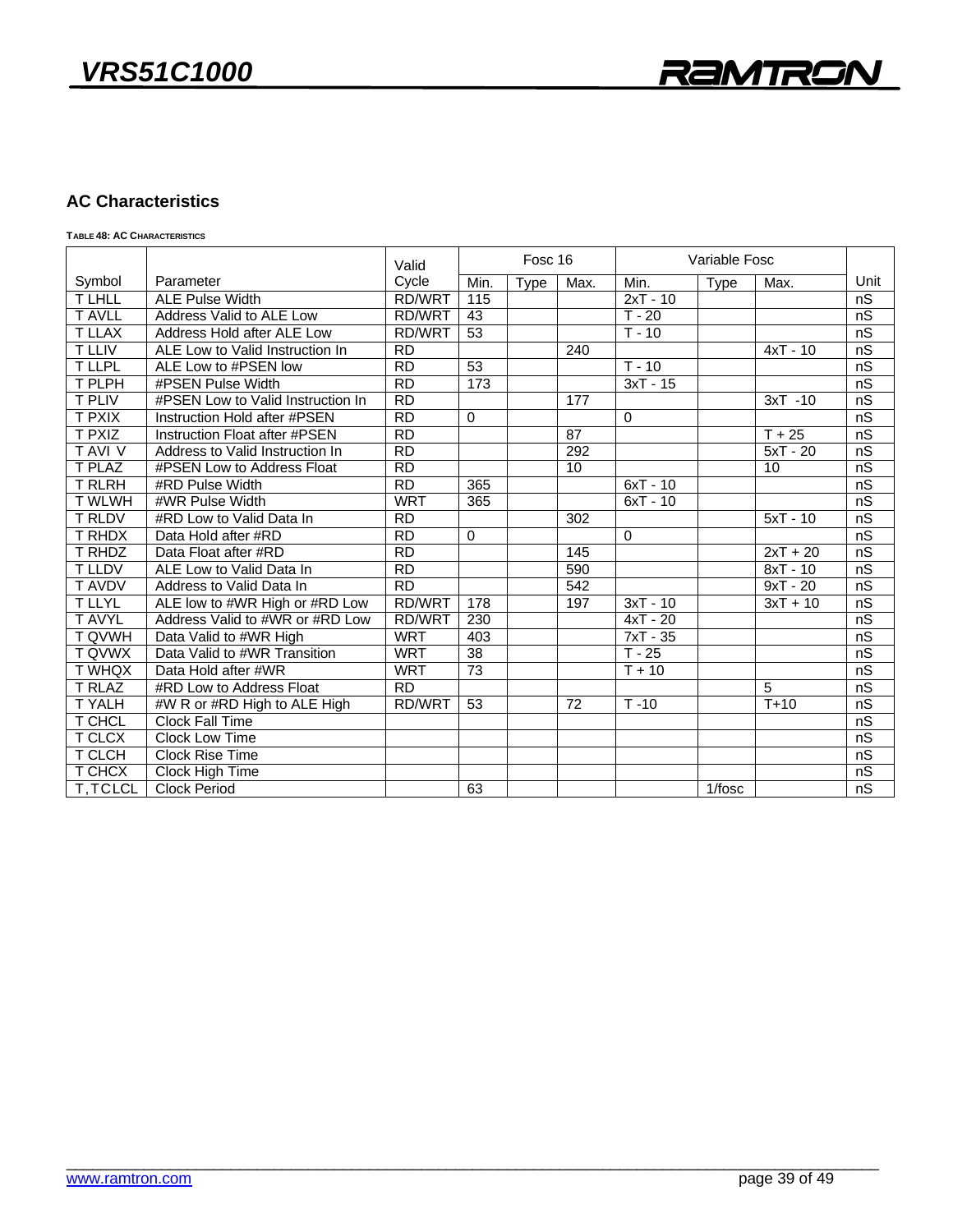

### **Data Memory Read Cycle Timing**

The following timing diagram provides Data Memory Read Cycle timing information.

#### **FIGURE 24: DATA MEMORY READ CYCLE TIMING**

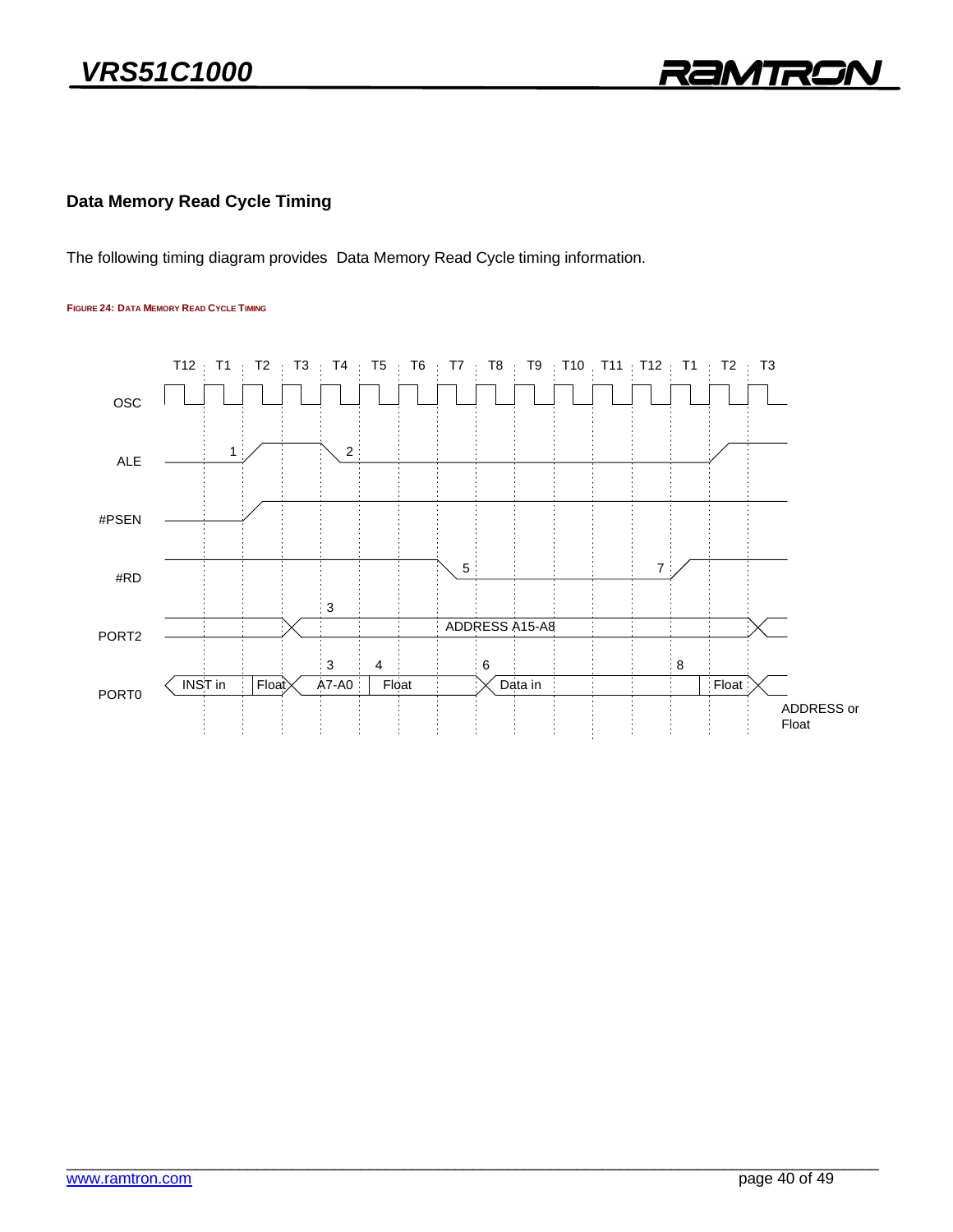

### **Program Memory Read Cycle Timing**

The following timing diagram provides Program Memory Read Cycle timing information

#### **FIGURE 25: PROGRAM MEMORY READ CYCLE**

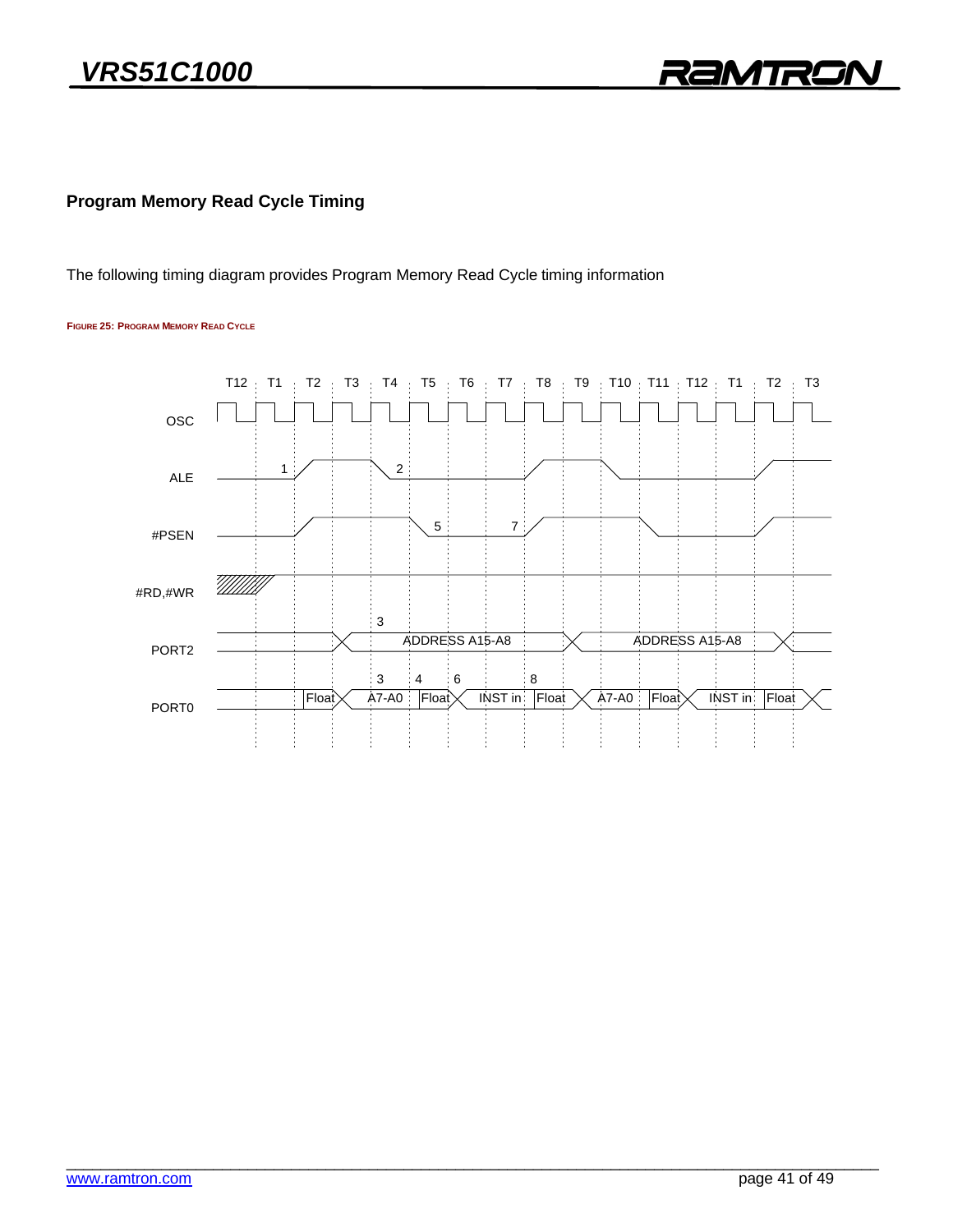

### **Data Memory Write Cycle Timing**

The following timing diagram provides Data Memory Write Cycle timing information.

#### **FIGURE 26: DATA MEMORY WRITE CYCLE TIMING**

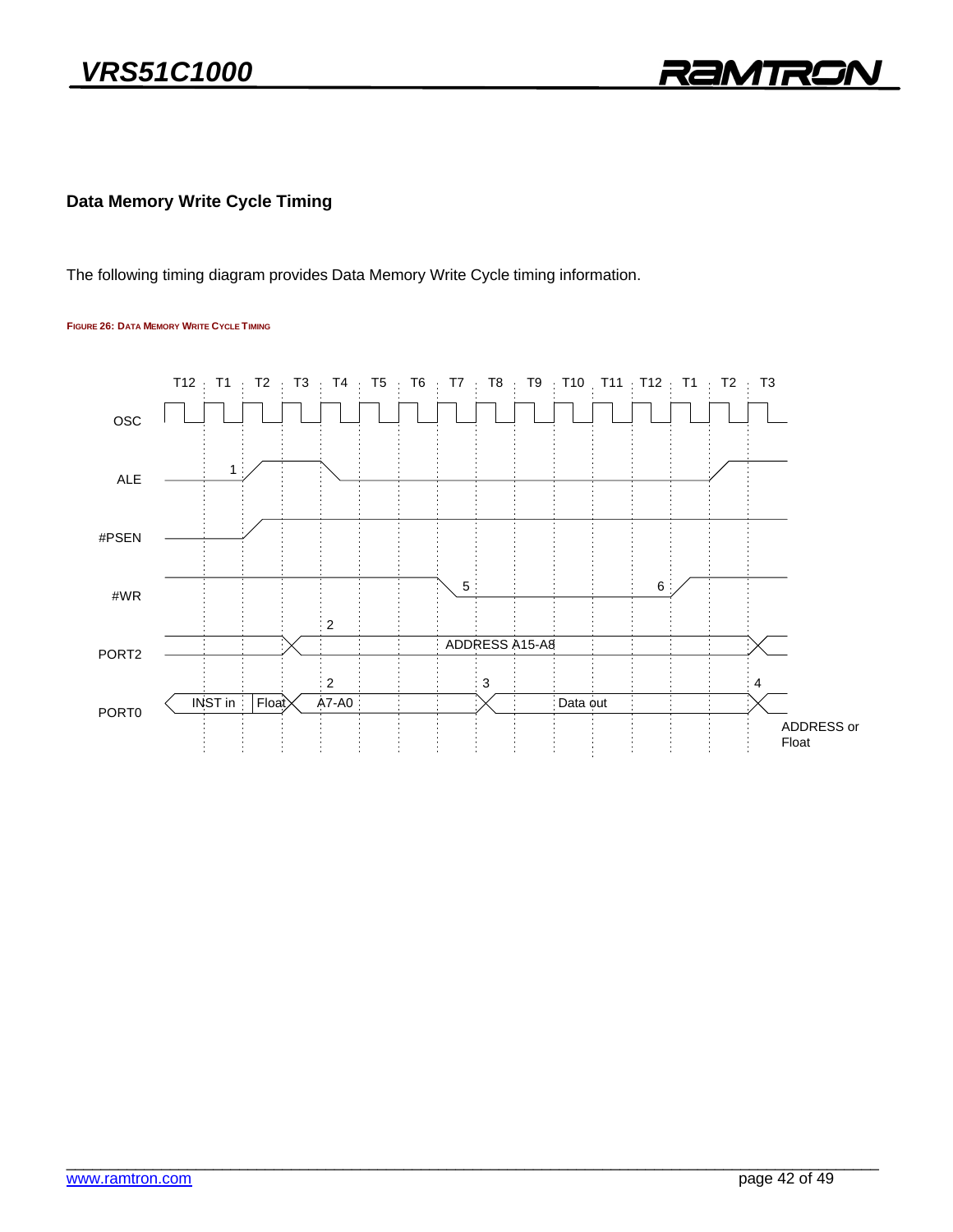

## **I/O Ports Timing**

The following timing diagram provides I/O Port Timing information.

#### **FIGURE 27: I/O PORTS TIMING**

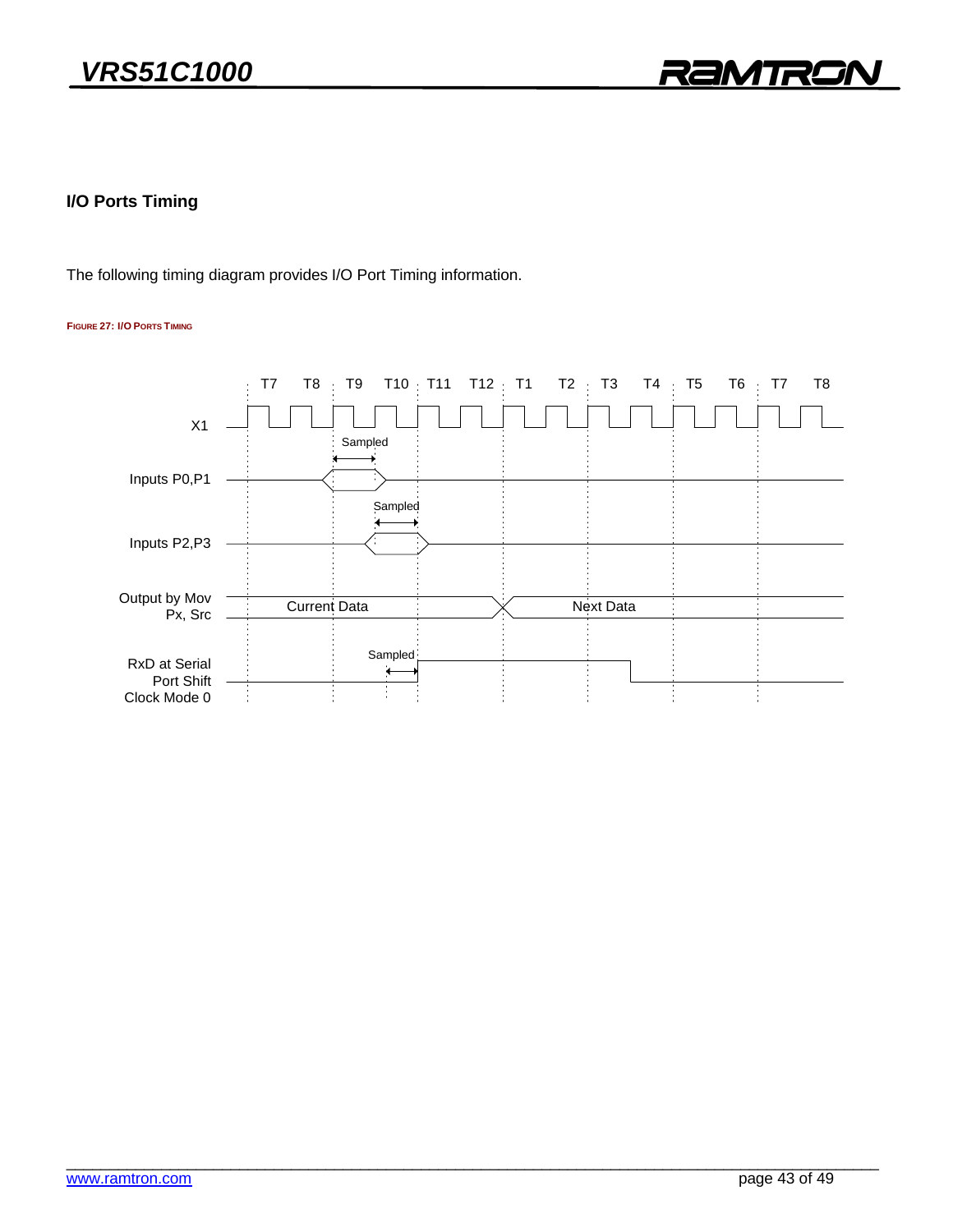### **Timing Requirement of the External Clock (VSS = 0v is assumed)**

#### **FIGURE 28: TIMING REQUIREMENT OF EXTERNAL CLOCK (VSS= 0.0V IS ASSUMED)**



### **External Program Memory Read Cycle**

The following timing diagram provides External Program Memory Read Cycle timing information.



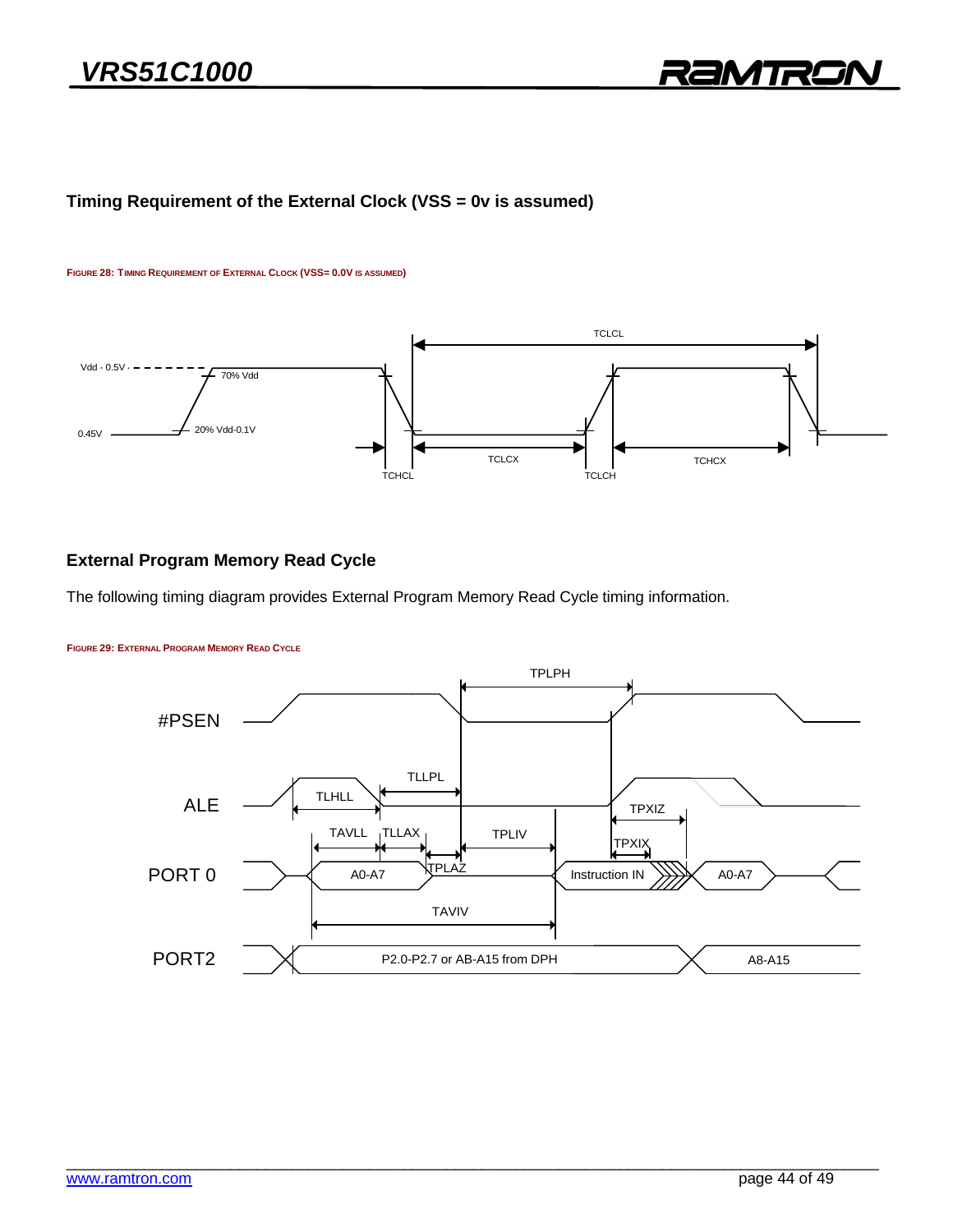

### **External Data Memory Read Cycle**

The following timing diagram provides External Data Memory Read Cycle timing information.

**FIGURE 30: EXTERNAL DATA MEMORY READ CYCLE**

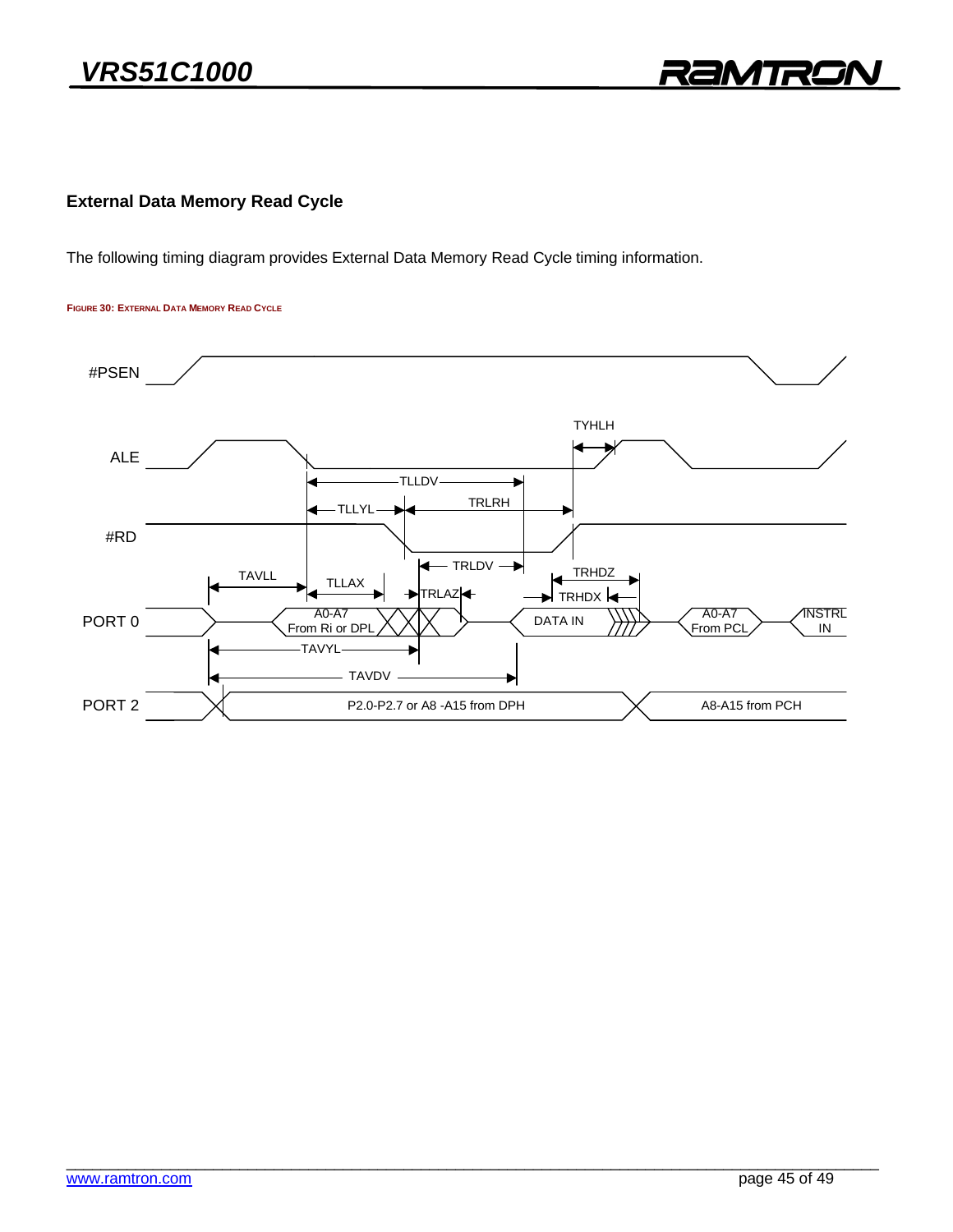**External Data Memory Write Cycle**

The following timing diagram provides External Data Memory Write Cycle timing information.

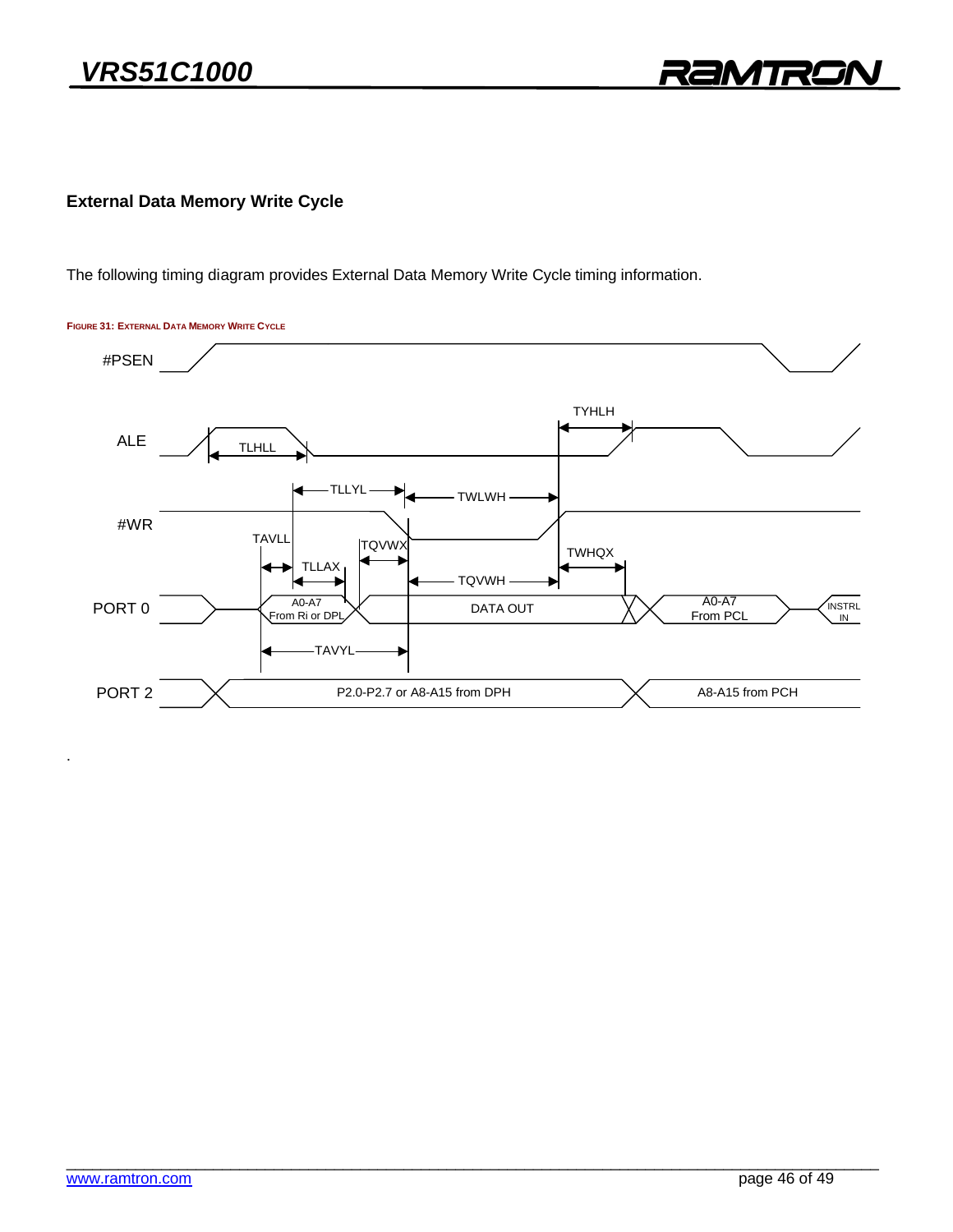RAMTRO

## **Plastic Chip Carrier (PLCC-44)**





Note:

- 1. Dimensions D & E do not include interlead Flash.
- 2. Dimension B1 does not include dambar protrusion/intrusion.
- 3. Controlling dimension: Inch
- 4. General appearance spec should be based on  $f$  final visual inspection spec final visual inspection spec.



 **TABLE 49: DIMENSIONS OF PLCC-44 CHIP CARRIER**

| Symbol | Dimension in inch | Dimension in mm |  |  |
|--------|-------------------|-----------------|--|--|
|        | Minimal/Maximal   | Minimal/Maximal |  |  |
| А      | $-70.185$         | $-4.70$         |  |  |
| AI     | $0.020/-$         | 0.51/           |  |  |
| A2     | 0.145/0.155       | 3.68/3.94       |  |  |
| bl     | 0.026/0.032       | 0.66/0.81       |  |  |
| b      | 0.016/0.022       | 0.41/0.56       |  |  |
| C      | 0.008/0.014       | 0.20/0.36       |  |  |
| D      | 0.648/0.658       | 16.46/16.71     |  |  |
| E      | 0.648/0.658       | 16.46/16.71     |  |  |
| e      | 0.050 BSC         | 1.27 BSC        |  |  |
| GD     | 0.590/0.630       | 14.99/16.00     |  |  |
| GE     | 0.590/0.630       | 14.99/16.00     |  |  |
| HD     | 0.680/0.700       | 17.27/17.78     |  |  |
| HE     | 0.680/0.700       | 17.27/17.78     |  |  |
|        | 0.090/0.110       | 2.29/2.79       |  |  |
| ?      | $-0.004$          | $-70.10$        |  |  |
| ?y     |                   |                 |  |  |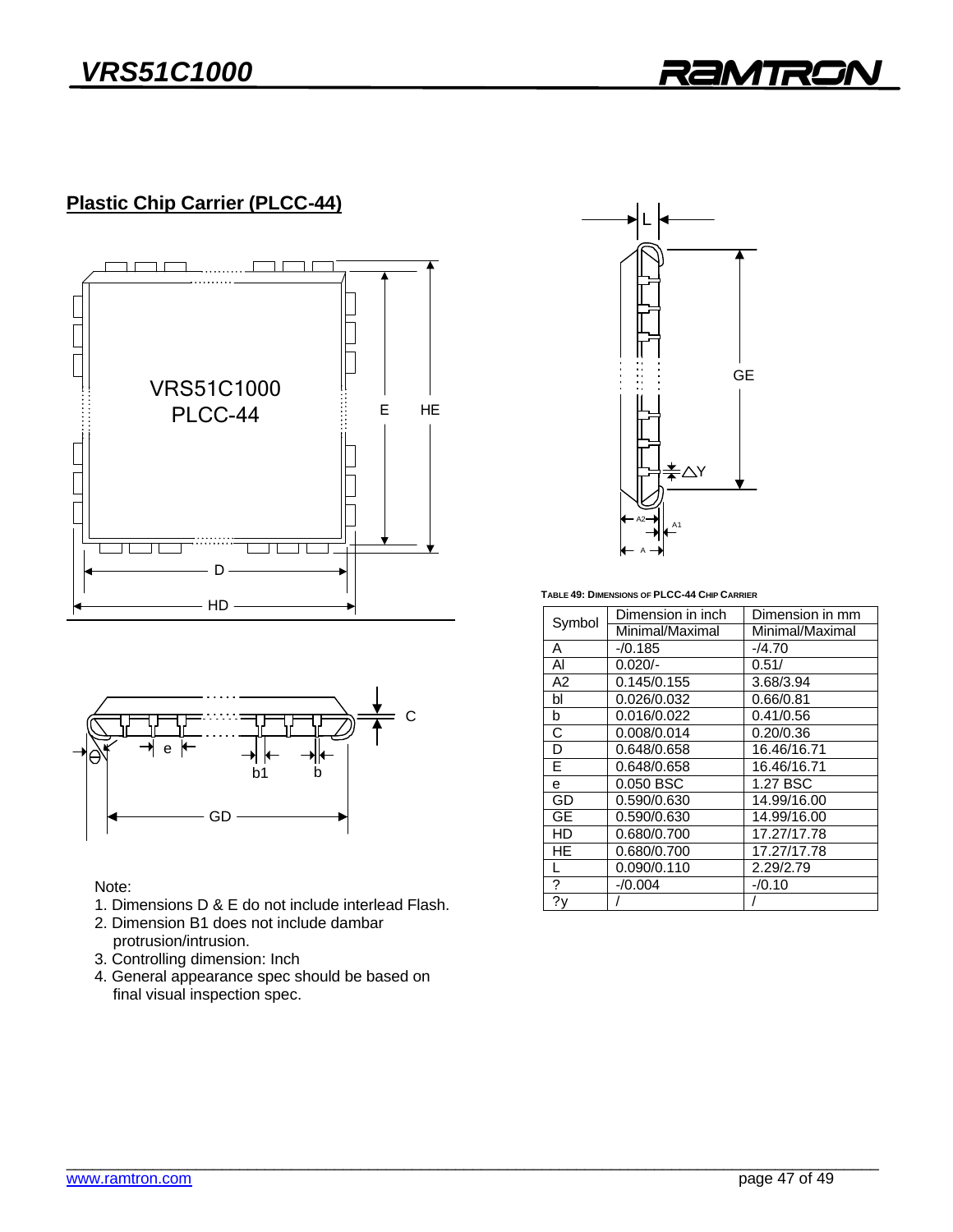## **Plastic Quad Flat Package (QFP-44)**





### Note:

- 1. Dimensions D1 and E1 do not include mold protrusion.
- 2. Allowance protrusion is 0.25mm per side.
- 3. Dimensions D1 and E1 do not include mold mismatch and are determined datum plane.
- 4. Dimension b does not include dambar protrusion.
- 5. Allowance dambar protrusion shall be 0.08 mm total in excess of the b dimension at maximum material condition. Dambar cannot be located on the lower radius of the lead foot. on the lower radius of the lead foot.





**TABLE 50: DIMENSIONS OF QFP-44 CHIP CARRIER**

| Symbol                  | Dimension in in.      | Dimension in mm |  |  |
|-------------------------|-----------------------|-----------------|--|--|
|                         | Minimal/Maximal       | Minimal/Maximal |  |  |
| A                       | $-70.100$             | $-/2.55$        |  |  |
| Al                      | 0.006/0.014           | 0.15/0.35       |  |  |
| A2                      | 0.071/0.087           | 1.80/2.20       |  |  |
| b                       | 0.012/0.018           | 0.30/0.45       |  |  |
| c                       | 0.004 / 0.009         | 0.09/0.20       |  |  |
| D                       | 0.520 BSC             | 13.20 BSC       |  |  |
| D <sub>1</sub>          | 0.394 BSC             | 10.00 BSC       |  |  |
| D <sub>2</sub>          | 0.315                 | 8.00            |  |  |
| $\overline{\mathsf{E}}$ | 0.520 BSC             | 13.20 BSC       |  |  |
| E1                      | 0.394 BSC             | 10.00 BSC       |  |  |
| E <sub>2</sub>          | 0.315                 | 8.00            |  |  |
| e                       | 0.031 BSC             | 0.80 BSC        |  |  |
| L                       | 0.029 / 0.041         | 0.73/1.03       |  |  |
| L1                      | 0.063                 | 1.60            |  |  |
| R <sub>1</sub>          | $0.005/-$             | $0.13/-$        |  |  |
| R <sub>2</sub>          | 0.005/0.012           | 0.13/0.30       |  |  |
| S                       | $0.008/-$             | $0.20/-$        |  |  |
| 0                       | $0^{\circ}/7^{\circ}$ | as left         |  |  |
| $\overline{?1}$         | $0^{\circ}/-$         | as left         |  |  |
| $\overline{2}$          | $10^\circ$ REF        | as left         |  |  |
| $\overline{3}$          | $7^\circ$ REF         | as left         |  |  |
| $\overline{2}C$         | 0.004                 | 0.10            |  |  |